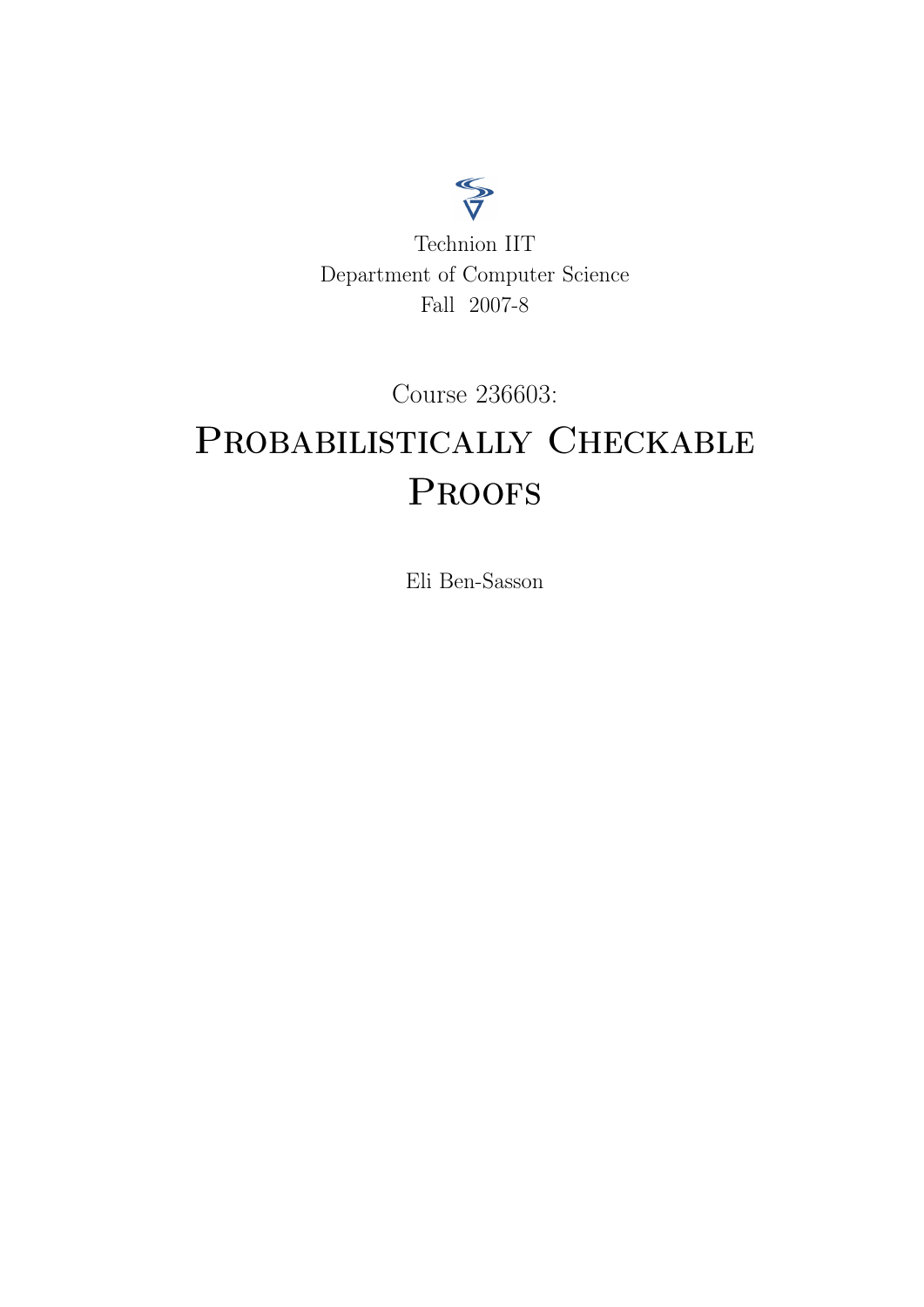# Table of Contents

# [Lecture 1: Statement of the PCP Theorem](#page-4-0)

| 1.1 Trading certainty for computational efficiency 1–1 |  |
|--------------------------------------------------------|--|
|                                                        |  |
|                                                        |  |
|                                                        |  |
|                                                        |  |

# [Lecture 2: Implications of the PCP Theorem](#page-9-0)

| 2.2 Hardness of approximation $\ldots \ldots \ldots \ldots \ldots \ldots \ldots \ldots \ldots \ldots$ 2-1 |  |
|-----------------------------------------------------------------------------------------------------------|--|
|                                                                                                           |  |
|                                                                                                           |  |

# [Lecture 3: Exponential Length PCPs part I — The Hadamard code](#page-13-0) [is Locally Testable](#page-13-0)

# [Lecture 4: Exponential Length PCPs part II — Arithmetization](#page-18-0)

# [Lecture 5: Composition of PCPs of Proximity \(PCPP\)](#page-24-0)

| 5.1 PCPs of Proximity (PCPP) $\ldots \ldots \ldots \ldots \ldots \ldots \ldots \ldots \ldots \ldots \ldots 5-1$ |  |
|-----------------------------------------------------------------------------------------------------------------|--|
|                                                                                                                 |  |
|                                                                                                                 |  |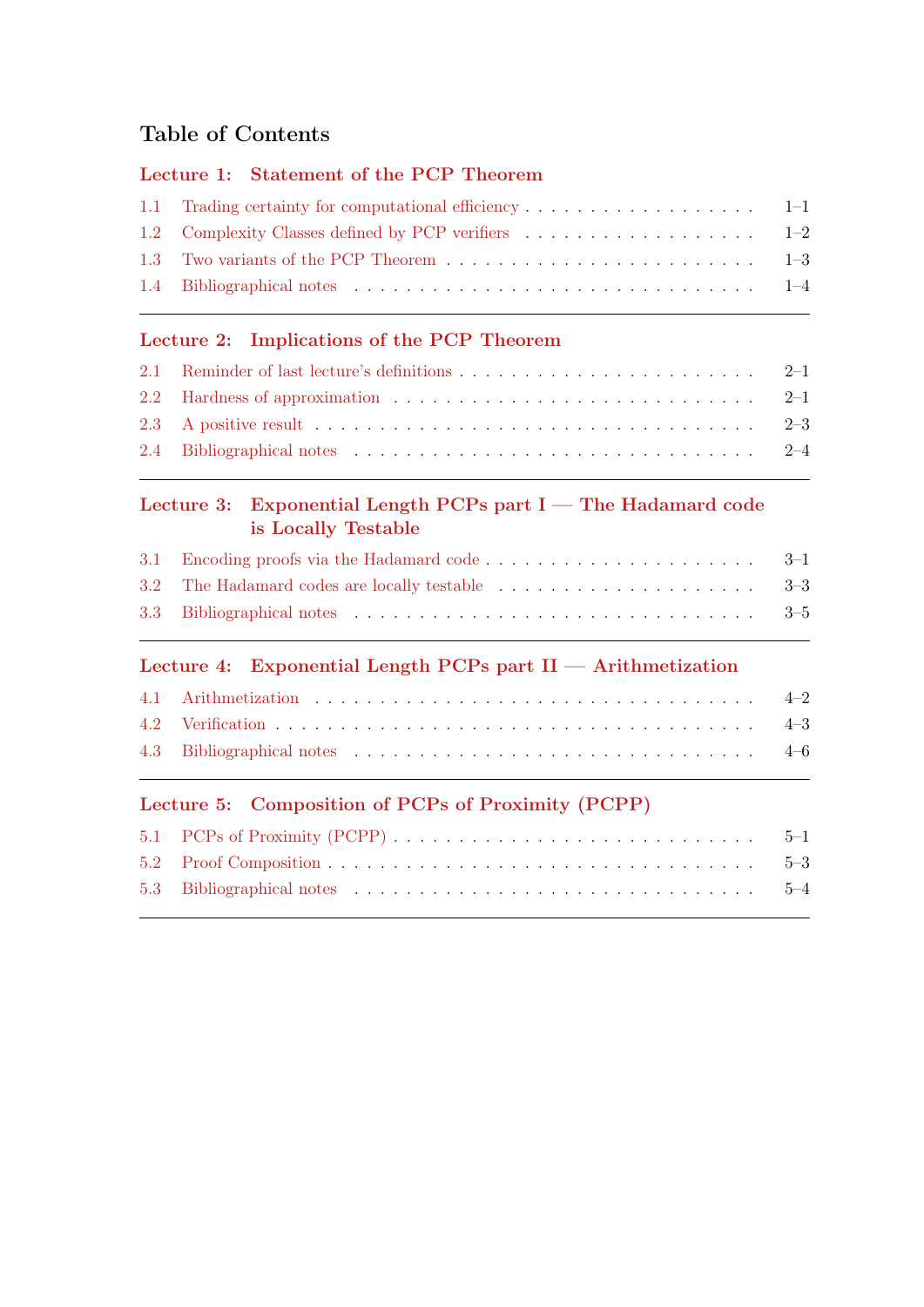# [Lecture 6: Short PCPs based on PCPPs for Reed-Solomon codes](#page-28-0)

# [Lecture 7: Short PCPs based on PCPPs for Reed-Solomon codes —](#page-34-0) [Vanishing RS-codes and Arithmetization](#page-34-0)

# [Lecture 8: PCP Proofs Using Gap Amplification](#page-38-0)

| 8.4 First step — Reduction to expander constraint graphs 8–5 |  |
|--------------------------------------------------------------|--|
|                                                              |  |

# [Lecture 9: Gap Amplification II — Soundness amplification](#page-43-0)

| 9.1 The reduction $\ldots \ldots \ldots \ldots \ldots \ldots \ldots \ldots \ldots \ldots \ldots \ldots$ |  |
|---------------------------------------------------------------------------------------------------------|--|
|                                                                                                         |  |

# [Lecture 10: Parallel Repetition I — Definitions and motivation](#page-48-0)

| 10.1 Validity of the reduction - continue $\ldots \ldots \ldots \ldots \ldots \ldots \ldots \ldots \ldots \ldots 10-1$ |  |
|------------------------------------------------------------------------------------------------------------------------|--|
|                                                                                                                        |  |
|                                                                                                                        |  |

# [Lecture 11: Parallel Repetition II — Sketch of proof](#page-52-0)

|--|--|--|--|--|--|--|--|--|--|--|--|--|--|--|--|--|--|--|--|--|--|--|--|--|

# Lecture 12: Towards 3[-query PCPs with optimal soundness](#page-55-0)

|--|--|--|--|--|--|--|--|--|--|--|--|--|--|--|--|--|--|--|--|--|--|--|--|--|--|--|--|--|--|--|--|--|--|--|--|--|--|--|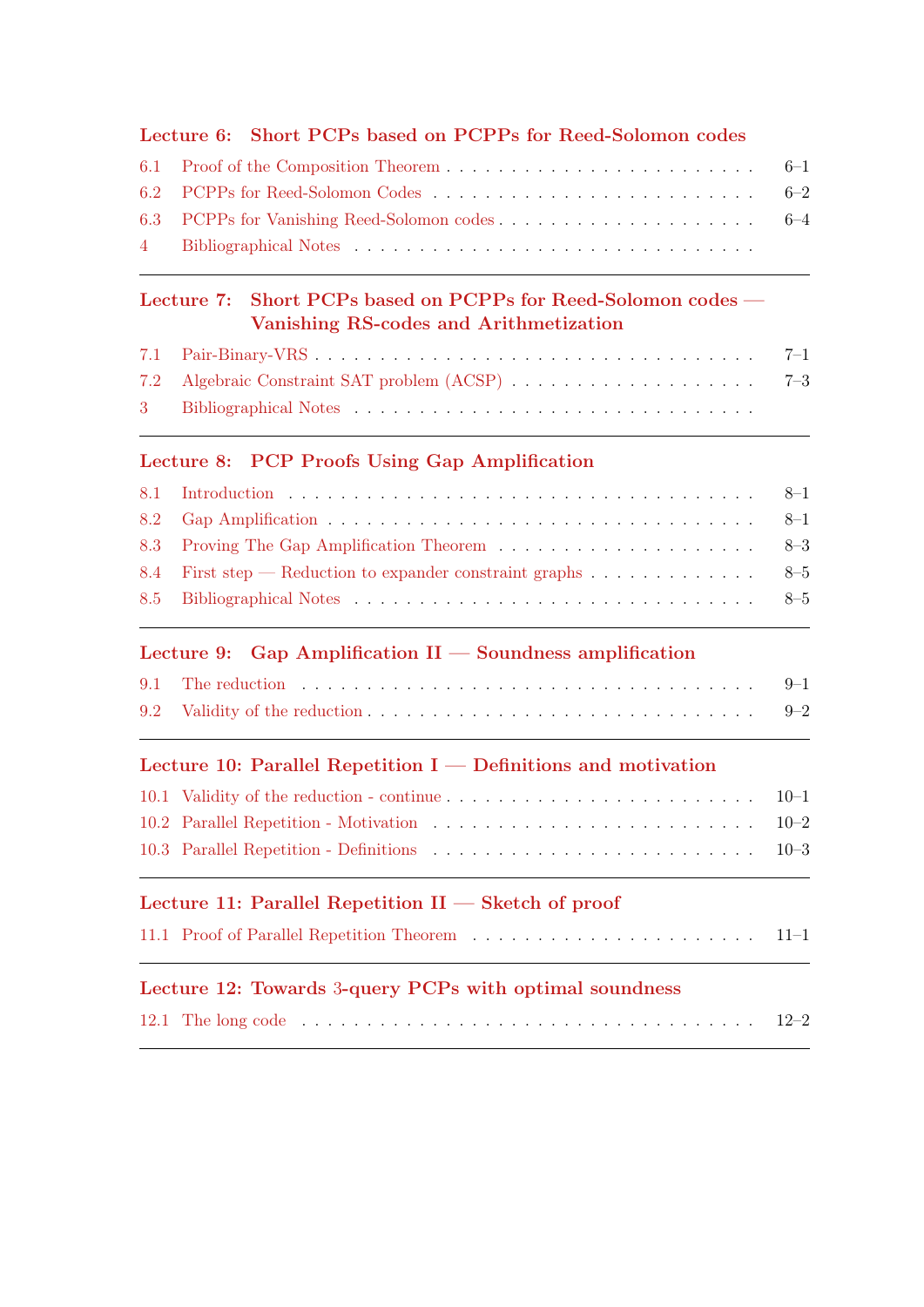# [Homework assignments](#page-58-0)

# [References](#page-65-0)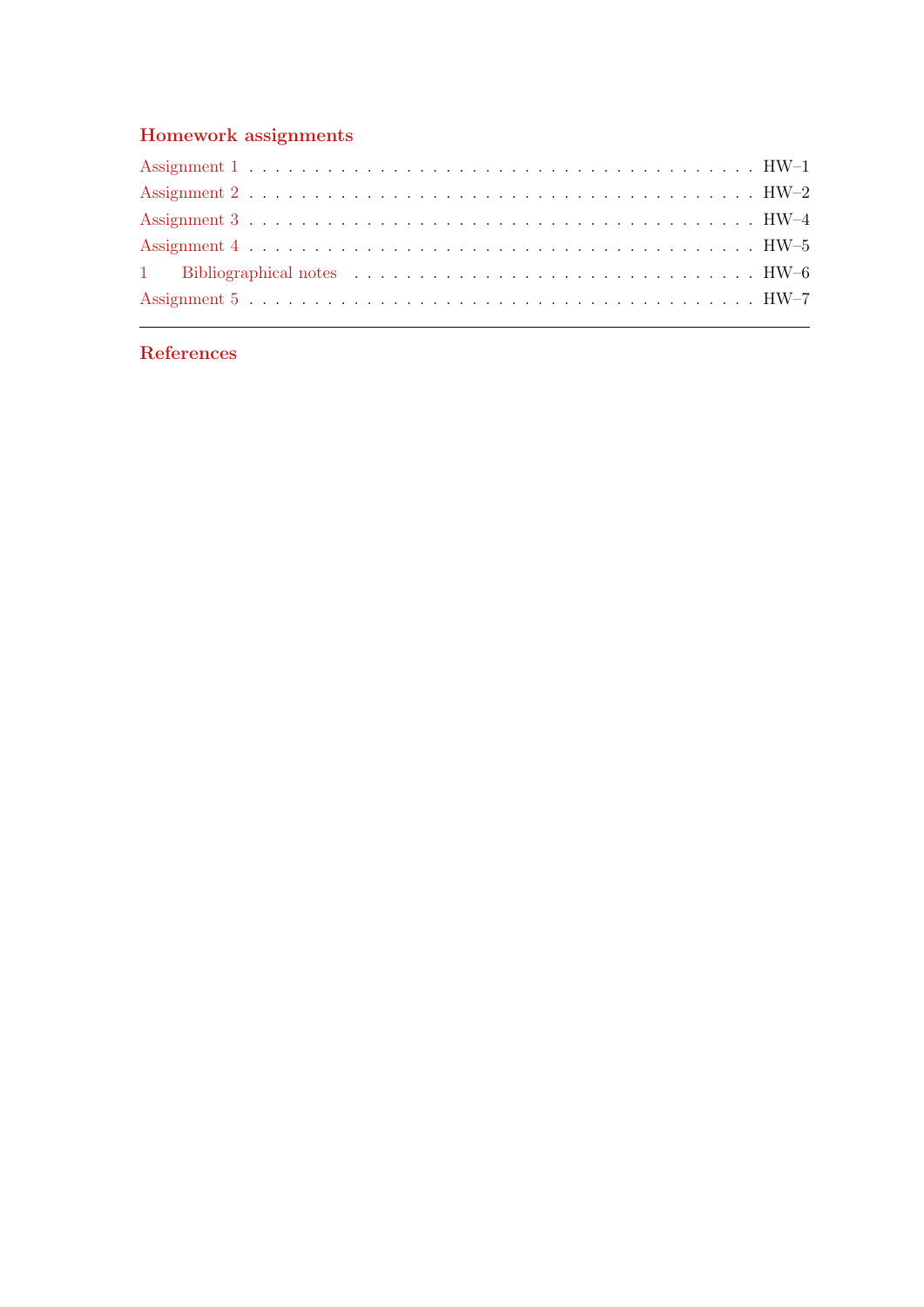# <span id="page-4-0"></span>LECTURE 1 STATEMENT OF THE PCP THEOREM

JANUARY 20TH, 2008

Lecturer: Eli Ben-Sasson Scribe: Eli Ben-Sasson

This lecture is devoted to defining formally what a *probabilistically checkable proof* (PCP) is and stating a couple of useful variants of the PCP Theorem. In this and the next lecture we will give examples of applications of (the two variants of) the PCP Theorem and show why this theorem is justly considered to be one of the great achievements of theoretical computer science in the past couple of decades.

# <span id="page-4-1"></span>1.1 Trading certainty for computational efficiency

What constitutes a mathematical proof? Without going into a discussion of mathematical logic, let us describe a few important properties of formal mathematical proofs. The first and most important property is that proofs can be checked automatically by a machine. While finding a mathematical proof may require the elusive properties known as "intelligence", "creativity" and "ingenuity", it is well-known since the beginning of the  $20<sup>th</sup>$  century that checking a proof, if properly written, requires no intelligence at all. Proofs can be encoded formally as a sequence of bits and there exists an algorithm that decides whether a string of bits is an encoding of a legal proof of a mathematical statement encoded by another string of bits. In the language of theoretical computer science, we can say that the language consisting of all true mathematical statements that are implied by a set of axioms (a theory, to use the terminology of mathematical logic), is decided by a nondeterministic Turing machine. The nondeterministic choices of our machine on an input statement correspond to the sequence of bits that encodes a formal proof.

A crucial property that is perhaps overlooked in courses on mathematical logic, is that the machine that verifies proofs is *computationally efficient*. If one inspects any of the standard formalizations of mathematics, as presented in any introductory book to mathematical logic, one finds that the algorithm that checks whether a string of bits forms a legal proof, runs in polynomial time in the length of the proof. In fact, in most cases the running time is close to linear in the length of the proof. Two other properties that are crucial to the definition of a proof-verifying nondeterministic machine are its completeness and soundness. Completeness means that every true statement has a proof and soundness means that every statement that is not true (or is ill-formulated) has no proof.

The PCP Theorem says that the computational efficiency of the proof checking machine and be greatly increased. For instance, one well-known variant of the theorem [\(Theorem 1.3\)](#page-6-1) says that the machine can check proofs by relying on only three randomly selected bits of the proof. The improved efficiency comes with a price. Our efficient verifier must rely on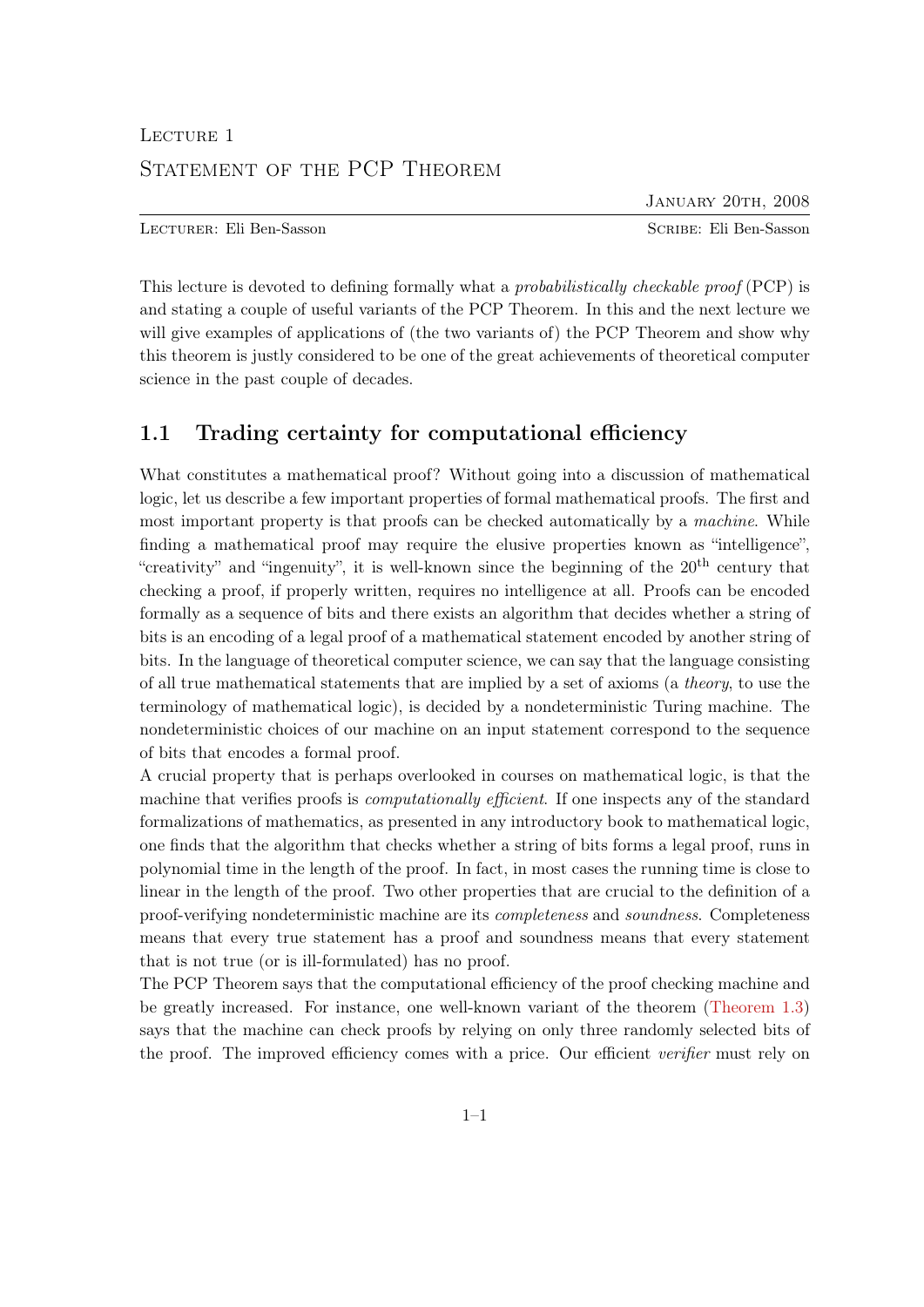random coin tosses and it may err by either rejecting correct proofs of true statements or by accepting pseudoproofs of false statements. However, the probability of error in the verifier's decision depends only on the number of bits it reads and not on the length of the statement or the proof. Moreover, the probability of error decreases exponentially with the number of bits read from the proof, so if we are willing to tolerate a small error probability (say,  $2^{-50}$ ) we can check proofs by reading a small constant number of bits from them (150 bits in the case of error probability  $2^{-50}$ ). Another price incurred by using a computationally efficient verifier is that the proof needs to be written in a special format that facilitates its efficient verification. The conversion of a "classical" proof into a probabilistically checkable one increases the length of the proof and requires extra computation on the part of the party writing down the proof. Fortunately, the conversion can be performed in polynomial time and the resulting proof length can be made quasilinear, i.e., classical proofs of length  $n$  are transformed into probabilistically checkable ones of length  $npolylog(n)$ . This length-efficient variant of the PCP Theorem is stated as [Theorem 1.4.](#page-7-1) Next, we give a formal definition of the class of languages decided by PCP verifiers.

# <span id="page-5-0"></span>1.2 Complexity Classes defined by PCP verifiers

At the core of a PCP system lies a *verifier* — the randomized machine that verifier proofs of statements. A proof  $\pi$  is usually viewed as a sequence of  $\ell$  symbols from some finite alphabet  $\Sigma$ . However, since we will severely limit the number of symbols read from a proof, we prefer to view it as an *oracle*, i.e., as a function  $\pi : \{1, \ldots, \ell\} \to \Sigma$ .

<span id="page-5-1"></span>Definition 1.1 (PCP-Verifier). A PCP-verifier, or simply, verifier, is a randomized Turing machine, denoted  $V$ , with access to an oracle which is called a *proof oracle*, or simply, proof and is denoted by  $\pi$ . On input x and random coin tosses  $R \in \{0,1\}^*$ , V makes a number of queries to  $\pi$  and outputs either accept or reject. We denote by  $V^{\pi}[x;R]$  the output of V on input x, proof  $\pi$  and random coins R.

Being interested in efficient verifiers, we are going to limit some of their computational resources such as the running time, the number of bits read from the proof and the length of the proof. Additionally, we will require that the verifier make a correct decision with sufficient probability. Good proofs of correct statements must be accepted with a minimal probability called the completeness parameter. Purported proofs of incorrect statements will be rejected with a minimal probability known as the soundness parameter. The probability of error in both the completeness and soundness cases depend on the random coin tosses of the verifier. Both the restrictions and the completeness and soundness parameters may depend on the length of the input statement that needs to be proved. Once the limitations on computational resources are placed and the allowed error probabilities are defined we have effectively defined a complexity class. Any language that can be decided with the specified certainty probabilities by a resource-limited verifier belongs to this class. The formal definition follows.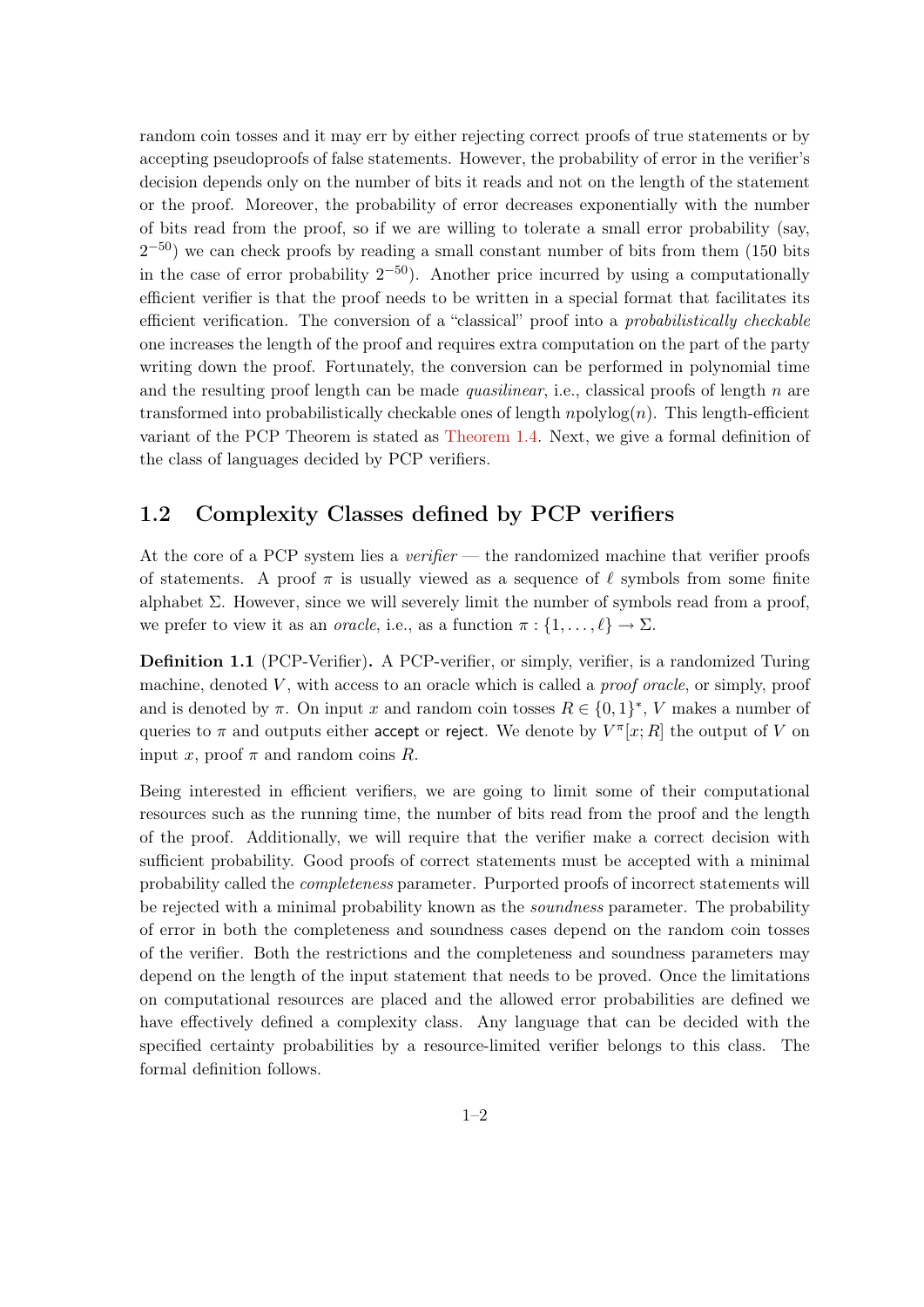Definition 1.2 (PCP Class). Given a list of computational restrictions, a completeness function  $c: \mathbb{N}^+ \to [0,1]$  and a soundness function  $s: \mathbb{N}^+ \to [0,1]$ , the complexity class  $PCP\left($  list of restrictions  $\begin{array}{c} \begin{array}{c} \begin{array}{c} \begin{array}{c} \end{array}\\ \end{array} \end{array} \end{array}$  $c(n)$  $s(n)$  $\setminus$ includes all languages  $L \subseteq \Sigma^*$  that satisfy the following conditions.

- Operation:  $L$  has a verifier  $V$  operating under the listed restrictions and for every  $x \in \Sigma^*$ ,  $|x| = n$  the following holds.
- Completeness: If  $x \in L$  there exists a proof  $\pi$  such that

$$
\Pr_R[V^\pi[x;R] = \text{accept}] \ge c(n).
$$

• Soundness: If  $x \notin L$  then for every proof  $\pi$ ,

$$
\Pr_R[V^\pi[x;R] = \text{reject}] \geq s(n).
$$

# <span id="page-6-0"></span>1.3 Two variants of the PCP Theorem

We next present two variants of the PCP Theorem. The first achieves a nearly optimal tradeoff between the amount of information read from the proof and the certainty parameters of the proof. The proof needed for such a process is of polynomial length and the actual polynomial is quite large. The second variant is very efficient in terms of the length of the proof, however, the soundness of this theorem is far from optimal.

<span id="page-6-1"></span>**Theorem 1.3** (PCP Theorem  $-$  query efficient and sound). For every proper complexity function  $f : \mathbb{N}^+ \to \mathbb{N}^+$  and all  $\epsilon > 0$ ,

$$
\mathbf{NTIME}(f(n)) \subseteq \mathbf{PCP}\left(\begin{array}{cccc} q & \leq & 3 \\ \Sigma & = & \{0,1\} \\ \text{nonadaptive} \\ \text{query - type} & XOR \\ t(n), \ell(n) & \leq & \text{poly}(f(n)) \\ r(n) & \leq & \text{log}(\ell(n)) + O(1) \end{array}\right) \begin{array}{c} c & \geq & 1 - \epsilon \\ s & \geq & \frac{1}{2} - \epsilon \\ \end{array}\right).
$$

Where

- q denotes the number of queries V makes to the proof oracle.
- $\Sigma$  denotes the alphabet of the proof. Each query is answered with a single element from this alphabet.
- nonadaptive means that the set of queries made to the proof and the decision process based on the answers given by the oracle depend only on x and the random coins  $R$ . and not on answers given by the oracle to previous queries.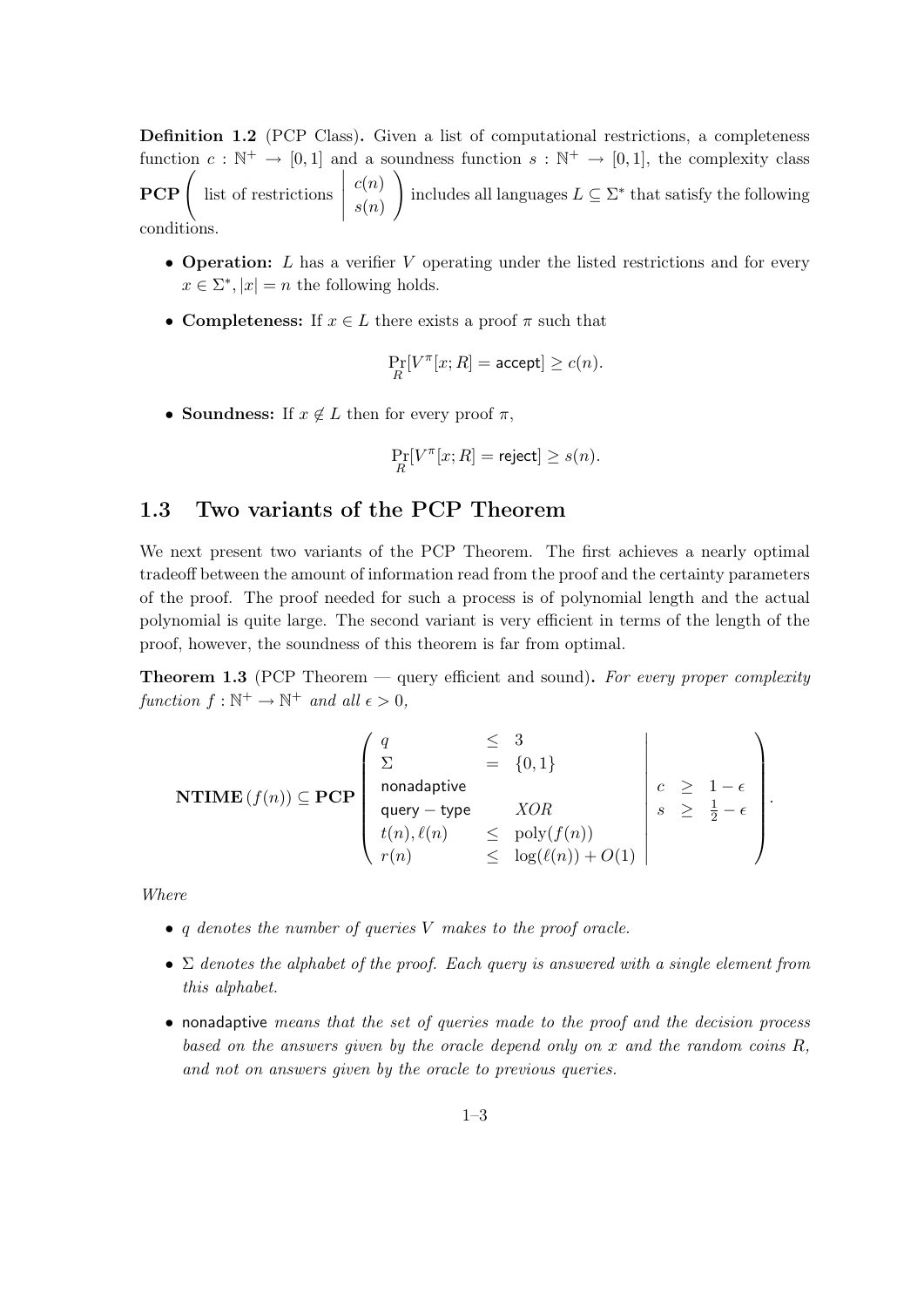- query  $-$  type denotes the class of computations performed by the verifier after receiving the query answers. In the case of  $XOR$ , the computation depends only on the  $XOR$ of the (three) answer bits.
- $t(n)$  denotes the running time of V as a function of the input length.
- $\ell(n)$  is the length of the proof, or, formally, the largest index of a proof-symbol that may be queried by  $V$  when given input of length  $n$ .
- $r(n)$  is the number of random bits required by V on input of length n.

A few remarks about the previous theorem are due. Notice that improving the completeness or soundness seems unlikely (assuming  $P \neq NP$ ). If  $c = 1$  and all other parameters are left unchanged then  $P = NP$  because deciding whether a sequence of bits satisfies a collection of XOR constraints is equivalent to solving a system of linear equations over the two-element field and can be done (say, by Gaussian elimination) in polynomial time. Similarly, if s must be less than 1/2 because a random proof (where each bit is selected by a random coin toss) will be accepted by V with probability  $1/2$ . The optimality of the soundness and completeness in conjunction with the small query complexity and simplicity of the query type have far reaching implications to our understanding the limitations of approximation algorithms and this will be the topic of our next lecture.

Our next variant of the PCP Theorem given nearly optimal proof length and verifier running time. Thus, it is more tailored for positive applications to efficient checking of proofs and computations. We will give one example of such an application in our next lecture.

<span id="page-7-1"></span>**Theorem 1.4** (PCP Theorem – short proofs). There exists an absolute constant  $\epsilon > 0$ such that for every proper complexity function  $f : \mathbb{N}^+ \to \mathbb{N}^+,$ 

$$
\textbf{NTIME}(f(n)) \subseteq \textbf{PCP}\left(\begin{array}{ccc} \ell(n) & \leq & f(n) \cdot \text{polylog}(f(n)) \\ t(n) & \leq & f(n) \cdot \text{polylog}(f(n)) \\ r(n) & = & \log(\ell(n)) + O(1) \\ q & \leq & 2 \\ \sum & = & \{0, 1, 2\} \\ \text{nonadaptive} \end{array}\right) \quad c = 1 \\ \text{conadditive}
$$

.

The notation for the list of restrictions is the same as in [Theorem 1.3.](#page-6-1)

# <span id="page-7-0"></span>1.4 Bibliographical notes

The story of the PCP Theorem and the way its proof evolved is quite interesting. An illustrated and entertaining description of this history can be found in [O'Donnell](#page-66-0) [\[Autumn](#page-66-0) [2005\]](#page-66-0). Each of the two variants of the PCP Theorem stated in this lecture rely on several important works. The basic statement of a constant-query PCP characterization of NP appeared in [Arora et al.](#page-65-1) [\[1998\]](#page-65-1) and relies on [Arora and Safra](#page-65-2) [\[1998\]](#page-65-2). The application of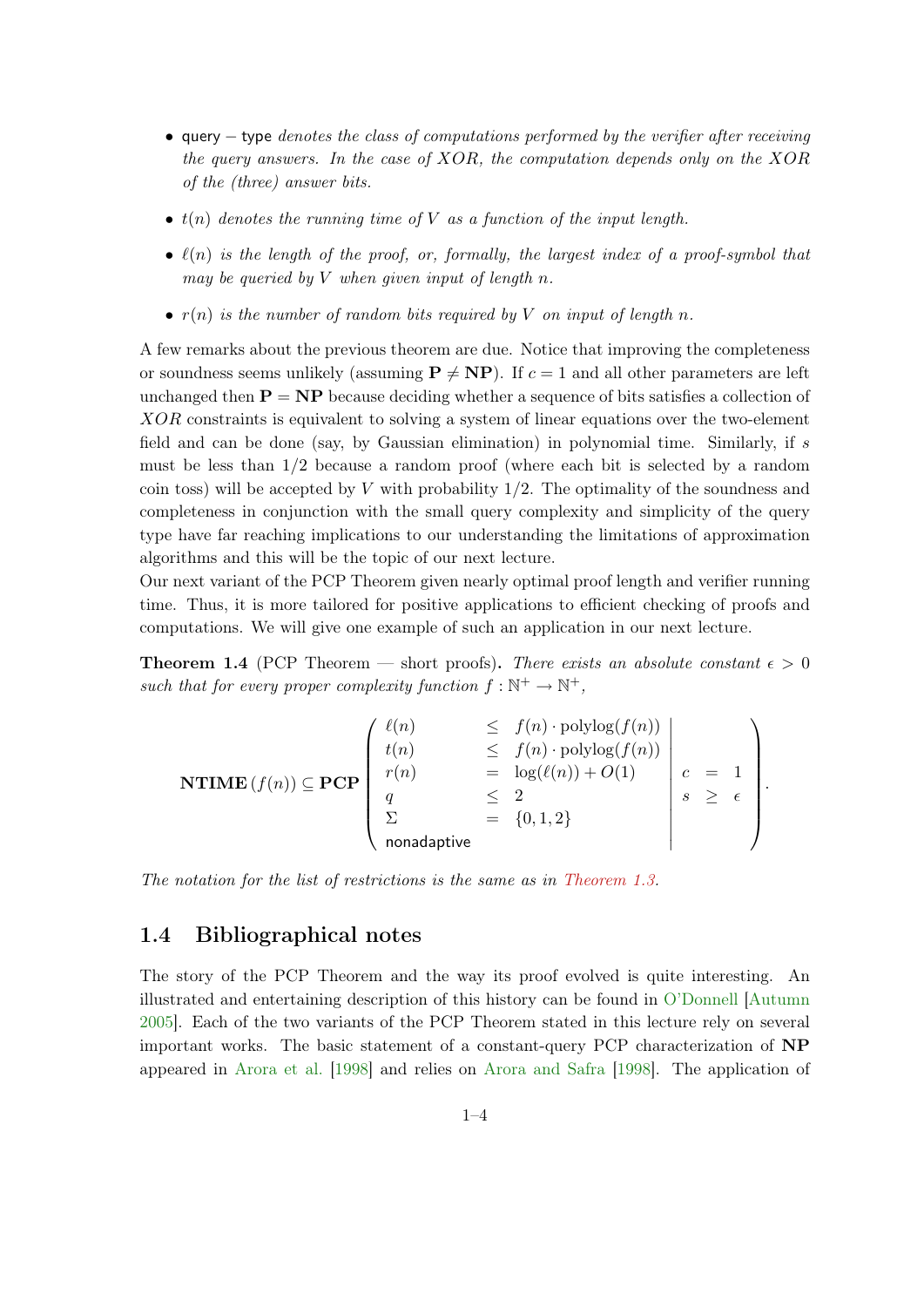the PCP Theorem to efficient program checking (to be discussed in the following lecture) appeared first in [Babai et al.](#page-65-3) [\[1991\]](#page-65-3) and the implication of the PCP theorem to hardness of approximation was first observed in [Feige et al.](#page-65-4) [\[1996\]](#page-65-4). The query efficient PCP variant presented in [Theorem 1.3](#page-6-1) appeared in [Håstad](#page-65-5) [\[1997\]](#page-65-5). It heavily relies on [Raz](#page-66-1) [\[1998\]](#page-66-1); [Bellare](#page-65-6) [et al.](#page-65-6) [\[1998\]](#page-65-6) as well as on the original proof of the PCP theorem of [Arora and Safra](#page-65-2) [\[1998\]](#page-65-2); [Arora et al.](#page-65-1) [\[1998\]](#page-65-1). The length-efficient PCP variant presented in [Theorem 1.4](#page-7-1) appeared in [Dinur](#page-65-7) [\[2007\]](#page-65-7). It heavily relies on [Ben-Sasson and Sudan](#page-65-8) [\[2005\]](#page-65-8); [Ben-Sasson et al.](#page-65-9) [\[2004\]](#page-65-9); [Dinur and Reingold](#page-65-10) [\[2004\]](#page-65-10).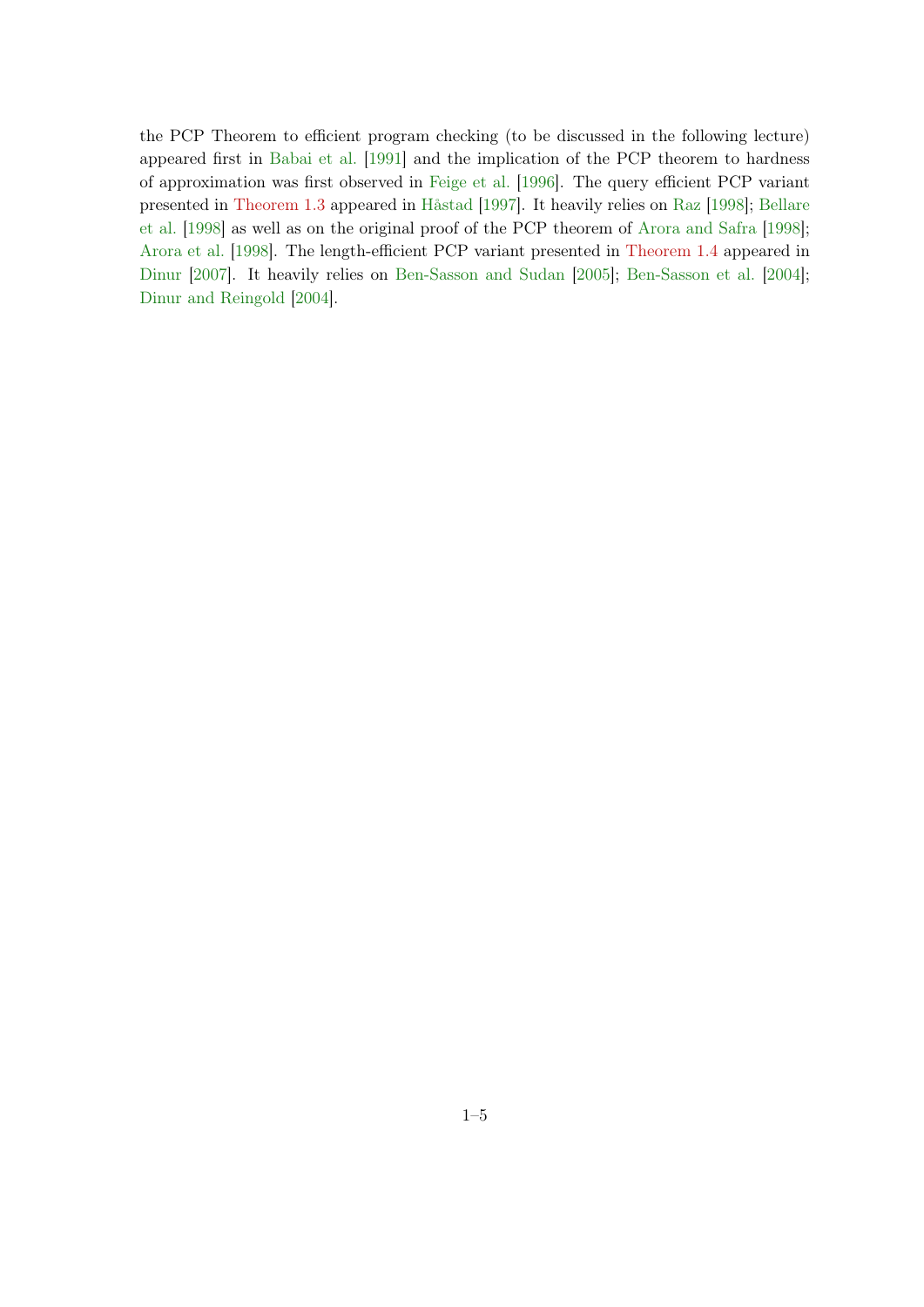January 27th, 2008

<span id="page-9-0"></span>Lecturer: Eli Ben-Sasson Scribe: Gadi Aleksandrowicz

# <span id="page-9-1"></span>2.1 Reminder of last lecture's definitions

In our last lecture we stated two PCP theorems, and in this lecture we shall see some of their implications. First, a reminder: We presented the concept of a "PCP-Verifier" [\(Definition 1.1\)](#page-5-1) for a nondeterministic language  $L - a$  probabilistic Turing machine with oracle access to a "proof"  $\pi$  which decides if an input x belongs to L by reading a small random portion of the "proof". The verifier is subject to many constraints — its running time is limited, the amount of coin tosses it is allowed to make is restricted, the length of the proof it reads is bounded, the exact type of computation is uses to decide is not arbitrary, and most importantly, the number of bits it reads from the proof is small. In spite of all these limitations, the class of problems our poor verifier can decide is quite large and powerful. This is because we allow the verifier to toss coins and are willing to tolerate mistakes in the verifier's decision, as long as they occur with small probability. We estimate the accuracy of the verifier by measures of *completeness* which is the probability that the verifier correctly recognizes that  $x \in L$  using a legit  $\pi$ , and soundness, the probability that  $x \notin L$  is rejected, no matter which  $\pi$  accompanies it.

Later on, in [Section 1.3,](#page-6-0) we stated two PCP theorems, each asserting the existence of a PCPverifier with a different set of constraints. The first theorem, [Theorem 1.3,](#page-6-1) was characterized by an excellent combination of query complexity (3 bits) and soundness — as close as we wish to  $\frac{1}{2}$ . However, the price we pay is large (polynomial length) proof size. The second theorem, [Theorem 1.4,](#page-7-1) trades the soundness (which is a small constant) with a reasonable sized proof. In this lecture we will see some of the uses of the two theorems.

# <span id="page-9-2"></span>2.2 Hardness of approximation

Let us focus on how the first version of the PCP theorem can be used to obtain theoretical results. Namely, that approximating certain problems is NP-hard. First, let us explain what "approximation" formally means by considering the case of maximization approximation.

Definition 2.1 (Maximization approximation). A maximization problem is defined by a function  $OPT : X \to \mathbb{N}^+$ , where X is the set of inputs.

An algorithm A is called a  $\alpha(n)$ -approximation to OPT if for all  $x \in X$ ,  $|x| = n$  we have  $\alpha(n)$  OPT  $(x) \leq A(x) \leq OPT(x)$ .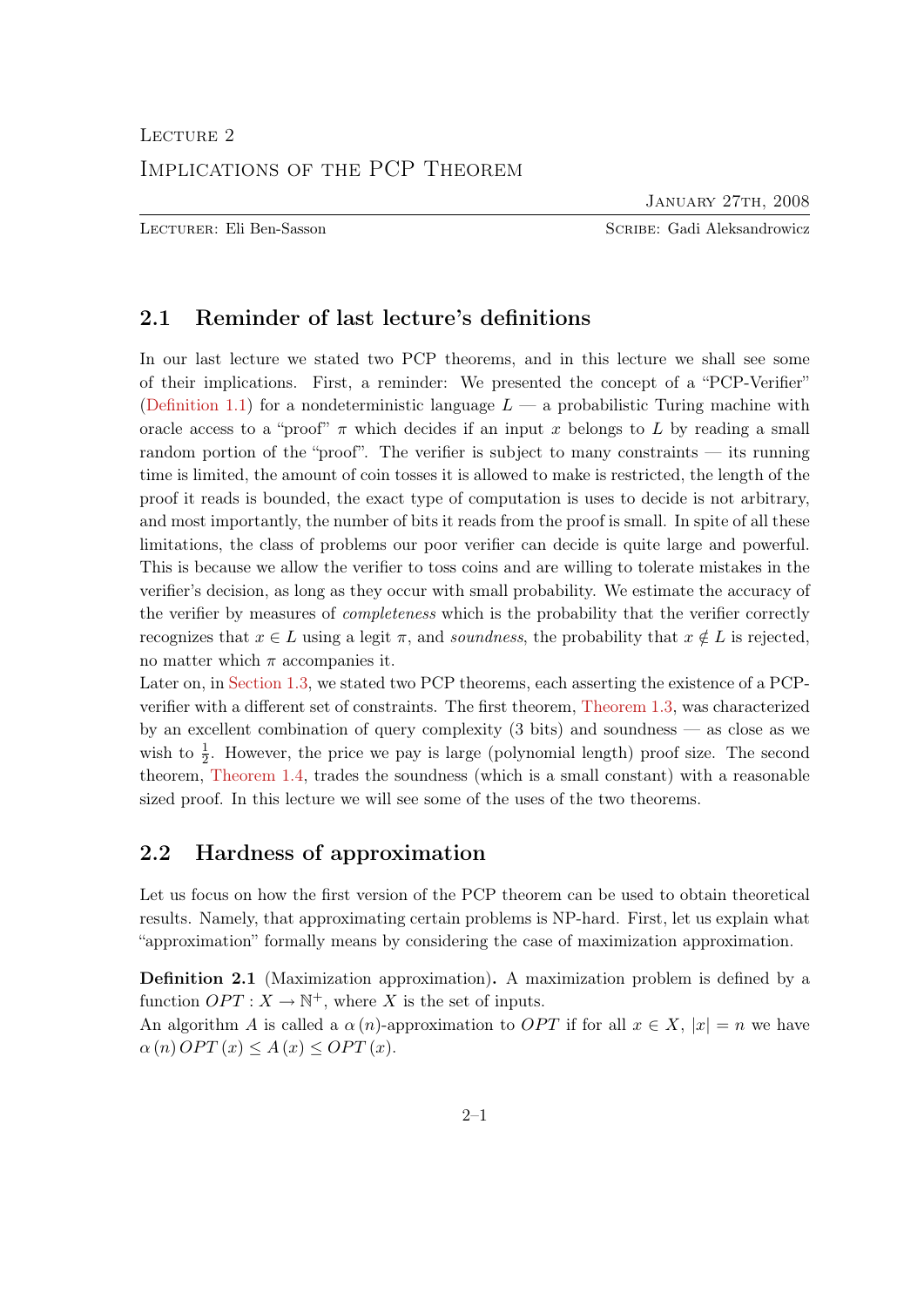In order for the definition to make sense we must have  $0 \le \alpha(n) \le 1$ . The closer  $\alpha(n)$  is to 1, the better our approximation.

Now we show a specific example for which the first version of the PCP theorem implies that "non trivial" approximation of this problem is not likely to exist.

#### Example 2.2. MAX3LIN2

The input to the problem is a matrix  $M \in \mathbb{F}_2^{m \times n}$  and a vector  $b \in \mathbb{F}_2^m$ , where  $\mathbb{F}_2$  denotes the two-element field. We assume M has at least one nonzero entry in each row, and no more than 3 (hence the "3" in the name of the problem; the "2" comes from  $\mathbb{F}_2$ ). Note that we can think of each row of  $M$  as defining an equation.

We denote by  $OPT(M, b)$  the maximum number of equations that are simultaneously satisfiable by some vector  $\pi$ . Formally,

$$
OPT (M, b) = \max_{\pi \in \mathbb{F}_2^n} |\{i \in [n] | M_i \pi = b_i\}|.
$$

First we note that there is a simple  $\frac{1}{2}$ -approximation to this problem -  $A(M,b) = \lceil \frac{m}{2} \rceil$ . It is obvious that  $\frac{1}{2}OPT(M, b) \leq A(M, b)$  since  $OPT(M, b) \leq m$  (one can't satisfy more equations than M contains). To prove that  $A(M, b) \leq OPT(M, b)$  we use a probabilistic argument showing that there is  $\pi$  satisfying at least  $\left\lceil \frac{m}{2} \right\rceil$  of the equations.

Consider the uniform distribution on all  $\pi \in \mathbb{F}_2^n$ . For each row  $i \in [m]$  define a random variable  $Z_i$ , such that

$$
Z_i = \begin{cases} 1 & M_i \pi = b_i \\ 0 & M_i \pi \neq b_i \end{cases}
$$

Now  $P[Z_i = 1] = \frac{1}{2}$ . To see that, let j be an entry of  $M_i$  such that  $M_{ij} \neq 0$  (by our assumptions on M, such j always exists). Partition all  $\pi$  into two sets:  $T_1 = {\pi | M_i \pi = b_i}$ and  $T_2 = {\pi | M_i \pi \neq b_i}$ . We show a bijection between  $T_1$  and  $T_2$ . Given  $\pi \in T_1$ , we map it to  $\pi'$  where  $\pi'_k = \pi_k$  for all  $k \neq j$ , and  $\pi'_j = 1 - \pi_j$ . Obviously this function is a bijection given that  $\pi' \in T_2$ ; to see this, note that since  $\pi \in T_1$  we have

$$
\sum_{k\neq j} M_{ik}\pi'_k - b_i = \sum_{k\neq j} M_{ik}\pi_k - b_i = M_{ij}\pi_j = \pi_j \neq 1 - \pi_j \neq \pi'_j
$$

And so  $\sum_{k=1}^{n} M_{ik} \pi'_{k} \neq b_{i}$ , so  $\pi' \in T_{2}$ .

Since  $Z_i$  is an indicator random variable, we have  $E[Z_i] = P[Z_i] = \frac{1}{2}$ . Now define  $Z =$  $\sum_{i=1}^{m} Z_i$ . Obviously Z is the number of equations satisfied by the random choice of  $\pi$ . From the linearity of expectation we have  $E[Z] = E[\sum_{i=1}^{m} Z_i] = \sum_{i=1}^{m} E[Z_i] = \sum_{i=1}^{m} \frac{1}{2} = \frac{m}{2}$  $\frac{m}{2}$ and therefore there exists  $\pi$  for which  $Z \geq \frac{m}{2}$  $\frac{m}{2}$ , and since Z can only have integer values,  $Z \geq \lceil \frac{m}{2} \rceil$ .

<span id="page-10-0"></span>Hence, A is a  $\frac{1}{2}$ -approximation for *OPT*. Can we do any better? It turns out that the PCP [Theorem 1.3](#page-6-1) implies that the answer to this question is "probably not much better".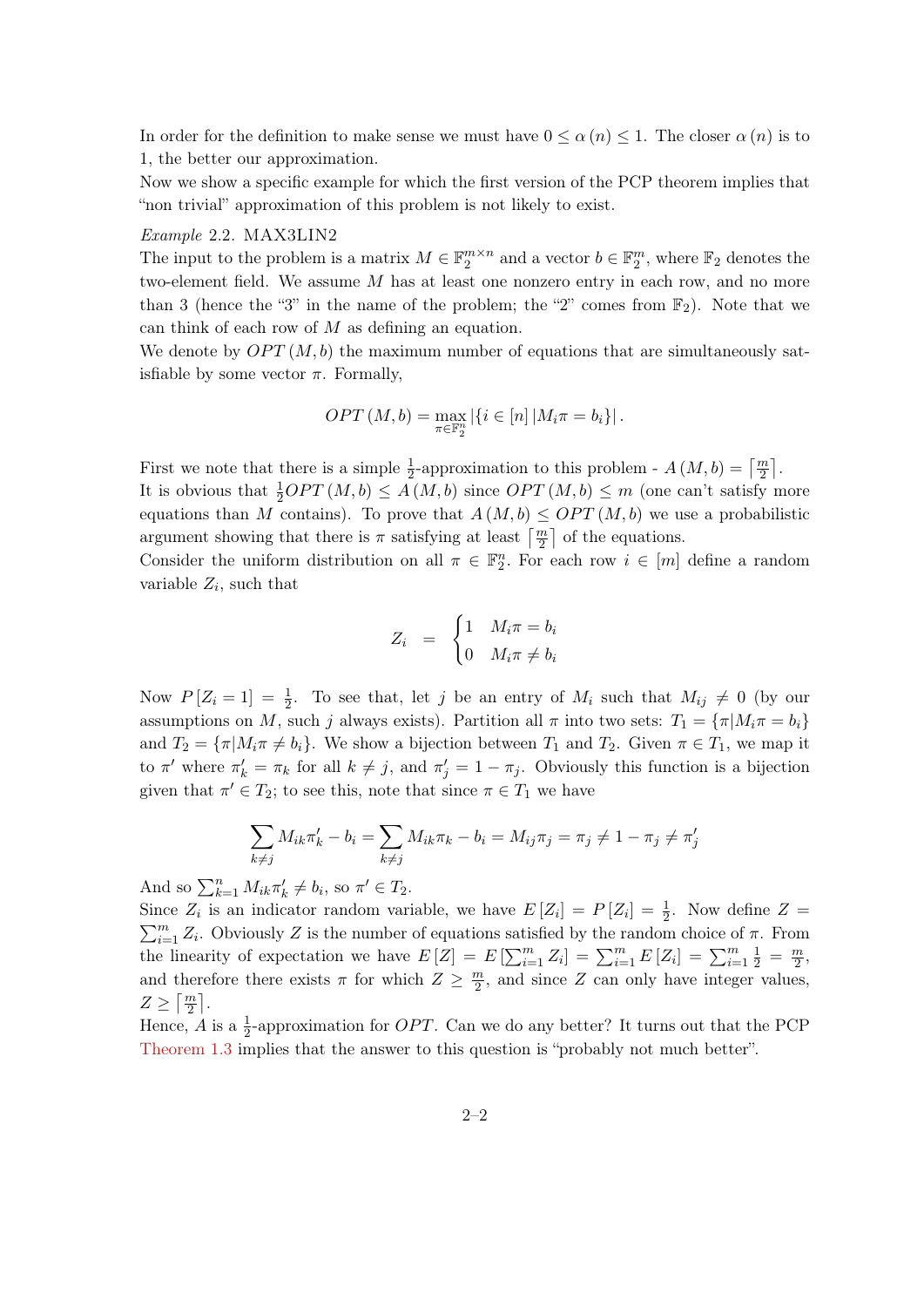**Theorem 2.3.** If there exists a polynomial algorithm which is a  $\frac{1}{2} + \delta$ -approximation of MAX3LIN2, for any  $1/2 \ge \delta > 0$ , then  $P = NP$ .

*Proof.* Assume A is a  $(\frac{1}{2} + \delta)$ -approximation for MAX3LIN2. Apply the PCP [Theorem 1.3](#page-6-1) with  $\varepsilon = \frac{\delta}{4}$  $\frac{\delta}{4}$  for any NP-complete language L. We show how to use A in order to decide L in polynomial time.

Given  $x \in L$ ,  $|x| = n$ , the behavior of the verifier V whose existence is asserted by the PCP theorem can be described by  $3LIN2$  system of equations: for each possible coin toss  $R$  we define a line in a matrix  $M \in \mathbb{F}_2^{r(n) \times l(n)}$  $\binom{r(n) \times l(n)}{2}$ , where each nonzero entry represents an index of a bit that is read from the proof. Since  $V$ 's response is determined by the  $XOR$  of the entries read, we set  $b_i$  to be the expected result for the randomness i (note that M, b depends on x).

This system of equations can be generated in polynomial time since  $r(n)$ ,  $l(n)$  are polynomial. Now we use  $A$  to determine an approximation to  $OPT(M, b)$ .

Assume  $x \in L$ . Then the PCP theorem shows that there exists  $\pi \in \mathbb{F}_2^{l(n)}$  $a_2^{(n)}$  such that  $M_i \pi = b_i$ for at least  $1 - \varepsilon$  of the rows of the matrix - i.e.  $1 - \frac{\delta}{4}$  $\frac{\delta}{4}$  rows. Therefore,

$$
A(M,b) \ge \left(\frac{1}{2} + \delta\right) OPT(M,b) \ge \left(\frac{1}{2} + \delta\right) \left(1 - \frac{\delta}{4}\right) =
$$
  
=  $\frac{1}{2} + \delta - \frac{\delta}{8} - \frac{\delta^2}{4} = \frac{1}{2} + \frac{7\delta - 2\delta^2}{8} \ge$   
 $\ge \frac{1}{2} + \frac{7\delta - 2\delta}{8} = \frac{1}{2} + \frac{5\delta}{8} > \frac{1}{2} + \varepsilon$ 

On the other hand, if  $x \notin L$ :

$$
A(M,b) \le OPT(M,b) \le \left(1 - \left(\frac{1}{2} - \varepsilon\right)\right) = \frac{1}{2} + \varepsilon.
$$

Therefore, to decide L simply check (in polynomial time) whether  $A(M,b) > \frac{1}{2} + \varepsilon$  or  $A(M, b) \leq \frac{1}{2} + \varepsilon$ . We conclude that the existence of a polynomial time  $(\frac{1}{2} + \delta)$ -approximation algorithm for MAX3LIN2 implies  $P = NP$ , as claimed.  $\Box$ 

# <span id="page-11-0"></span>2.3 A positive result

While the first version of the PCP theorem shows us that there is something we cannot do (given  $P \neq NP$ ), the second version can be used in a positive manner. Suppose we wish to download a program from a not-too-trusted website, and also suppose there is a way to design "proofs" that a given program is not harmful (actual work on this subject is done in the area of software verification).

Using the second variant of the PCP Theorem stated in the previous lecture, [Theorem 1.4,](#page-7-1) the software developer can create and store a proof for the harmlessness of his program, which would be possible for us to check in a relatively small amount of time and without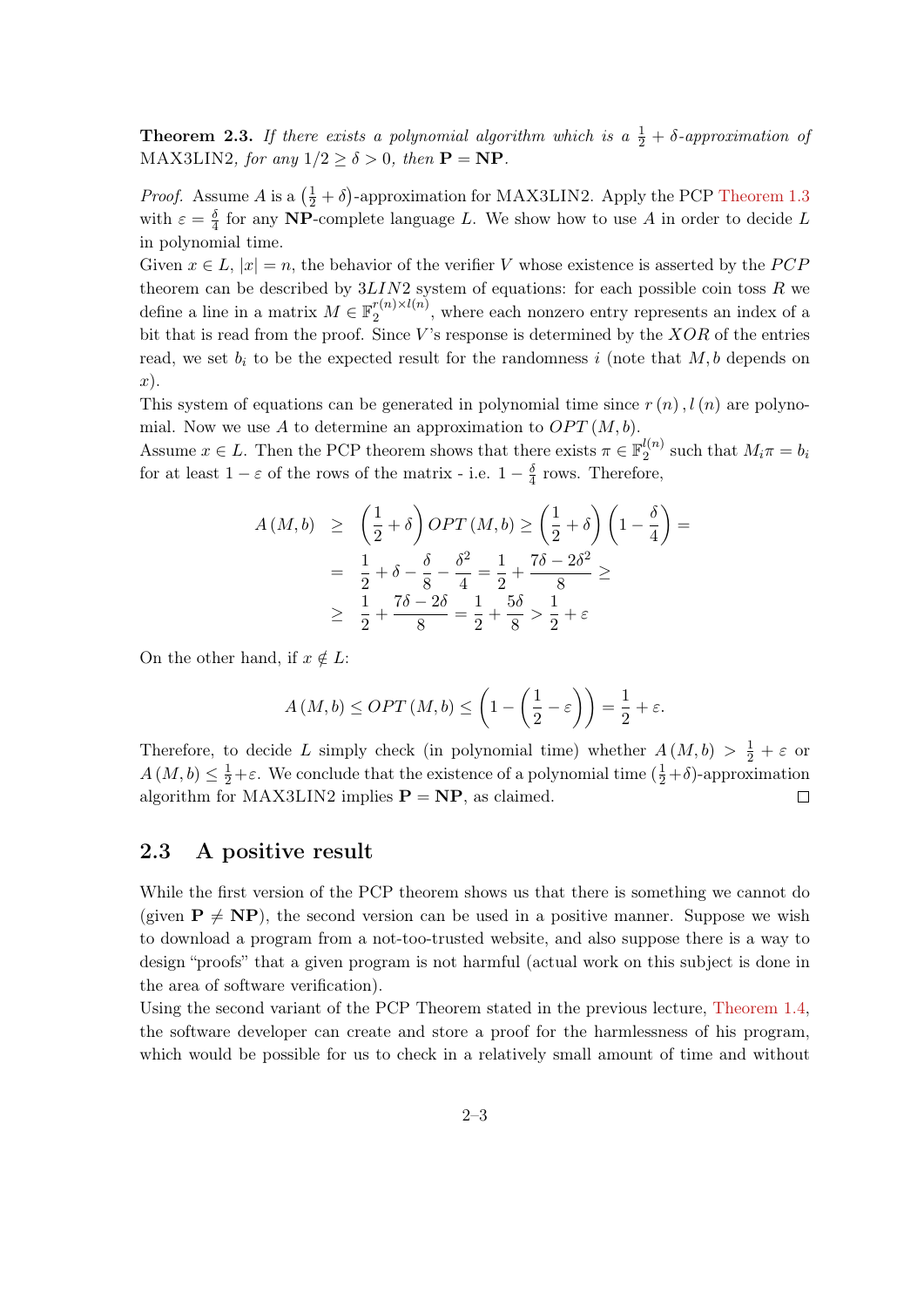need to download the whole proof (which very well might be much bigger than the program) but only a few bits of information.

Of course, to prevent the software developer from cheating us we need a way to commit him to the proof before he starts sending bits from it - there are cryptographic primitives designed specifically for this task.

# <span id="page-12-0"></span>2.4 Bibliographical notes

As stated in the [Lecture 1,](#page-4-0) the application of the PCP theorem to understanding limitations of approximation algorithms first appeared in [Feige et al.](#page-65-4) [\[1996\]](#page-65-4). [Theorem 2.3](#page-10-0) appeared in [Håstad](#page-65-5) [\[1997\]](#page-65-5). The application of the PCP theorem to efficient computation verification appeared initially in [Babai et al.](#page-65-3) [\[1991\]](#page-65-3). The addition of cryptographic methods to allow for efficient proof-checking without downloading the whole proof appeared in [Kilian](#page-66-2) [\[1992\]](#page-66-2) and in [Micali](#page-66-3) [\[2000\]](#page-66-3).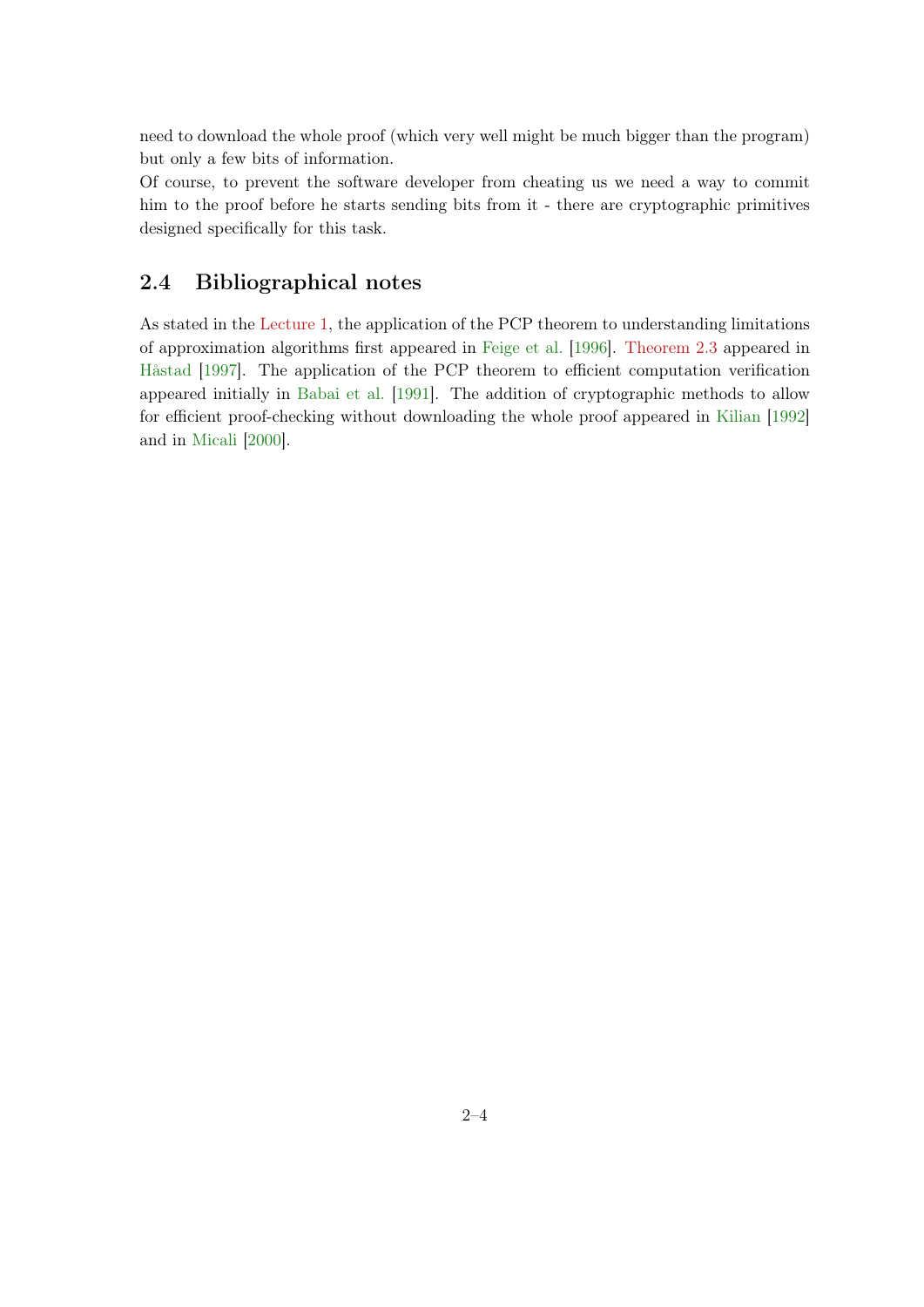<span id="page-13-0"></span>LECTURE 3

# EXPONENTIAL LENGTH PCPS PART  $I$  – The Hadamard code is Locally Testable

FEBRUARY  $4^{\text{th}}$ , 2008

Lecturer: Eli Ben-Sasson Scribe: Shir Ben-Israel

In this lecture, we are going to start the proof of a weak version of [Theorem 1.3.](#page-6-1) In the version of this lecture, the verifier will query a constant number of bits (larger than 3) and the size of the proof will be superpolynomial. Later on, we will improve various parameters of this construction, most notably, its length and query complexity. We shall prove the following theorem:

<span id="page-13-2"></span>**Theorem 3.1.** For every proper complexity function  $f : \mathbb{N}^+ \to \mathbb{N}^+$ ,

$$
\textbf{NTIME}(f(n)) \subseteq \textbf{PCP}\begin{pmatrix} \ell(n) & \leq 2^{f^2(n)} \\ t(n) & \leq f^2(n) \\ r(n) & = O(f^2(n)) \\ q & = 16 \\ \Sigma & = \{0, 1\} \\ \text{nonadaptive} \end{pmatrix} \cdot c = 1 \\ \text{onadaptive}
$$

The notation for the list of restrictions is the same as in [Theorem 1.3.](#page-6-1)

# <span id="page-13-1"></span>3.1 Encoding proofs via the Hadamard code

To prove this theorem, we have to show that for every language  $L$  that has a nondeterministic Turing machine M that decides L and runs in time  $f(n)$ , we can construct a PCP verifier with the restrictions, completeness and soundness above.

The naive way would be to ask the prover to write in the proof the nondeterministic choices made by M. The problem is that in this case the verifier would have to query every bit in the proof, while we want to create a verifier that reads only a constant number of bits from the proof.

The first step towards resolving the problem is to replace the machine M with a circuit C with size  $f(n)$ . Its input are  $x's$  bits and  $y$  - the bits describing the nondeterministic choices made by M. We have that  $x \in L$  if and only if there exists y such that  $C(x, y) = 1$ .

Next we create a variable for every gate in the circuit  $C$ , and specify a constraint for each gate that specifies that the output of the gate should match the gate type and the inputs to the gate. For instance, if  $g_i$ , the i<sup>th</sup> gate, is an AND gate with inputs coming from  $g_j$  and  $g_k$ , we will require  $g_i = g_j \wedge g_j$ . Clearly  $x \in L$  if and only if there is an assignment to the gates of C that satisfies all constraints and such that the very last gate evaluates to 1.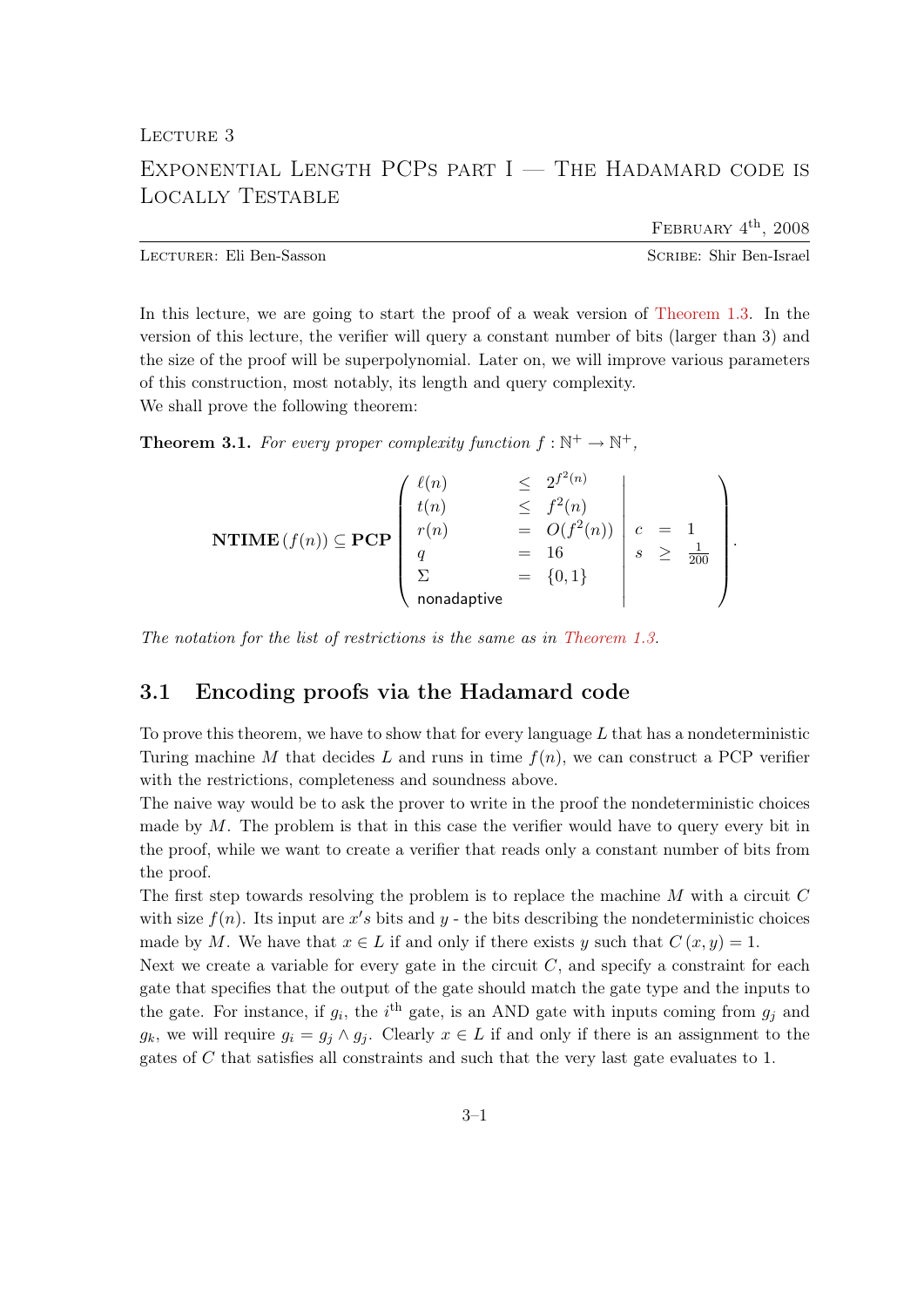We would like our probabilistically checkable proof to encode an assignment to the gates of C, such that from the encoding our verifier will be able to query a constant number bits and get the value of any sum of a subset of the gates. Later on, we shall use these subsums to verify that the encoded assignment satisfies C.

In particular, our verifier will read the circuit  $C$  and the known input  $x$  (but recall that the verifier does not know the nondeterministic decisions specified by  $y$ ). It will check that the proof  $\pi$  is a legal encoding of some string of bits, denoted y'. Then it will check that y' represents an accepting computation of C.

In this lecture, we will discuss the particular encoding that is used to encode the assignment y and underlies our PCP proof.

Definition 3.2 (Error correcting code). An error correcting code is an injective function  $E_C : \Sigma^k \to \Sigma^n$  (for  $k \leq n$ ). The code's message length is k, the blocklength is n, the rate is k  $\frac{k}{n}$ , the *alphabet* is  $\Sigma$  and the *relative distance* is

$$
d = \min_{x \neq x' \in \Sigma^{k}} \left( \Delta E(x), E(x') \right),
$$

where the relative distance between two words is defined to be

$$
\Delta(y, z) = \frac{|\{i : y_i \neq z_i\}|}{n}.
$$

The code  $C$  is the set of codewords,

$$
C \subseteq \Sigma^{n}, C = \left\{ E(x) \, | x \in \Sigma^{k} \right\}.
$$

<span id="page-14-0"></span>The family of codes used to prove [Theorem 3.1](#page-13-2) is defined next.

Definition 3.3 (Hadamard code). The k-dimensional Hadamard code encodes k bits by codewords of length  $2^k$ . The alphabet is the two-element field  $\mathbb{F}_2$ . Let  $\alpha_1, \ldots, \alpha_{2^k}$  be an ordering of  $\mathbb{F}_2^k$ , then the k-bit message  $a = (a_1, ..., a_k) \in F_2^k$  is encoded by the  $2^k$ -bit codeword

$$
(\langle a,\alpha_1\rangle,\ldots,\langle a,\alpha_{2^k}\rangle),
$$

where  $\langle a, b \rangle = \sum_{i=1}^k a_i b_i$ . Let  $H_k$  be the Hadamard code with k dimensions, i.e.,  $H_k \subset \mathbb{F}_2^{2^k}$ 2 is the set of codewords of the k-dimensional Hadamard code. Let HADAMARD =  ${H_k}_{k \in \mathbb{N}^+}$ denote the family of Hadamard codes.

For example, set  $k = 3$  and consider the encoding of the message  $a = (101)$  under the lexicographical ordering of elements of  $\mathbb{F}_2^3$ . The first bit of the coded word will be  $\langle 101, 000 \rangle =$ 0. The second bit of the code will be  $\langle 101, 001 \rangle = 1$ , and so on. In fact, we can construct a matrix  $G$  (called the generating matrix of the code) such that given a message  $a$ , its codeword is given by  $G \cdot a$ . In the case of our 3-dimensional example we have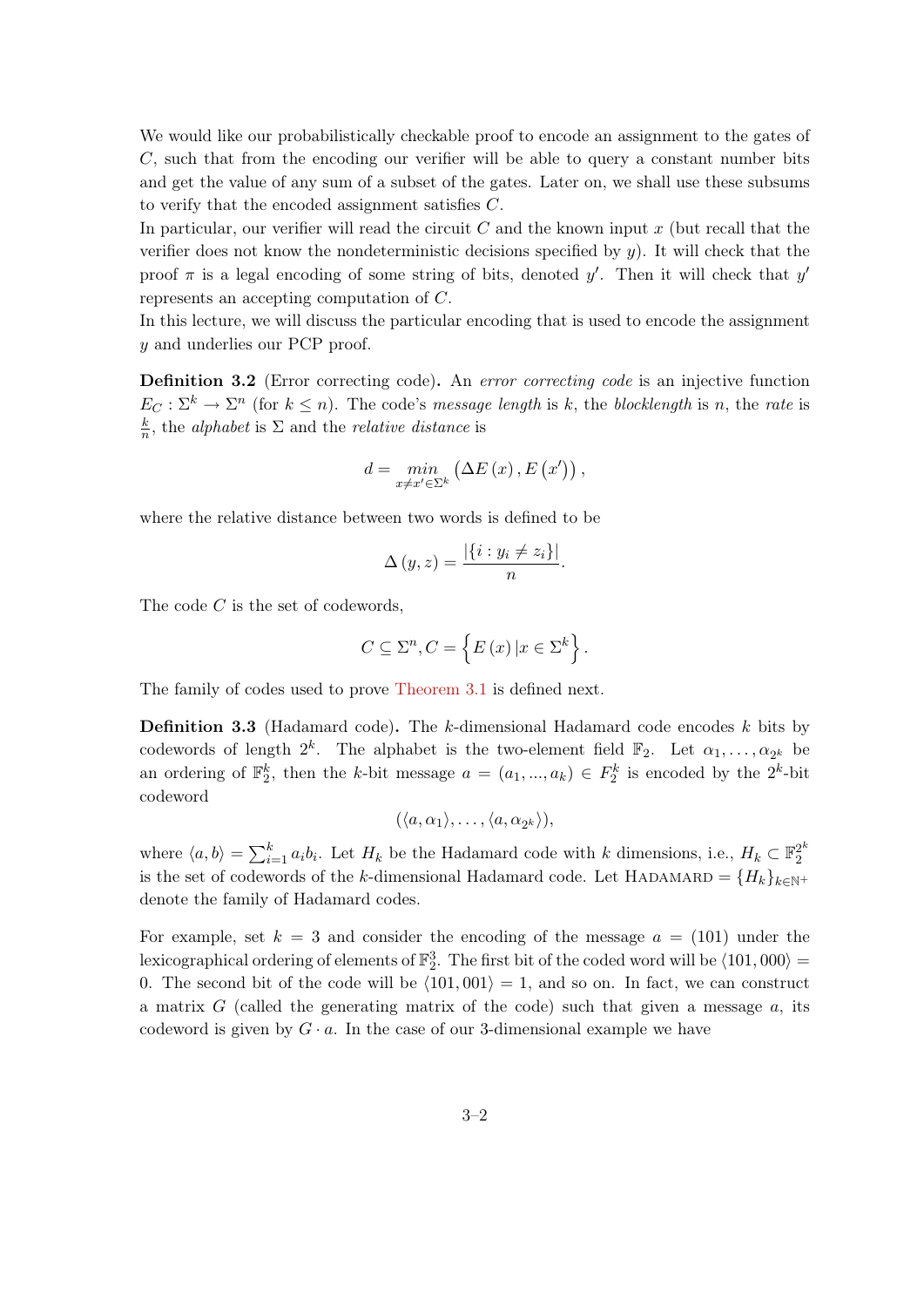$$
\begin{pmatrix} 0 & 0 & 0 \\ 0 & 0 & 1 \\ 0 & 1 & 0 \\ 0 & 1 & 1 \\ 1 & 0 & 0 \\ 1 & 0 & 1 \\ 1 & 1 & 0 \\ 1 & 1 & 1 \end{pmatrix} \cdot \begin{pmatrix} 1 \\ 0 \\ 0 \\ 1 \\ 1 \end{pmatrix} = \begin{pmatrix} 0 \\ 1 \\ 0 \\ 1 \\ 1 \\ 0 \\ 1 \end{pmatrix}.
$$

# <span id="page-15-0"></span>3.2 The Hadamard codes are locally testable

We would like the proof to contain a Hadamard codeword, or at least to be close to one. Here we will show that the family of Hadamard codes is *locally testable*, i.e., there exists a *tester* making a few random queries to a purported codeword. Words in the code are accepted by the tester with probability 1 and words that are far from all codewords are rejected with probability proportional to their minimal distance from (a word in) the code. The resemblance of the following pair of definitions to that of a verifier and a PCP complexity class are of course no coincidence, because the local testability of Hadamard codes will play a crucial role in the proof of [Theorem 3.1.](#page-13-2)

**Definition 3.4** (Tester). A tester for a family of codes of message length  $k$  and blocklength  $n = n(k)$  is a randomized Turing machine T with oracle access to a word w of size n. The tester receives as input a unary string  $1^k$  denoting the message length. It tosses random coins and uses them to choose some bits to read from the word. Based on the bits read it outputs either accept or reject. We denote by  $T^w\left[1^k,R\right]$  the output of  $T$  on oracle  $w$  and random coins R.

Definition 3.5 (LTC class). Given a list of computational restrictions, completeness function  $c: \mathbb{N}^+ \to [0,1]$  and soundness function  $s: \mathbb{N}^+ \times [0,1] \to [0,1]$ , the complexity class **LTC** ist of restrictions  $\begin{array}{c} \begin{array}{c} \begin{array}{c} \begin{array}{c} \end{array}\\ \end{array} \end{array} \end{array}$  $c(k)$  $s(k,\delta)$  $\setminus$ includes all languages (codes)  $L \subseteq \Sigma^*$  that satisfy the following conditions.

- Operation:  $L$  has a tester  $T$  operating under the listed restrictions and for every  $x \in \Sigma^*$ ,  $|x| = n(k)$  the following holds.
- Completeness: If  $x \in L$  then

$$
\Pr_R[T^x[1^k;R] = \text{accept}] \ge c(k).
$$

• Soundness: If  $x \notin L$  and it is  $\delta$ -far from L then

$$
\Pr_R[T^x[1^k;R] = \text{reject}] \ge s(k,\delta).
$$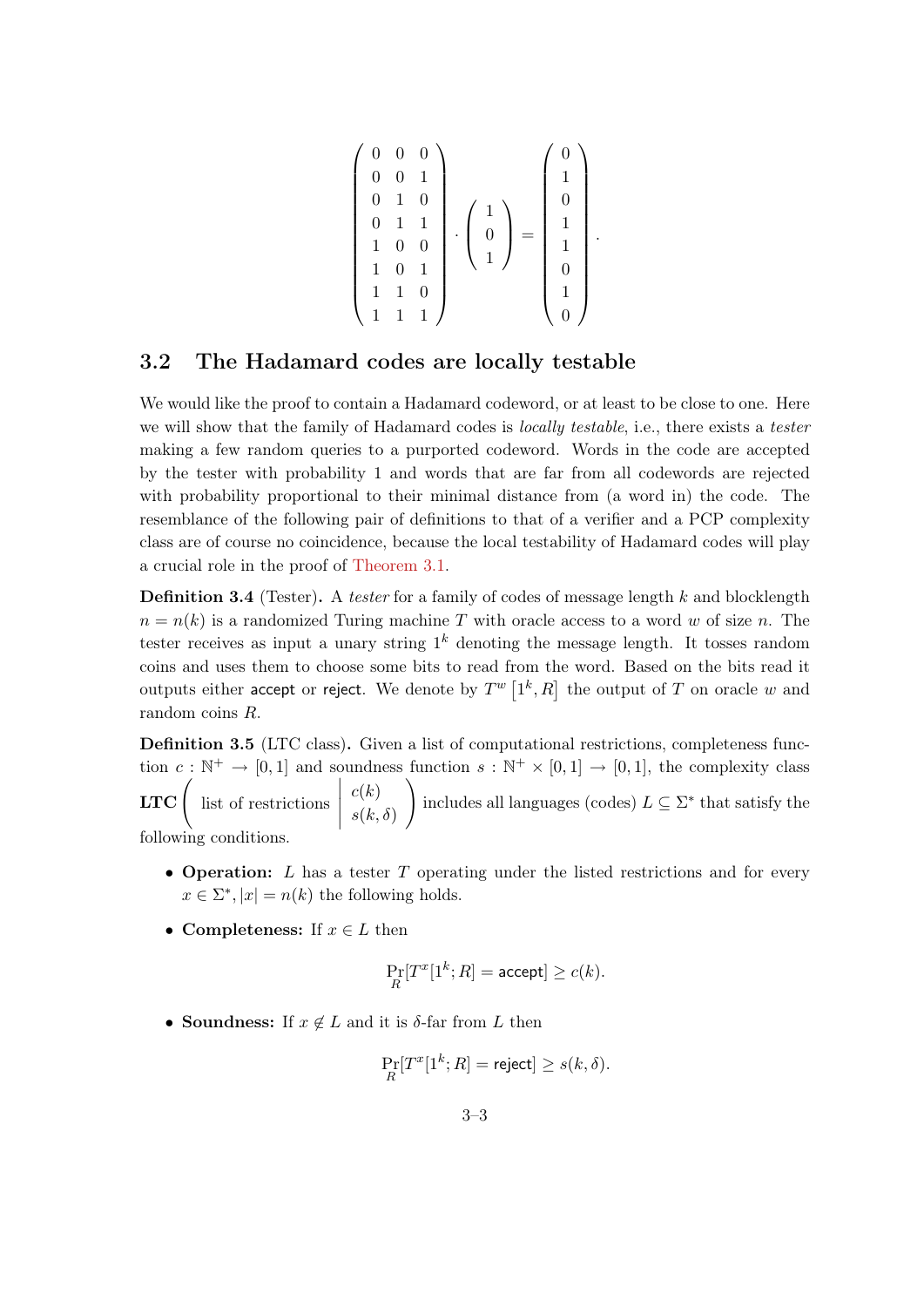(We say that w is  $\delta$ -far from C if for each  $w' \in C: \Delta(w, w') \geq \delta$ ).

We are ready to state the main theorem of this lecture, namely, that the family of Hadamard codes is locally testable with query complexity 3.

#### <span id="page-16-1"></span>Theorem 3.6.

HADAMARD 
$$
\subseteq
$$
 **LTC** 
$$
\begin{pmatrix} t(n) & = & O(n) \\ r(n) & = & 2n \\ q & = & 3 \\ \Sigma & = & \{0,1\} \end{pmatrix} \begin{pmatrix} c & = & 1 \\ s(\delta) & = & \min \{\frac{\delta}{2}, \frac{2}{9}\} \\ \end{pmatrix}.
$$

To prove this theorem, we will design a tester for the Hadamard code. The tester runs under the restrictions above and has the completeness and soundness stated there. It will be rather easy to show that the tester accepts every code word and that it runs under the stated restrictions. The hard part will be to prove its soundness. To do this, we will show that if the rejection probability is low, then our oracle is close to a word of the Hadamard code.

*Proof.* The tester of the code  $H_n$  operates as follows:

- 1. Choose  $a, b \in F_2^n$  at random.
- 2. Read  $w_a, w_b, w_{a+b}$ .
- 3. Accept if and only if  $w_a + w_b + w_{a+b} = 0$ .

**Completeness:** If  $w \in H_k$  then there exists  $m = m_1, \ldots, m_k \in \mathbb{F}_2^k$  such that  $w_a =$  $\sum_{i=1}^{n} m_i a_i$ . Similarly,  $w_b = \sum_{i=1}^{n} m_i b_i$ . Finally,  $i=1$   $i=1$  $w_{a+b} = \sum^{n}$  $i=1$  $m_i (a + b)_i = \sum_{i=1}^{n}$  $\frac{i=1}{i}$  $m_i a_i + \sum_{i=1}^n$  $i=1$  $m_i b_i = w_a + w_b$  so the sum of the three bits will be always 0 and the tester will accept with probability 1 the Hadamard codeword w.

<span id="page-16-0"></span>Soundness: Given by the following Lemma, whose proof follows. Lemma 3.7.  $Pr_{a,b}[T^w[a,b] = rej] = \varepsilon < \frac{2}{9} \Rightarrow \Delta(w,H) < 2\varepsilon$ .

*Proof of [Lemma 3.7.](#page-16-0)* Define the majority codeword  $\phi \in F_2^{2^n}$  by

$$
\phi_a = \underset{b \in F_2^k}{\text{majority}} \left\{ w_{a+b} - w_b \right\}.
$$

 $\Box$ 

The Lemma follows from the following two statements, discussed next.

- 1.  $\Delta(\phi, w) < 2\varepsilon$  ( $\phi$  is close to w)
- 2.  $\phi \in H_k$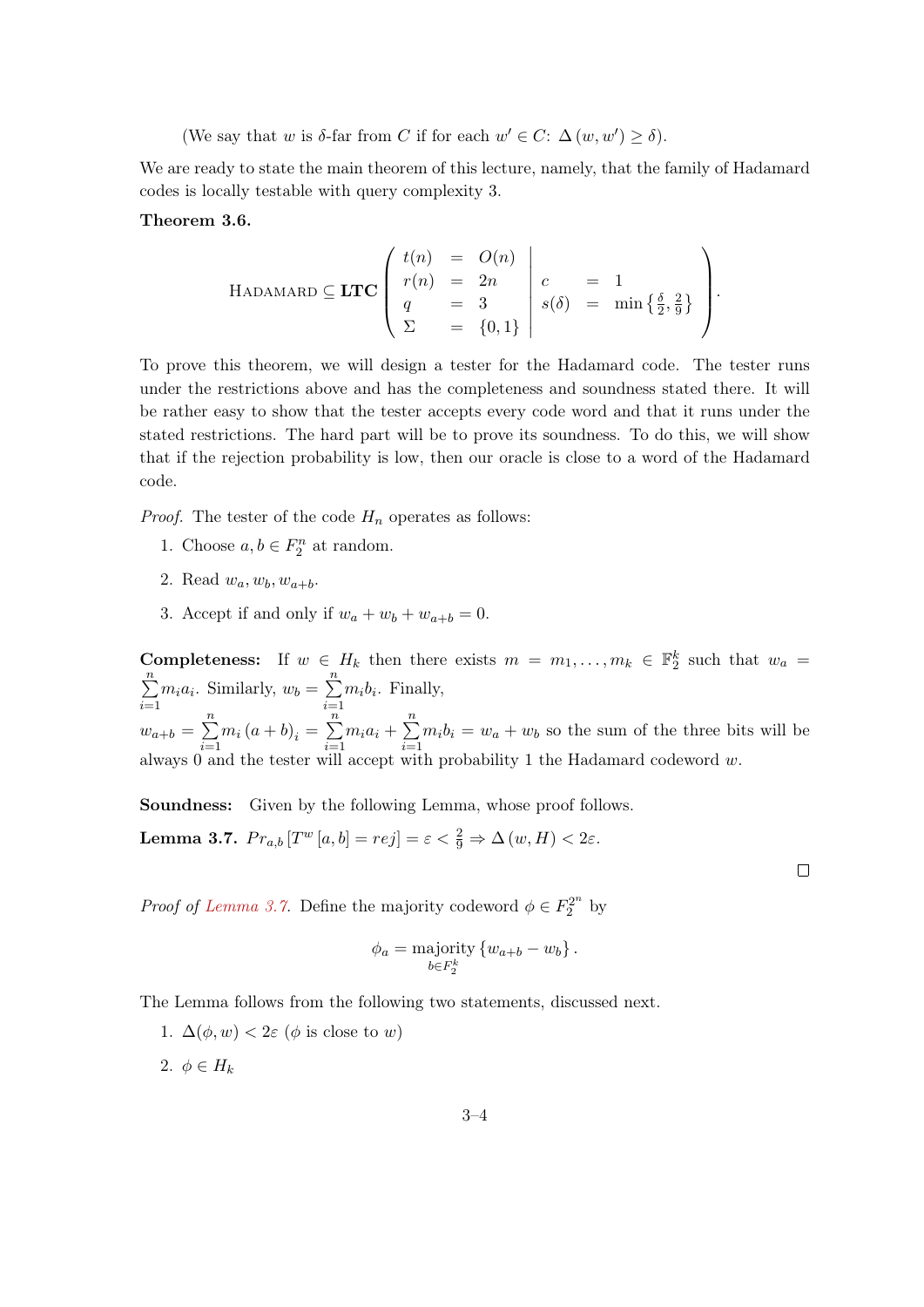**Proof of 1:** Let  $B$  be the set of bad indices,

$$
B = \{a \mid \phi_a \neq w_a\}.
$$

Notice that  $\Delta(w, \phi) = \Pr_a [a \in B]$  so it suffices to bound the probability of  $a \in B$ . By assumption,  $\varepsilon = \Pr_{a,b} [w_a + w_b \neq w_{a+b}]$ . By the rule of conditional probabilities

$$
\varepsilon \geq \Pr_a[a \in B] \cdot \Pr_b[w_a \neq w_{a+b} + w + b \mid a \in B] \geq \Pr_a[a \in B] \cdot \frac{1}{2} = \frac{1}{2}\Delta(\phi, w).
$$

This concludes the proof of 1. The proof of 2 is left to [Homework assignment 2.](#page-59-0) For a proof, see [Ben-Sasson](#page-65-11) [\[Fall 2005\]](#page-65-11)[Lecture 2].  $\Box$ 

# <span id="page-17-0"></span>3.3 Bibliographical notes

The exponential length PCP described in [Theorem 3.1](#page-13-2) was presented in the original proof of the PCP Theorem by [Arora et al.](#page-65-1) [\[1998\]](#page-65-1). The local testability of the Hadamard code described in [Theorem 3.6](#page-16-1) appeared in [Blum et al.](#page-65-12) [\[1990\]](#page-65-12).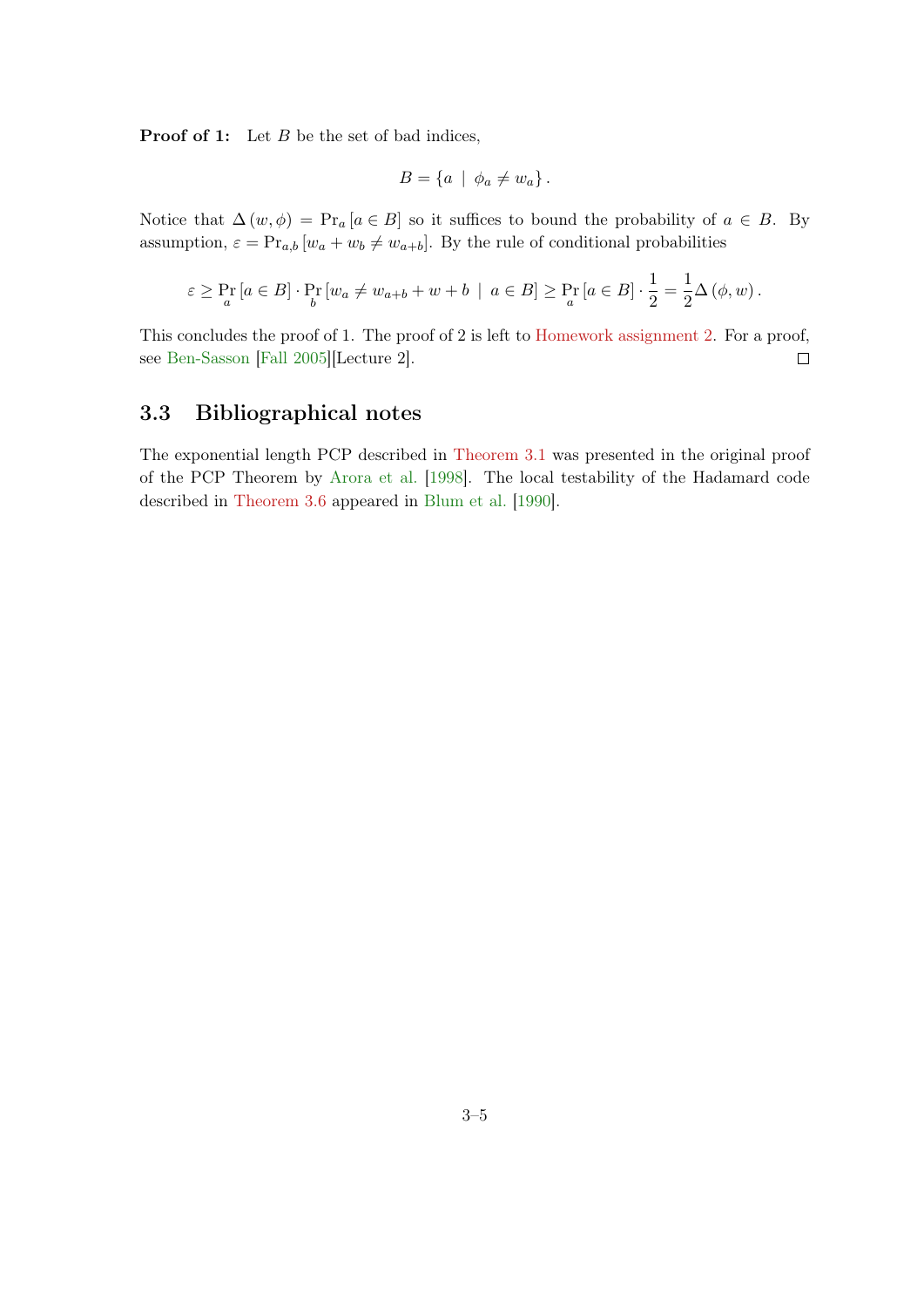<span id="page-18-0"></span>Exponential Length PCPs part II — Arithmetization

FEBRUARY  $11<sup>th</sup>$ , 2008

Lecturer: Eli Ben-Sasson Scribe: Noa Elgrabli and Eyal Granit

We wish to continue with our proof of [Theorem 3.1.](#page-13-2) In order to make things simpler, we first provide a layout of the proof :

Given a language  $L \in NTIME(f(n))$ , our goal is to present a PCP verifier for L that operates under the limitations imposed by [Theorem 3.1.](#page-13-2) Given an input  $x$ , the verifier would need to decide whether  $x \in L$  or  $x \notin L$ . The verifier will also have access to a proof oracle, denoted by  $\pi$ , which it will query during it's operation. Note that while x and L are given externally, the format of the proof  $\pi$  can be chosen to be anything of our liking, as long as we can commit ourselves to the completeness and soundness requirements made by the theorem. So our main question is : What should  $\pi$  encode ? Well, since  $L \in NTIME(f(n))$ , there exists a non deterministic Turing machine M, that can decide on L in time  $f(n)$ . If indeed  $x \in L$ , then M has an accepting computation path while operating on x. If on the other hand  $x \notin L$ , then all the computation paths of M would reject. Thus we would like  $\pi$  to encode an accepting computation path of M for x. Note however that we also want to make only a *constant* number of queries to  $\pi$ . If  $\pi$  would simply encode the series of operations taken by M while operating on x, the proof length would be  $f(n)$ , and the verifier would be unable to verify that  $\pi$  indeed represents a valid and accepting computation of  $M$  for  $x$ , without the completeness and soundness arguments being functions of  $f(n)$ . Our solution is the following : First we reduce L to  $CIRCUIT - SAT$  of size  $f(n)$ , converting M to a boolean circuit  $\phi$ . The accepting computation path of M for x is replaced by an assignment to the gates of  $\phi$ , denoted  $\alpha$ , such that the values of the gates represent a valid computation of  $\phi$  on x, and  $\phi$  accepts (outputs **true**). Second, we construct a matrix representation β for the assignment  $\alpha$ , for reasons explained later  $*$ . Third, we define π to be the Hadamard encoding of  $\beta$ . Since Hadamard codes are locally testable, the verifier can use the local tester we have seen in the last lecture [\(Theorem 3.6\)](#page-16-1) to check if  $\pi$  is close to a Hadamard code word, and reject immediately if it's not (meaning that  $\pi$  contains "garbage" for our concern). If on the other hand  $\pi$  is close to a Hadamard code word, then the verifier can use properties of Hadamard encoding to receive large amounts of information about α, using only a constant number of queries to  $π$ . With this at hand, the verifier would be able to check if  $\alpha$  is a valid and accepting computation of  $\phi$  for x, completing it's job and finishing our proof.

The steps of converting the computation path of M to  $\alpha$  and  $\beta$  and then to  $\pi$  are called Arithmetization, since M is basically reduced to a set of equations over  $\mathbb{F}_2$ . The operation

<span id="page-18-1"></span><sup>\*</sup>For now you may think about  $\alpha$  and  $\beta$  as being the same thing, and as you will soon see this is not far from the truth.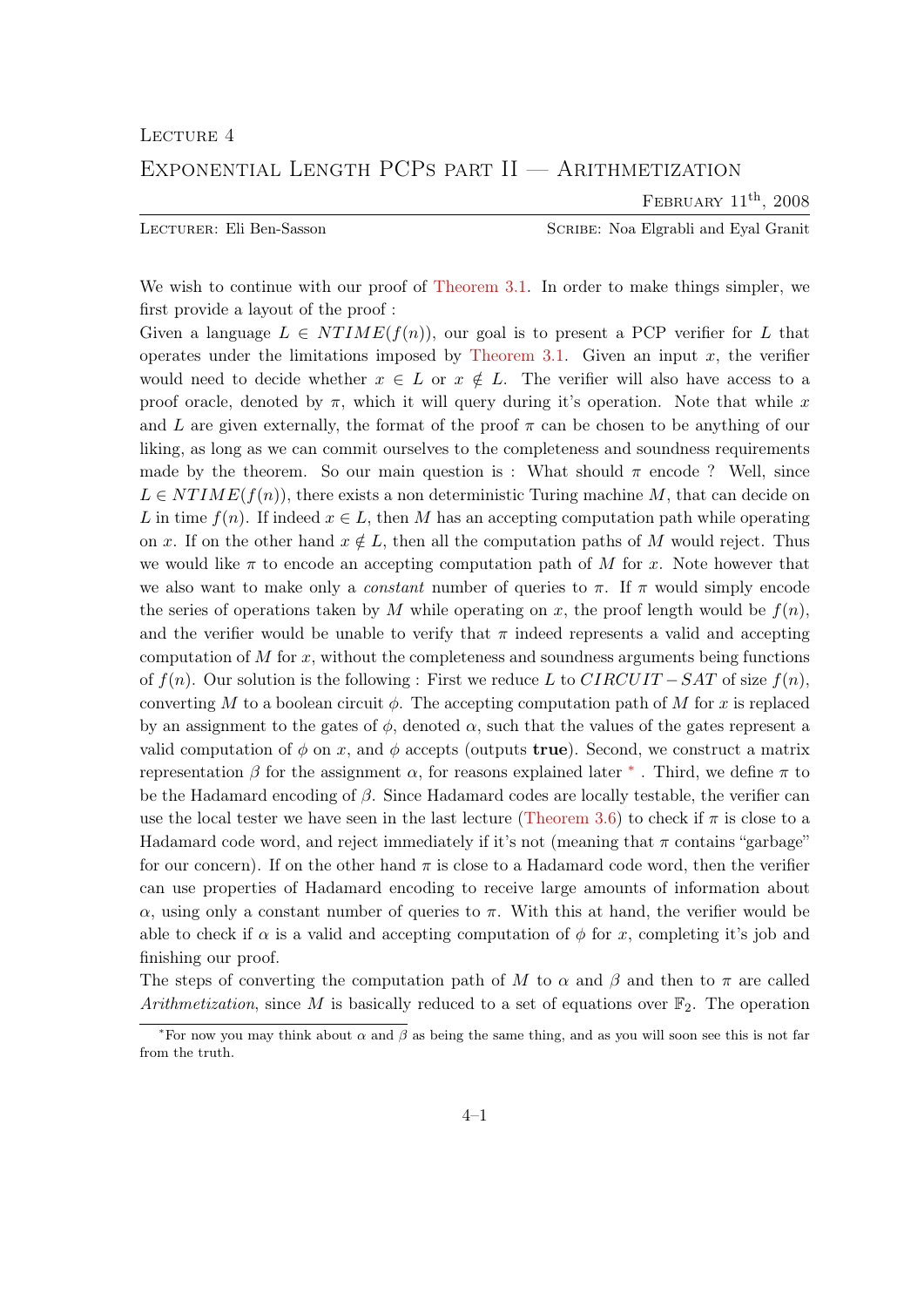of the verifier on x and  $\pi$  is called *Verification*, for obvious reasons. We are now ready to delve deeper into these two sections of the proof, and we do so, beginning...

right now.

# <span id="page-19-0"></span>4.1 Arithmetization

First we give a few definitions that would be useful later on.

**Definition 4.1.** A boolean circuit  $\phi$  of {and, not} gates with t gates is a set of the boolean constraints of the following types:

- AND gate:  $g_i = g_j \cdot g_k$  for some  $j, k < i$ .
- NOT gate:  $q_i = q_j + 1$  for some  $j < i$ .

Where  $g_i$  is the output of gate i. If we also want the circuit to be satisfied we have the additional constraint :

• Output gate:  $g_t = 1$ 

Where  $g_t$  is the output gate.

**Definition 4.2.** A boolean circuit  $\phi$  is satisfiable if there exists an assignment A to the gates of  $\phi$  that satisfies all the constraints in  $\phi$ .

<span id="page-19-1"></span>We can also represent these constraints as a set of equations over  $\mathbb{F}_2$ :

**Definition 4.3.**  $\alpha \in \mathbb{F}_2^k$  satisfies  $\phi$  if for every constraint  $\phi_i$  in  $\phi$ :

- $\phi_i$  is an AND constraint:  $\alpha_i = \alpha_j \cdot \alpha_k$
- $\phi_i$  is a NOT constraint:  $\alpha_i = \alpha_j + 1$
- Output:  $\alpha_t = 1$

The last definition used quadric constraints to represent the AND gates of the circuit. Suppose, however, that the verifier is given an assignment  $\alpha$  to  $\phi$ , encoded into  $\pi$  via the Hadamard encoding for local testability. The Hadamard encoding, by definition, provides the verifier with an efficient way to query linear functions of  $\alpha$ . Sadly, there is no efficient way for the verifier to query quadric functions of  $\alpha$ , or any other function that is not linear for that matter (by efficient we mean that the verifier can tell the result of the function, using only a small, i.e. constant, number of queries). Thus we want to transform the AND constraints to a linear form, and we do so by converting the vector  $\alpha$  to a matrix  $\beta$ , leading to the following definition :

<span id="page-19-2"></span>**Definition 4.4.**  $\beta \in \mathbb{F}_2^{k \times k}$  satisfies  $\phi$  if the following holds :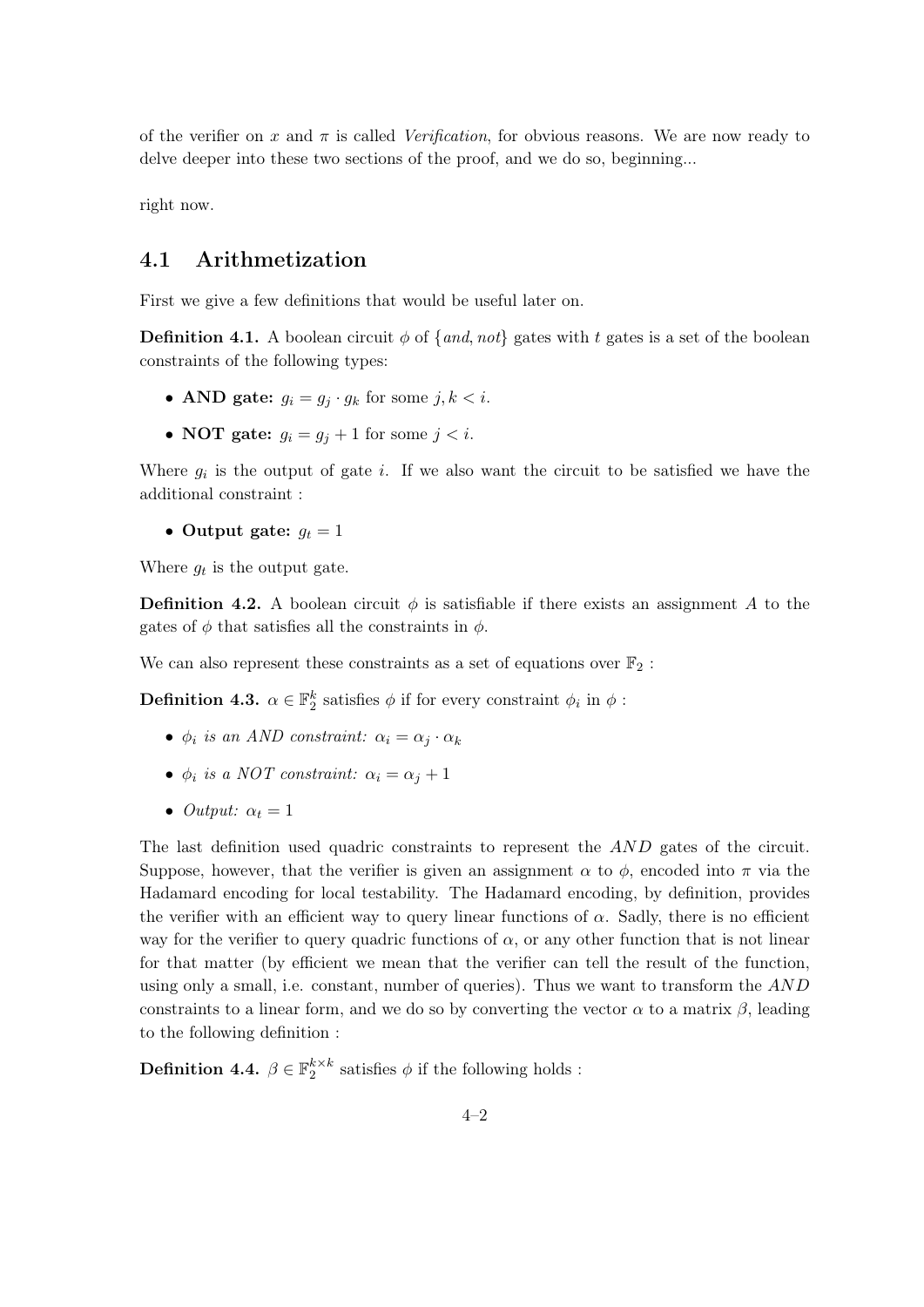- $\forall i, j : \beta_{i,j} = \beta_{i,i} \cdot \beta_{j,j}$
- $\phi_i$  is an AND constraint:  $\beta_{i,i} = \beta_{j,k}$
- $\phi_i$  is a NOT constraint:  $\beta_{i,i} = \beta_{i,i} + 1$
- Output:  $\beta_{t,t} = 1$

From the definition it is easily seen that in fact,  $\beta = \alpha \cdot \alpha^T$ , which is known as the outer product  $\alpha \otimes \alpha$ . The constraints that are dependent on  $\phi$  have become linear. The first constraint, which verifies that indeed  $\beta = \alpha \cdot \alpha^T$ , is independent of  $\phi$  and can be verified efficiently. The following theorem tells us that [Definition 4.3](#page-19-1) and [Definition 4.4](#page-19-2) are equivalent.

**Lemma 4.5.**  $\alpha \in \mathbb{F}_2^k$  satisfies  $\phi$  according to Definition  $\lambda \colon \beta \iff \beta = \alpha \cdot \alpha^T$  and  $\beta$  satisfies  $\phi$  according to [Definition 4.4.](#page-19-2)

*Proof.* For the first part, assume that  $\alpha \in \mathbb{F}_2^k$  satisfies  $\phi$  according to [Definition 4.3,](#page-19-1) and let  $\beta = \alpha \cdot \alpha^T$ . We wish to show that  $\beta$  satisfies  $\phi$  according to [Definition 4.4.](#page-19-2) First, it is easy to see that since  $\beta = \alpha \cdot \alpha^T$ , we have  $\alpha = diag(\beta)$ , meaning  $\forall i \beta_{i,i} = \alpha_i$ . We also have  $\forall i, j : \beta_{i,j} = \beta_{i,i} \cdot \beta_{j,j}$ , thus the first constraint of [Definition 4.4](#page-19-2) is satisfied. Now, suppose that  $\phi_i$  is an AND constraint, of the form  $\beta_{i,i} = \beta_{j,k}$ . Since  $\alpha$  satisfies  $\phi_i$  by [Definition 4.3,](#page-19-1) we have  $\beta_{i,i} = \alpha_i = \alpha_j \cdot \alpha_k = \beta_{j,k}$ , so  $\beta$  satisfies  $\phi_i$ . Suppose that  $\phi_i$  is a NOT constraint, of the form  $\beta_{i,i} = \beta_{j,j} + 1$ . Again, since  $\beta_{i,i} = \alpha_i$  and  $\alpha$  satisfies  $\phi_i$ , we have easily  $\beta_{i,i} = \alpha_i = \alpha_j + 1 = \beta_{j,i} + 1$ , and  $\beta$  satisfies this constraint as well. Finally, suppose that  $\phi_i$  is the *Output* constraint, and again we have  $\beta_{t,t} = \alpha_t = 1$ .

For the second part, assume that  $\beta = \alpha \cdot \alpha^T$  and  $\beta$  satisfies  $\phi$  according to [Definition 4.4.](#page-19-2) We wish to show that  $\alpha$  satisfies  $\phi$  according to [Definition 4.3.](#page-19-1) For an AND constraint  $\phi_i$ , we have as before  $\alpha_i = \beta_{i,i} = \beta_{j,k} = \alpha_j \cdot \alpha_k$ , so  $\alpha$  satisfies this constraint. For a NOT constraint  $\phi_i$ , we have  $\alpha_i = \beta_{i,i} = \beta_{j,j} + 1 = \alpha_j + 1$ , so  $\alpha$  satisfies this constraint as well. For the *Output* constraint we have  $\alpha_t = \beta_{t,t} = 1$ , meaning it is also satisfied by  $\alpha$ . Thus  $\alpha$ satisfies all the constraints in  $\phi$ .  $\Box$ 

That completes our discussion over the encoding of the assignment to  $\phi$ , and we are now ready for the next section of the proof.

# <span id="page-20-0"></span>4.2 Verification

So far we have seen how an assignment to  $\phi$  is encoded into  $\pi$ . In this section we will show a PCP verifier which, given input x and oracle access to  $\pi$ , uses  $\pi$  to verify  $x \in L$ . To make things more compact, we give the following definition :

**Definition 4.6.** A linear oracle O is a linear function  $O: \mathbb{F}_2^k \to \mathbb{F}_2$ , meaning there exists  $\beta \in \mathbb{F}_2^k$  such that for every  $a \in \mathbb{F}_2^k$  :  $O(a) = \sum_{k=1}^k$  $i=1$  $a_i\beta_i$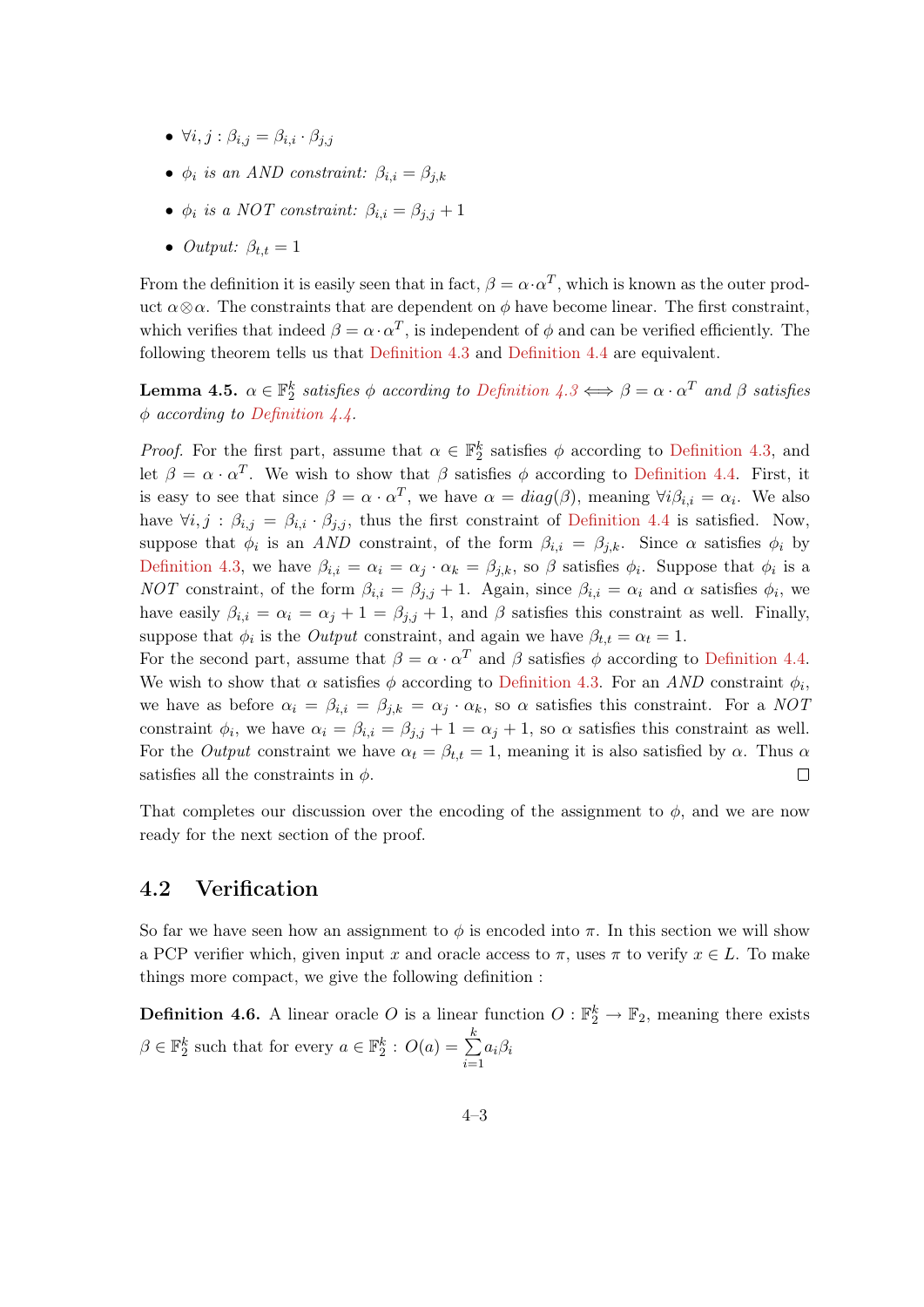Note that since  $\pi$  is a Hadamard code word of  $\beta$ ,  $\pi$  is also a linear oracle for  $\beta$  according to the previous definition, by viewing  $\beta \in \mathbb{F}_2^{k \times k}$  as a long vector  $\beta \in \mathbb{F}_2^{k^2}$  $2^k$ <sup>2</sup>. The PCP verifier is now described in the following main lemma :

**Lemma 4.7.** (Arithmetization) There exists a PCP verifier  $V_{lin}$  such that for every circuit  $\phi$  of size  $t = f(n)$  and for every  $\beta \in \mathbb{F}_2^{t^2}$  $u^2$ , if  $V_{lin}$  has an oracle access to a linear oracle  $O(\beta)$ of  $\beta$  and to a randomness source R,  $V_{lin}$  makes 4 queries to  $O(\beta)$  and the following holds :

• Completeness : if  $\beta$  satisfies  $\phi$  according to [Definition 4.4](#page-19-2) then

$$
Pr[V_{lin}^{O(\beta)}[\phi, R] = \text{accept}] = 1
$$

• Soundness : if  $\beta$  does not satisfy  $\phi$  according to [Definition 4.4](#page-19-2) then

$$
Pr[V_{lin}^{O(\beta)}[\phi,R] = \text{reject}] \ge \frac{1}{4}
$$

Proof. The verifier performs the following steps :

- 1. Randomly select  $r, s \in \mathbb{F}_2^t$  uniformly and independently
- 2. Verify that  $r \cdot \beta \cdot s = 0$  by making the following queries :

\n- $$
Q_1 = \sum_{i=1}^t r_i \beta_{ii}
$$
\n- $Q_2 = \sum_{j=1}^t s_j \beta_{jj}$
\n- $Q_3 = \sum_{i,j=1}^t r_i s_j \beta_{ij}$
\n

and reject if  $Q_1 \cdot Q_2 + Q_3 \neq 0$ .

- 3. Randomly select a subset of the constraints  $I \subseteq [t]$  uniformly and independently
- 4. Verify that the chosen constraints are satisfied by making the query :

$$
\bullet \ \ Q_4 = \sum_{i \in I} \phi_i(\beta)
$$

and reject if  $Q_4 \neq 0$ . Otherwise accept.

From the above description it is clear that  $V_{lin}$  makes exactly 4 queries to  $O(\beta)$ . Thus the main arguments of the proof concern the completeness and (mostly) the soundness requirements.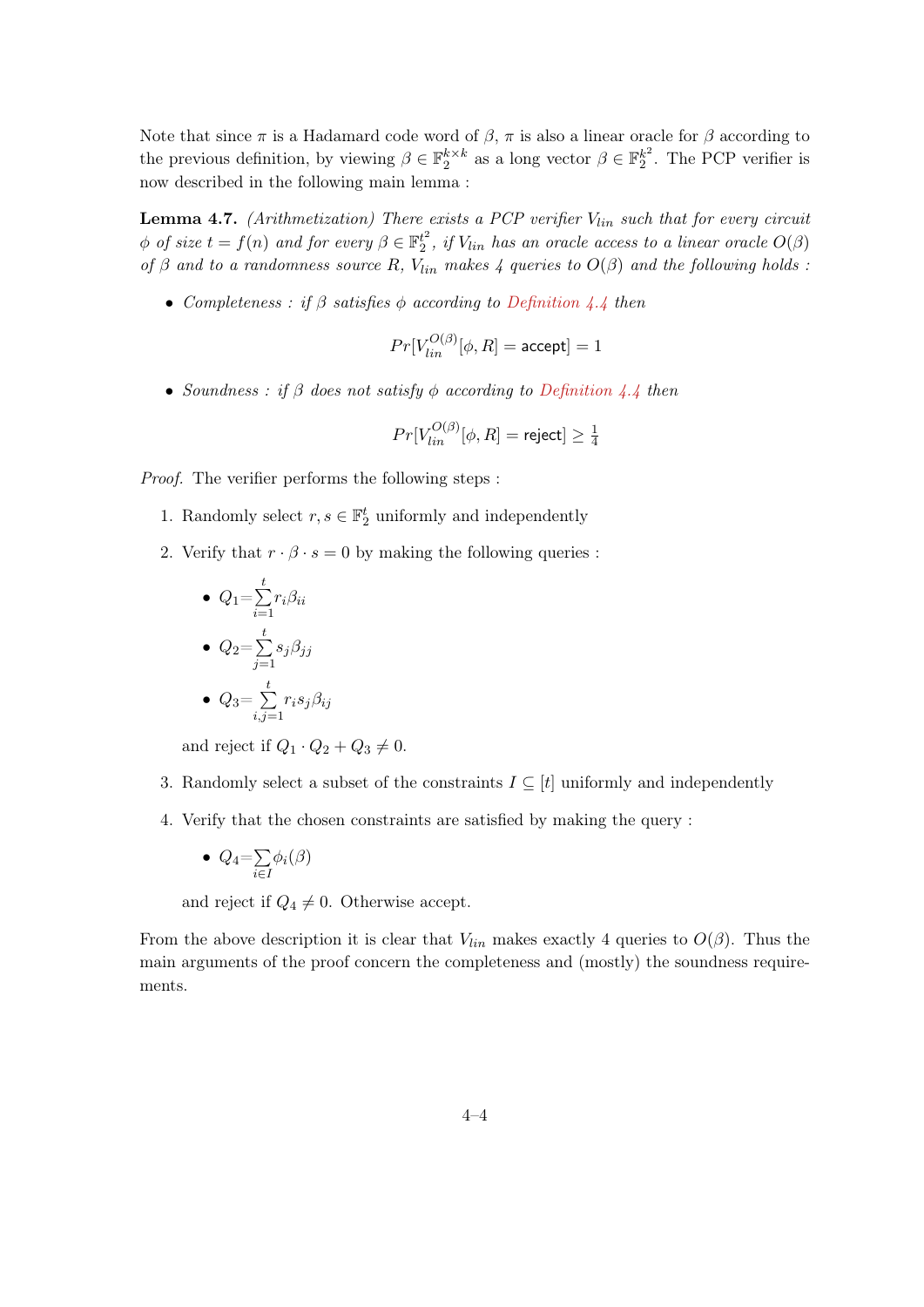**Completeness** Suppose that indeed  $\beta = \alpha \cdot \alpha^T$  and  $\alpha$  satisfies  $\phi$  according to [Defini](#page-19-1)[tion 4.3.](#page-19-1) Thus we have

$$
\forall r, s \in \mathbb{F}_2^t : (r \cdot \alpha) \cdot (\alpha^T \cdot s) = r \cdot (\alpha \cdot \alpha^T) \cdot s = r \cdot \beta \cdot s
$$

Noting that  $Q_1$  and  $Q_2$  correspond to  $r \cdot \alpha$  and  $\alpha^T \cdot s$  respectively (remember that  $\alpha_i = \beta_{ii}$ ), thus  $Q_1 \cdot Q_2 = (r \cdot \alpha) \cdot (\alpha^T \cdot s)$ , which by our assumption is equal to  $r \cdot \beta \cdot s = Q_3$ , and the test made at step 2 passes. Also, since all the constraints in  $\phi$  are satisfied by  $\beta$ , then the sum of any subset of the constraints in  $\phi$  is 0 given  $\beta$  and the test made at step 4 also passes, so  $V_{lin}$  accepts with a probability 1.

**Soundness** Suppose that  $\beta$  does not satisfy  $\phi$  according to [Definition 4.4.](#page-19-2) We divide the proof into cases :

1. 
$$
\beta \neq \alpha \cdot \alpha^T
$$
, for  $\alpha = diag(\beta)$ .

2.  $\beta = \alpha \cdot \alpha^T$ , for  $\alpha = diag(\beta)$ , but  $\alpha$  does not satisfy  $\phi$  according to [Definition 4.3.](#page-19-1)

For the first case, we define the difference matrix D to be  $D = \alpha \cdot \alpha^T - \beta$ , and by our assumption  $D \neq 0$ , that is, there exist indices  $(i, j)$  such that  $D_{i,j} \neq 0$ . We wish to show

$$
Pr_R[(r^T \cdot \alpha) \cdot (\alpha^T \cdot s) \neq r^T \cdot \beta \cdot s] \ge \frac{1}{4}
$$

Note that  $(r^T \cdot \alpha) \cdot (\alpha^T \cdot s) = r^T \cdot (\alpha \cdot \alpha^T) \cdot s$  and  $r^T \cdot \beta \cdot s - r^T \cdot (\alpha \cdot \alpha^T) \cdot s = r^T \cdot D \cdot s$ . We make the following claim :

Observation 4.8. For every matrix  $D \neq 0$ ,  $Pr_{r,s}[r^T \cdot D \cdot s \neq 0] \geq \frac{1}{4}$ 4

*Proof.* Since  $\Pr_r[r^T \cdot D \neq 0] \geq \frac{1}{2}$  $\frac{1}{2}$ , and in the same way,  $Pr_s[D \cdot s \neq 0] \geq \frac{1}{2}$  $\frac{1}{2}$ , it follows that  $\Pr_s[D \cdot s \neq 0 | r^T \cdot D \neq 0] \geq \frac{1}{4}$  $\frac{1}{4}$ , meaning  $Pr_R[(r^T \cdot \alpha) \cdot (\alpha^T \cdot s) \neq r^T \cdot \beta \cdot s] \ge \frac{1}{4}$  $\frac{1}{4}$ , which is what we wanted to show.

For the second case, since not all the constraints of  $\phi$  are satisfied, we know that  $\phi_k(\beta) = 1$ for at least one index k. We will show that  $Pr[Q_4 = 1] = Pr[\sum$ i∈I  $\phi_i(\beta) = 1 \geq \frac{1}{2}$  $\frac{1}{2}$ . First we define two sets  $A, B \subseteq \mathcal{P}([t])$  by :  $\forall X \in \mathcal{P}([t])$ :

$$
X \in A \Leftrightarrow \sum_{i \in X} \phi_i(\beta) = 0
$$

$$
X \in B \Leftrightarrow \sum_{i \in X} \phi_i(\beta) = 1
$$

And since I is chosen uniformly over  $\mathcal{P}([t])$ , showing  $|A| \leq |B|$  will suffice. For that, consider the injective function  $F : A \to B$ , defined by :

$$
F(X) = \begin{cases} X \setminus \{k\} & k \in X \\ X \cup \{k\} & k \notin X \end{cases}
$$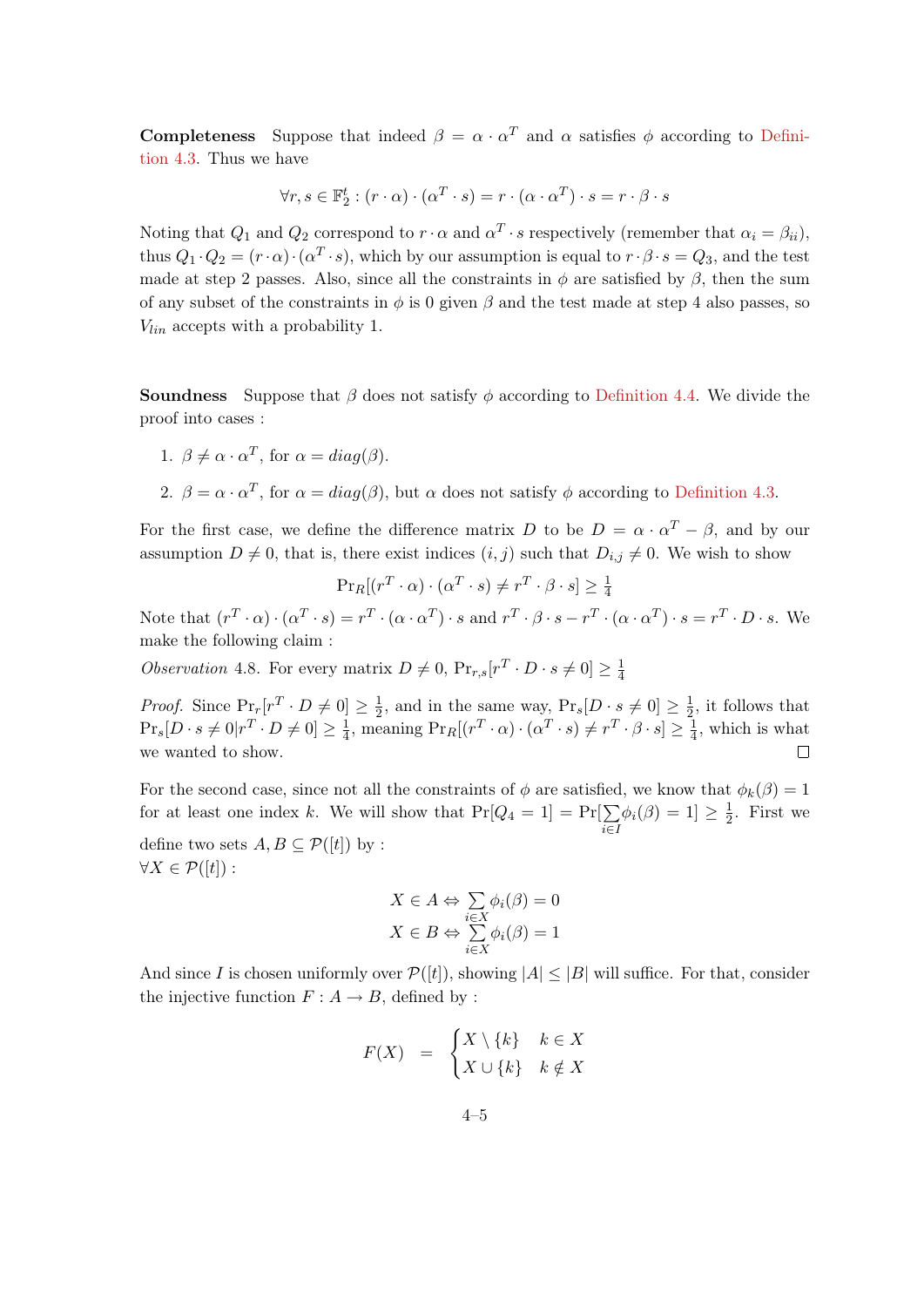First we need to show that the range of F is indeed B. Let  $X \in A$  and thus  $\sum$ i∈X  $\phi_i(\beta)=0.$ If  $k \in X$ , we have  $\sum$ i∈X  $\phi_i(\beta) = 0 \Rightarrow \sum$  $i\in X\backslash\{k\}$  $\phi_i(\beta) = 1 \Rightarrow \sum$  $i \in F(X)$  $\phi_i(\beta) = 1$  and so  $F(X) \in B$ . If on the other hand  $k \notin X$ , we have  $\sum$ i∈X  $\phi_i(\beta) = 0 \Rightarrow \sum$  $i \in X \cup \{k\}$  $\phi_i(\beta) = 1 \Rightarrow \sum$  $i \in F(X)$  $\phi_i(\beta) = 1,$ and so again  $F(X) \in B$ .

Now we show that F is injective. Let  $X_1, X_2 \in A$ , such that  $X_1 \neq X_2$ , and assume without loss of generality that for some  $j, j \in X_1$  and  $j \notin X_2$ . Assume  $j \neq k$ , so  $j \in F(X_1)$  and  $j \notin F(X_2)$ , thus  $F(X_1) \neq F(X_2)$ . Now assume  $j = k$ , so  $j \notin F(X_1)$  and  $j \in F(X_2)$ , and again  $F(X_1) \neq F(X_2)$ , so F is injective.

To summarize, we have seen that in the first case  $Pr[V_{lin}^{O(\beta)}[\phi, R] =$  reject $] \geq \frac{1}{4}$  $\frac{1}{4}$ , and in the second case  $\Pr[V_{lin}^{O(\beta)}[\phi,R]=\textsf{reject}]\geq \frac{1}{2}$  $\frac{1}{2}$ . Assuming worst case yields  $Pr[V_{lin}^{O(\beta)}[\phi, R]] =$ reject $]\geq \frac{1}{4}$  $\Box$  $\frac{1}{4}$ , and our proof is complete.

The formal proof of [Theorem 3.1](#page-13-2) is completed in [Homework assignment 2.](#page-59-0)

# <span id="page-23-0"></span>4.3 Bibliographical notes

The notes are identical to those of our previous lecture. [Theorem 3.1](#page-13-2) was originally proved in [Arora et al.](#page-65-1) [\[1998\]](#page-65-1). It uses the result stating that the Hadamard codes are locally testable, as proved in [Blum et al.](#page-65-12) [\[1990\]](#page-65-12).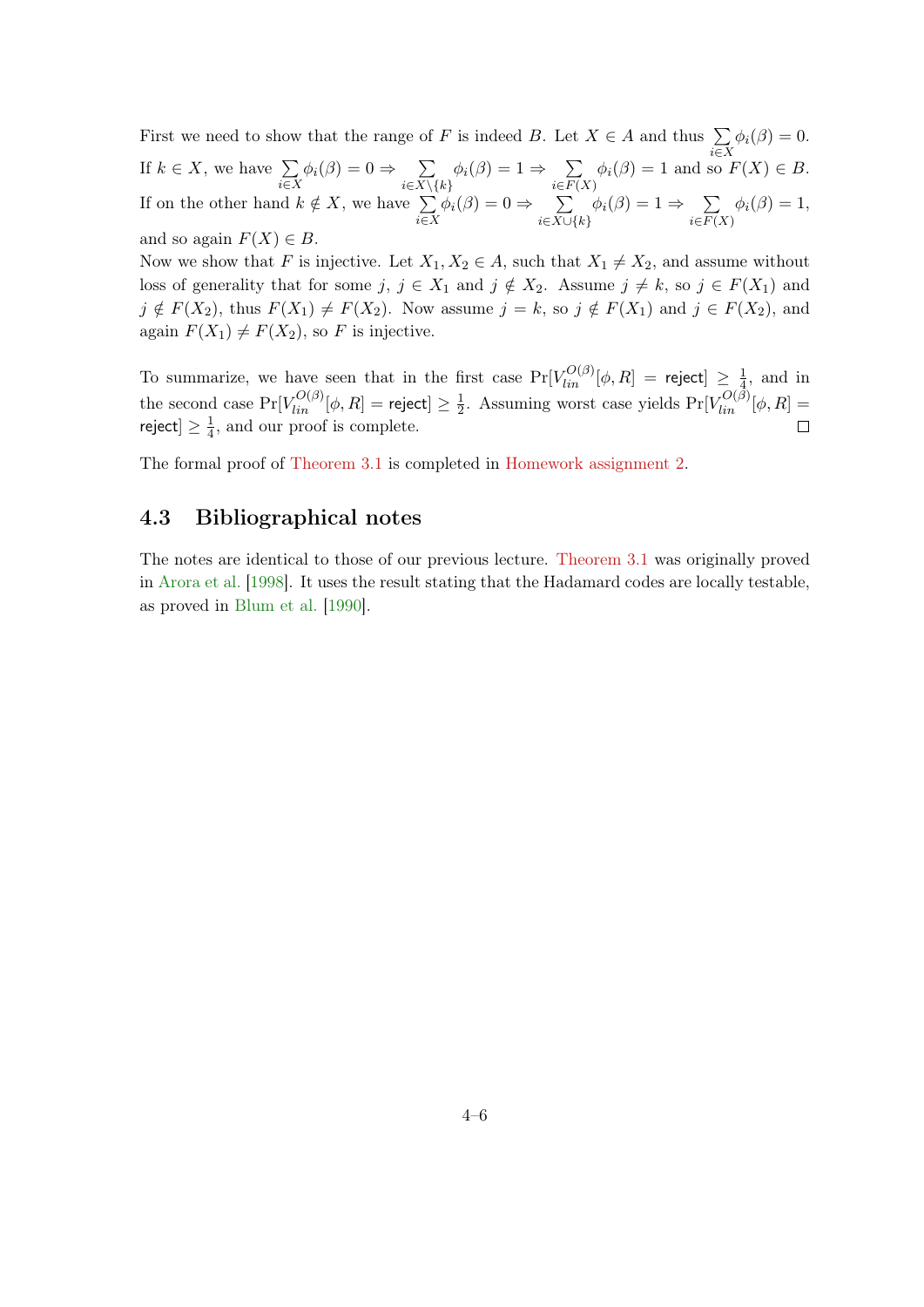FEBRUARY 18<sup>th</sup>, 2008

<span id="page-24-0"></span>Lecturer: Eli Ben-Sasson Scribe: Yevgeny Reznikov and Omer Karin

In order to progress from the exponential-length PCP described in the previous lectures, we will introduce the notion of PCPs of Proximity (PCPP) and present the theorem of proof composition. In the previous lectures, our non-adaptive PCP-verifier worked in the following manner: First, based on the random coins  $R$  it chose a group of queries  $I_R$  and built a decision circuit  $C_R$ . Then, it queried the proof-oracle for  $I_R$ , assigned input values to  $C_R$  (according to the oracle's responses) and decided whether to accept or reject according to the output of  $C_R$ . In proof composition, the verifier goes through the first two steps, but then, instead of querying the oracle, it recurses on  $C_R$  and  $I_R$ : The verifier now verifies that the random bits  $I_R$  are themselves a proof for  $C_R$ . For this the verifier will need oracle access to y, an implicit input that represents the input assignment to the original decision circuit (The one which the proof-oracle "proves" to be satisfying), and, in addition, the guarantee that the original verifier works under the conditions of PCPP. These conditions will now be presented.

# <span id="page-24-1"></span>5.1 PCPs of Proximity (PCPP)

Let L be a language in  $\mathbf{NTIME}(f(n))$ : There exists a non-deterministic Turing Machine M s.t.  $L(M) = L$ . We will use the following definitions:

**Definition 5.1** (Pair-Language). The language PAIR-L is the language of all the pairs  $(\varphi, y)$ that are accepted by M (where  $\varphi$  is the input of M, and y is the "proof" of  $\varphi \in L$ ).

$$
PAIR-L = \{(\varphi, y) : M(\varphi, y) = \text{accept}\}
$$

The language  $L_{\varphi}$  is the language of all valid proofs y for  $\varphi$  being in L.

$$
L_{\varphi} = \{ y : (\varphi, y) \in \text{Pair-L} \}
$$

We denote by  $\Delta(y, L_{\varphi})$  how far y is from being a valid proof for  $\varphi$  being in L. It will be measured by the minimal distance of  $y$  from a valid proof  $y'$ :

$$
\Delta(y, L_{\varphi}) = \begin{cases} 1 & L_{\varphi} = \emptyset \\ \min_{y' \in L_{\varphi}} \Delta(y, y') & \text{otherwise} \end{cases}
$$

where  $\Delta(y, y')$  is the relative Hamming distance between y and y'.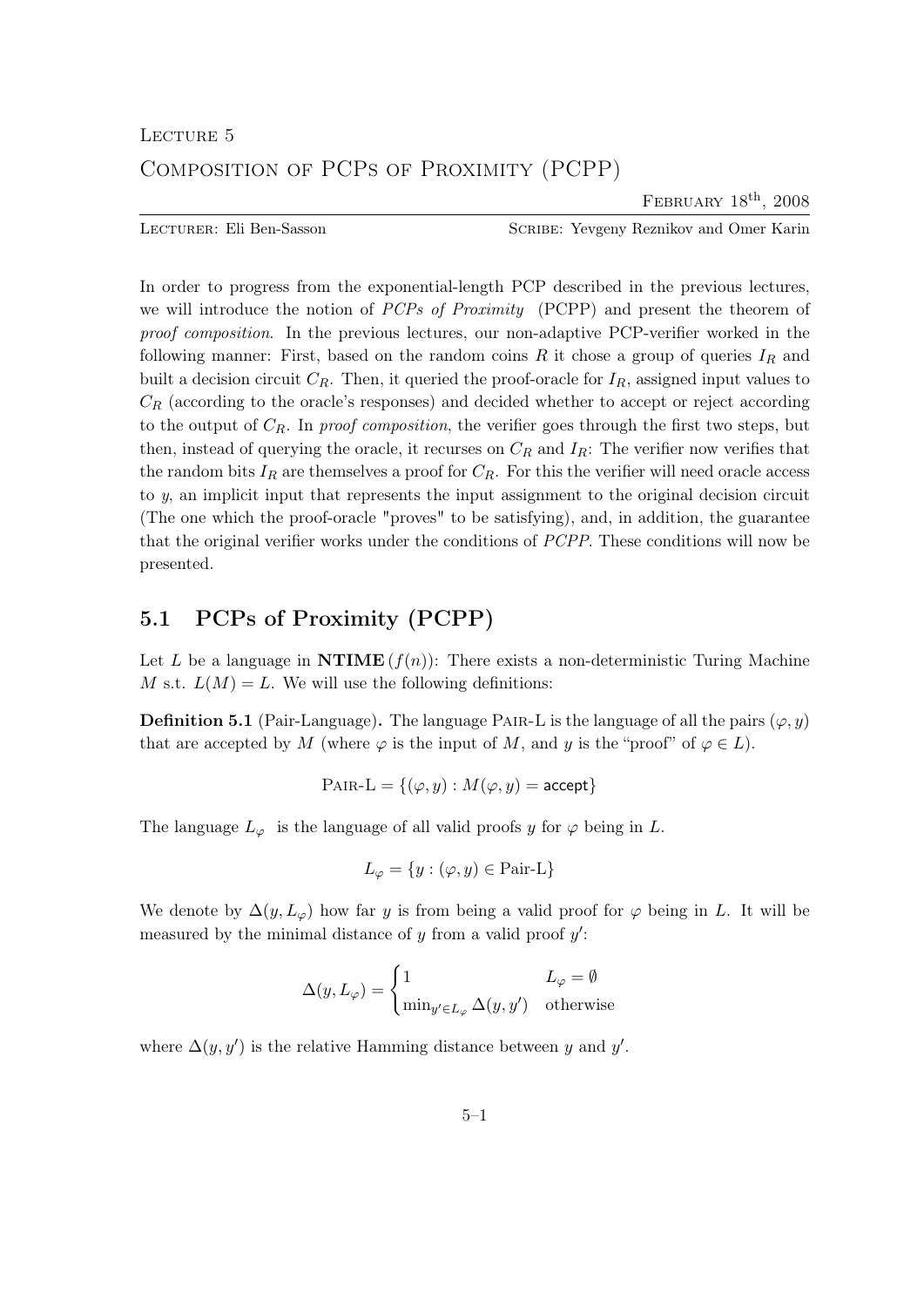The action of a PCP verifier V on a boolean circuit  $\varphi$  can be defined as a function from it's random bits R to the pair:  $(I_R, \mathcal{C}_R)$ , where  $I_R$  is a set containing the indexes which V has chosen to read from the oracles, and  $\mathcal{C}_R$  is the decision circuit generated.

Definition 5.2 (PCPP Verifier). A *PCPP Verifier* is a non-adaptive, randomized machine with access to two oracles, the first being an *input oracle*, and the second being a *proof* oracle. We denote by  $V^{y,\pi}[\varphi, R]$  the output of the verifier on input  $\varphi$ , input oracle y, proof oracle  $\pi$  and randomness R. The output of the verifier is a pair: A set of indexes  $I_R$  (pointing to locations in y and  $\pi$ ) and a decision circuit  $\varphi_R$ .

<span id="page-25-0"></span>Definition 5.3 (PCPP Class). Let PAIR-L be some pair language. Then, given a list of computational restrictions, a completeness function  $c : \mathbb{N}^+ \to [0, 1]$  and a soundness function  $s: \mathbb{N}^+ \times [0,1] \to [0,1]$ , it holds that:

$$
PAIR-L \in \mathbf{PCPP} \left( \text{ computational restrictions} \mid \begin{array}{c} c = 1 \\ s(n, \delta) \end{array} \right).
$$

Iff there exists a PCPP verifier  $V$  which satisfies the computational restrictions, and for which, for all  $y, \varphi$  the following soundness and completeness requirements hold:

• Completeness: If  $y \in L_{\varphi}$  there exists a proof  $\pi$  such that

$$
\Pr_R[(y,\pi)|_{I_R} \in L_{\varphi_R}] = 1.
$$

• Soundness: For every y and for every proof  $\pi$ ,

$$
\mathop{\mathrm{E}}_R[\Delta((y,\pi)|_{I_R},L_{\varphi_R})] \ge s(n,\Delta(y,L_\varphi)).
$$

Because the completeness is perfect, the soundness condition for  $y \in L_{\varphi}$  simply requires that  $s(n, 0) = E[0] = 0$ .

We will now show that our PCP-verifier for SAT from [Theorem 3.1](#page-13-2) can be converted to a PCPP-verifier for the respective pair language pair-SAT.

#### Theorem 5.4.

$$
\text{PAIR-SAT} \in \mathbf{PCPP} \left( \begin{array}{ccc} q & = & O(1) \\ \Sigma & = & \mathbb{F}_2 \\ \ell(n) & = & 2^{n^2} \end{array} \right) \begin{array}{l} c & = & 1 \\ s(n, \delta) & \geq & \frac{\delta}{10,000} \end{array} \right) hh.
$$

*Proof.* The input of our PCPP verifier will be a boolean circuit  $\varphi$ , and it will have oracle access to the circuit's implicit input y and to a proof  $\pi$  of y satisfying  $\varphi$ . We will use the Hadamard-based PCP verifier from [Theorem 3.1](#page-13-2) (denoted V), so the proof  $\pi$  is defined accordingly. The PCPP verifier will first activate V to check if  $\pi$  is a valid proof for  $\varphi$  being satisfiable, i.e. for  $\varphi \in SAT$ . If V rejects, then our new verifier will reject as well. If it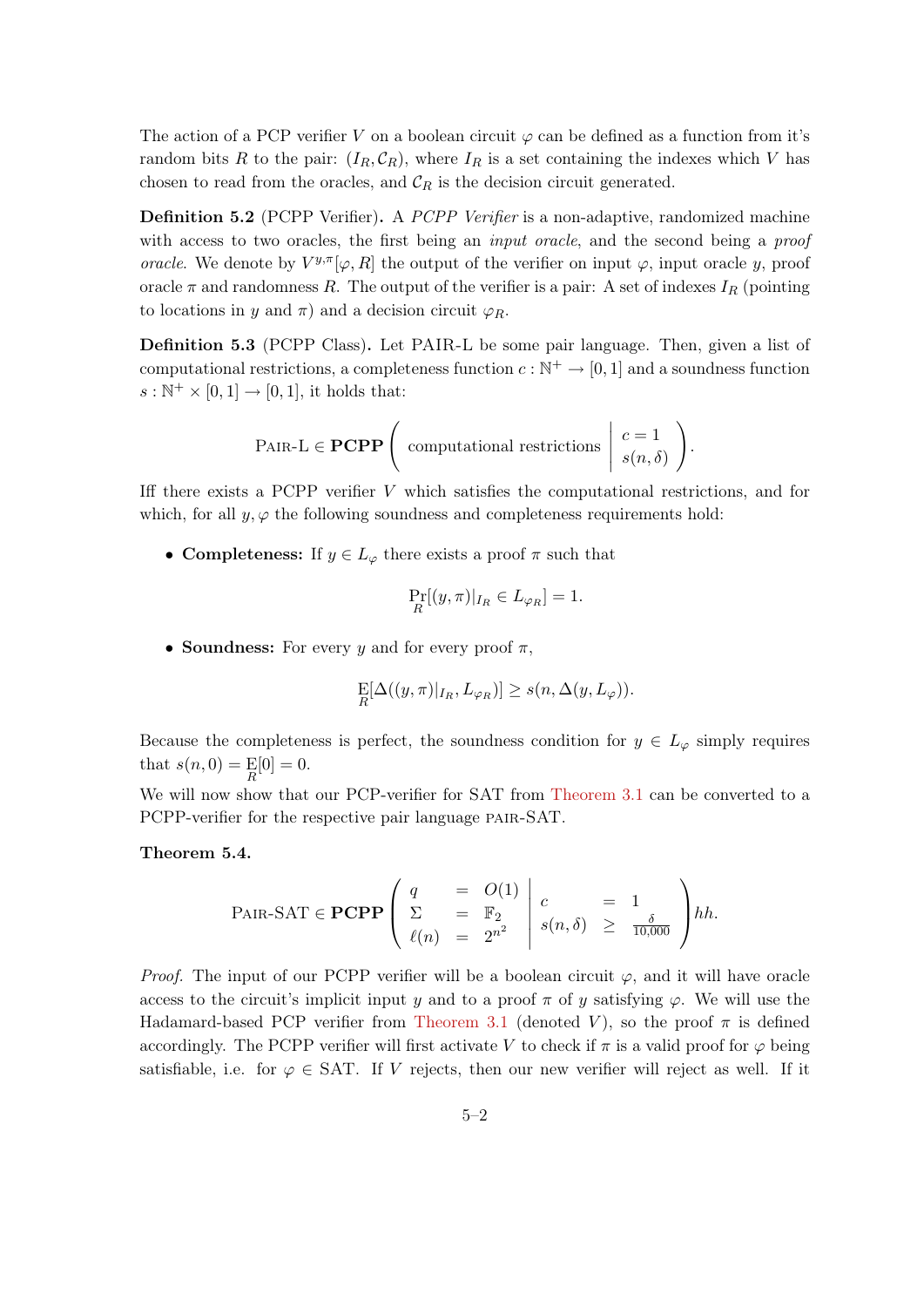doesn't reject, then what is left to be checked is that  $\pi$  actually encodes y. To do so, a random bit from y is chosen and compared with the respective decoded bit from  $\pi$  (the bit will be locally decoded, using the method proved in [Homework assignment 1\)](#page-58-0). The verifier will accept iff the two bits are the same.

The computational restrictions hold because they hold for  $V$ , with some additional randomness and queries required for choosing and decoding the bits when comparing  $\eta$  and  $\pi$ . The completeness requirement holds since it holds for V, and since if  $\pi$  encodes y, then it's comparison to  $y$  will obviously succeed. For the soundness requirement, we will note the following: If  $L_{\varphi}$  is empty ( $\phi$  isn't satisfiable) then  $\pi$  obviously cannot be an encoding of a satisfying assignment and when activating  $V$  the verifier will reject with probability greater than  $\frac{1}{200}$ . If  $L_{\varphi} \neq \emptyset$ , and the PCP verifier rejects with probability smaller than  $\frac{1}{200}$ , then  $\pi$ ought to be very close to encoding some satisfying assignment y'. But, since  $\Delta(y, y') \ge \delta$ , when choosing a random bit from  $y$  and comparing it to the respective bit in  $y'$ , they will differ with probability at least  $\delta$ . Thus, when activating the additional test comparing  $\pi$ and y, we will reject with probability close to  $\delta$ .

The complete proof of this theorem is given as [Homework assignment 3.](#page-61-0)

 $\Box$ 

# <span id="page-26-0"></span>5.2 Proof Composition

We will next present the notion of *proof composition*. Recall that a PCPP verifier outputs a pair  $(I_R, \mathcal{C}_R)$ , and accepts iff the restriction of  $\pi$  to indices  $I_R$ , denoted  $\pi|_{I_R}$ , satisfies the decision circuit  $\mathcal{C}_R$ . The idea behind proof composition is to act recursively on  $(I_R, \mathcal{C}_R)$ , i.e., to prove that  $\pi|_{I_R}$  satisfies  $\mathcal{C}_R$  by using an "inner" PCPP verifier, thus reducing query complexity. We do the recursion on PCPPs and not on PCPs, because if we recurse on PCPs we get  $C_R$  to be a satisfiable circuit, so it will always have a satisfying assignment.

<span id="page-26-1"></span>**Theorem 5.5** (Proof Composition). For  $s(n, \cdot)$  which is convex and monotonically nondecreasing for every n,

If PAR-SAT 
$$
\in
$$
 PCPP  $\begin{pmatrix} q(n) \\ r(n) \\ \ell(n) \\ t(n) \\ d(n) \end{pmatrix} c = 1$   
Then PAR-SAT  $\in$  PCPP  $\begin{pmatrix} q(d(n)) \\ r(n) + r(d(n)) \\ \ell(n) + 2^{r(n)} \cdot \ell(d(n)) \\ t(n) + t(d(n)) \\ t(n) + t(d(n)) \end{pmatrix} c = 1$   
 $\downarrow c = 1$   
 $d(d(n))$ 

The theorem will be proved in the next lecture.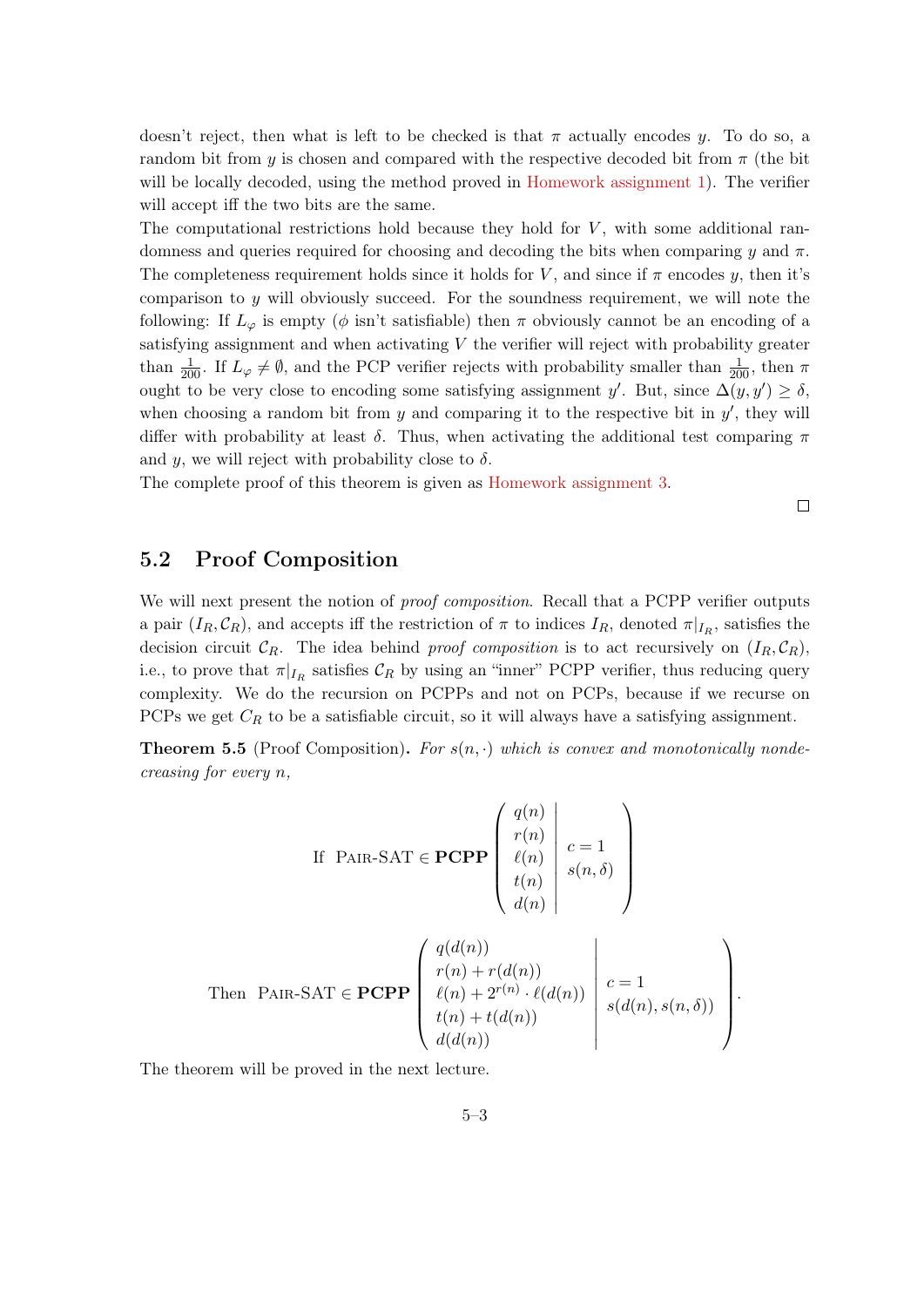# <span id="page-27-0"></span>5.3 Bibliographical notes

The use of proof composition as a method for reducing query complexity was introduced in [Arora and Safra](#page-65-2) [\[1998\]](#page-65-2). The original composition theorem was formulated in terms of PCPs and multi-prover interactive proofs (a concept we have not discussed in class). The notion of a PCPP was introduced in [Ben-Sasson et al.](#page-65-9) [\[2004\]](#page-65-9) and in [Dinur and Reingold](#page-65-10) [\[2004\]](#page-65-10) under the name "assignment testers" and used there to simplify the construction of PCP proofs and reduce their length. Similar notions to PCPPs appeared earlier in [Ergün](#page-65-13) [et al.](#page-65-13) [\[2000\]](#page-65-13) and also in [Szegedy](#page-66-4) [\[1999\]](#page-66-4).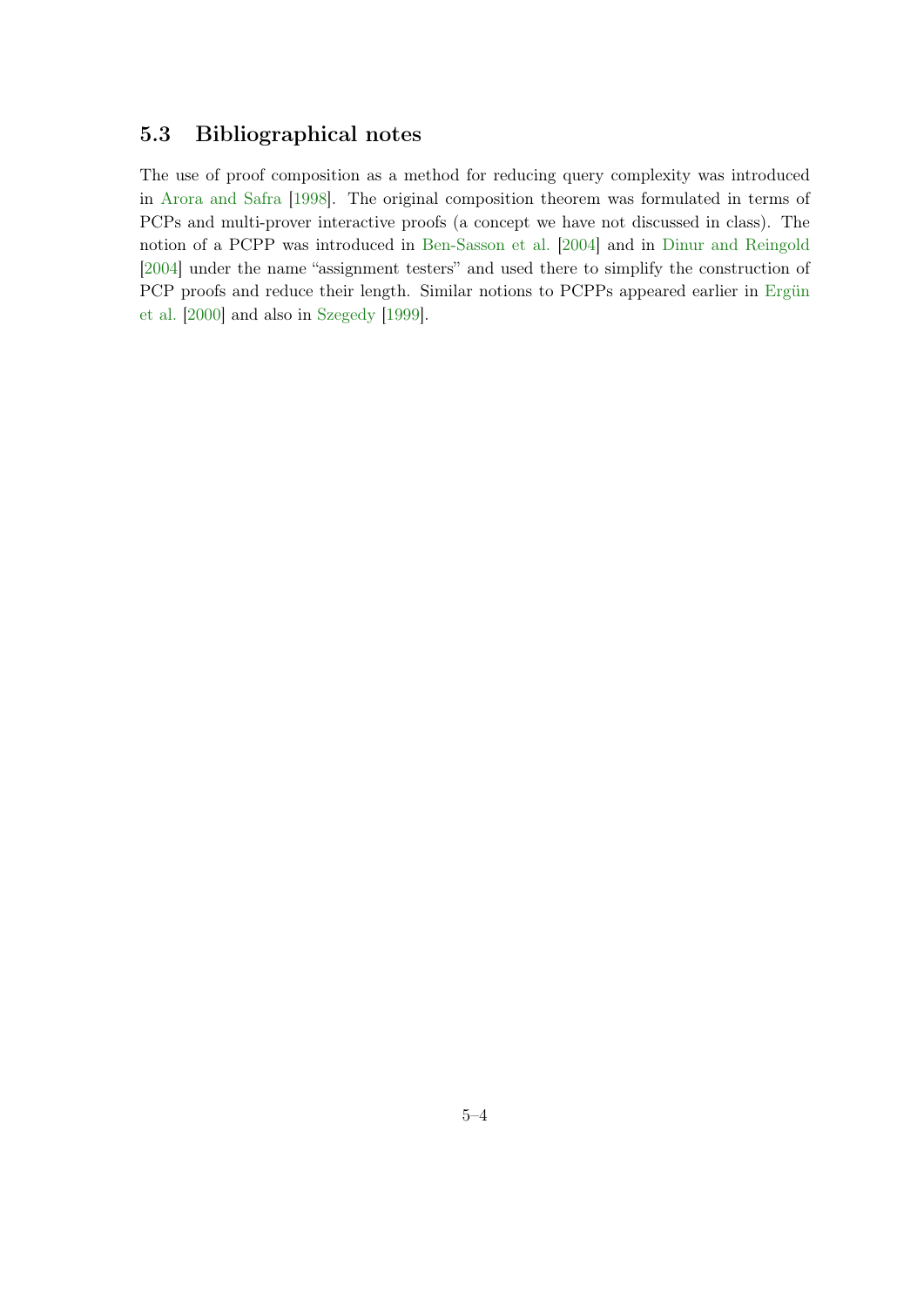FEBRUARY  $25^{\text{th}}$ ,  $2008$ 

<span id="page-28-0"></span>LECTURER: Eli Ben-Sasson SCRIBE: Iddo Bentov

We progress towards a more efficient PCP theorem, in terms of the length of its proof oracle. We will achieve this result by using encodings that are shorter than Hadamard, and by composing PCPPs thereby obtaining PCPPs with a proof length of  $n \cdot \text{polylog}(n)$ . To date, all the PCP theorems with a subexponential proof length are obtained via composition. We start by proving the composition theorem.

# <span id="page-28-1"></span>6.1 Proof of the Composition Theorem

Recall [Definition 5.3](#page-25-0) and let us now prove:

**[Theorem 5.5](#page-26-1) (restated).** For  $s(n, \cdot)$  which is convex and monotonically nondecreasing for every n,

If PAR-SAT 
$$
\in
$$
 PCPP  $\begin{pmatrix} q(n) \\ r(n) \\ \ell(n) \\ t(n) \\ d(n) \end{pmatrix}$   $c = 1$   
Then PAR-SAT  $\in$  PCPP  $\begin{pmatrix} q(d(n)) \\ r(n) + r(d(n)) \\ \ell(n) + 2^{r(n)} \cdot \ell(d(n)) \\ t(n) + t(d(n)) \end{pmatrix}$   $c = 1$   
 $d(d(n))$   $d(d(n))$ 

We note that  $d(n) \triangleq \max_R |C_R|$  denotes the maximal size of a decision circuit  $C_R$  generated by  $V^{y,\pi}[C,R]$  on input of size  $|C| = n$  (C and  $C_R$  are  $\varphi$  and  $\varphi_R$  of [Lecture 5\)](#page-24-0). We expect  $d(n)$  to be  $o(n)$ , for example  $d(n) = \log(n)$  or  $d(n) = \sqrt{n}$ .

*Proof.* Define a new verifier  $V^{y,\pi'}_{\text{composed}}[C, R \circ R']$  that expects a proof oracle of the concatenated form  $\pi' = \pi \circ {\{\pi_R : R \in \{0,1\}^{r(n)}\}}$ , where  $\pi_R \leq \ell(d(n))$  holds for every R, and  $|R'| = r(d(n)).$ 

Thus the length of the proof oracle of  $V_{\text{composed}}$  is indeed bounded by  $\ell(n) + 2^{r(n)} \cdot \ell(d(n)),$ and the randomness of  $V_{\text{composed}}$  is  $r(n) + r(d(n))$ , as required.

 $V_{\text{composed}}$  first invokes V on the input C by using the random coins R, and receives the output pair  $(C_R, I_R)$  that V generated. Note that  $|C_R| \leq d(n)$ . Now  $V_{\text{composed}}$  invokes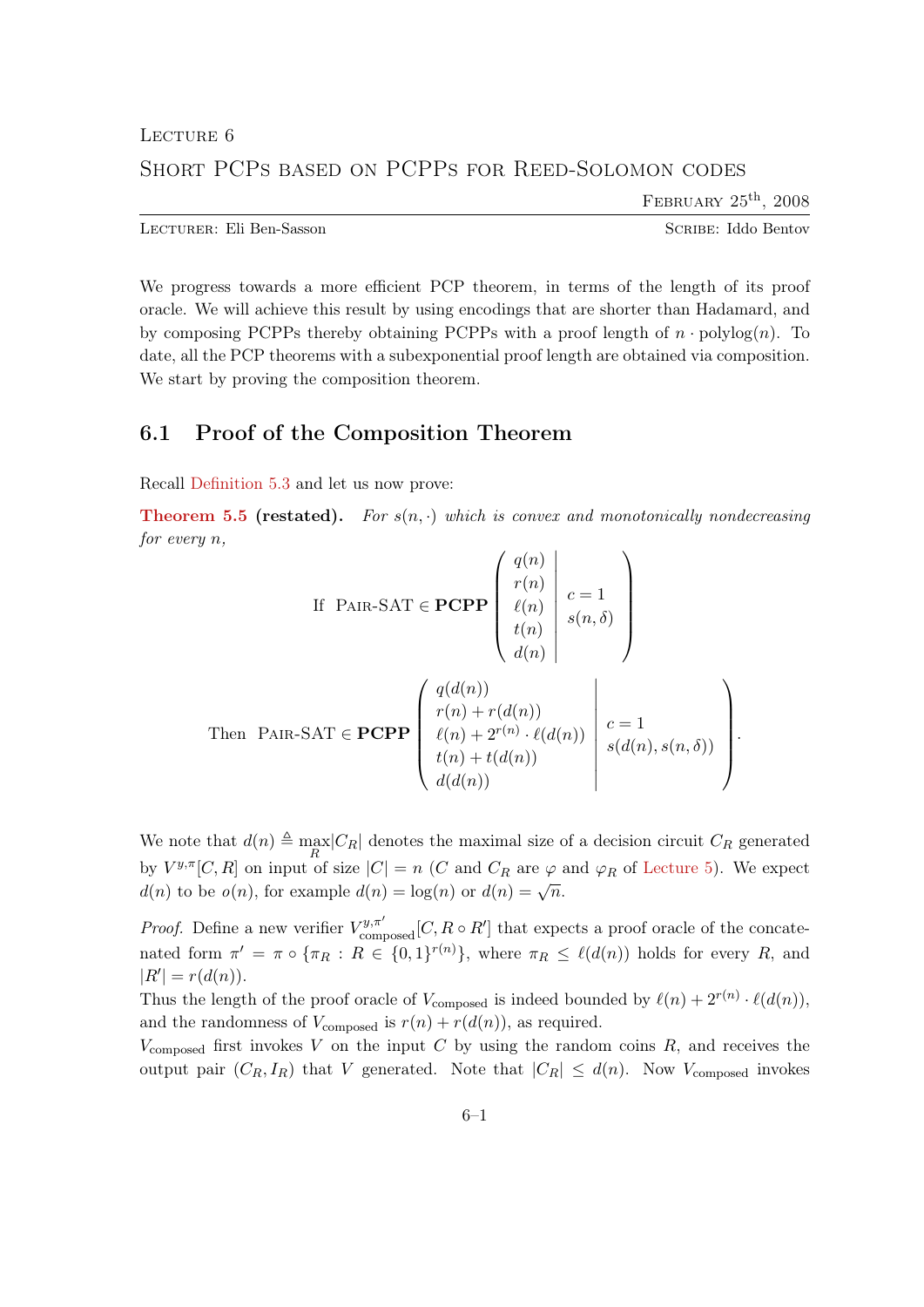$V^{y_R,\pi_R}[C_R, R']$ , i.e. it runs V with  $C_R$  as its input, with the random coins R', and with  $y_R \triangleq (y, \pi)|_{I_R}$  and  $\pi_R$  as its input and proof oracles. The output of  $V_{\text{composed}}$  shall be the output that  $V$  generates in this second invocation, and thus the total running time of  $V_{\text{composed}}$  is bounded by  $t(n) + t(d(n))$ , and the size of the decision circuit that  $V_{\text{composed}}$ generates for its output is bounded by  $d(d(n))$ . Because V is nonadaptive,  $V_{\text{composed}}$  can generate the set of indices  $I_R$  without actually querying the oracles during the first invocation of  $V$ , and therefore the total number of queries that  $V_{\text{composed}}$  makes is the number of queries that V makes in the second invocation, which is bounded by  $q(d(n))$ . Thus all the required computational restrictions hold.

**Completeness:** If  $y \in L_C$  then there exists a proof  $\pi$  such that for every R it holds that  $C_R$  is satisfied by  $y_R = (y, \pi)|_{I_R}$ . Therefore, by our assumption on PAIR-SAT, there exists a proof  $\pi_R$ ,  $|\pi_R| \leq \ell(d(n))$ , such that  $V^{y_R, \pi_R}[C_R, R']$  accepts for every R'. So for the concatenated proof  $\pi' = \pi \circ {\{\pi_R : R \in \{0,1\}^{r(n)}\}}$ , where each  $\pi_R$  is the proof that is guaranteed to exist for  $C_R$ , it holds that  $V^{y,\pi'}_{\text{composed}}[C, R \circ R']$  always accepts.

**Soundness:** Suppose  $\Delta(y, L_C) = \delta > 0$ , so for every proof  $\pi$  we have  $\mathbb{E}[\Delta(y_R, L_C)] \ge$  $s(n, \delta)$ , and for any concatenation of small proofs  $\{\pi_R : R \in \{0,1\}^{r(n)}\}$  we have

E R,R<sup>0</sup> [∆((yR, πR)|IR<sup>0</sup> , LCR<sup>0</sup> )] linearity of expectation z}|{ = E R [E R0 [∆((yR, πR)|IR<sup>0</sup> , LCR<sup>0</sup> )]].

Let  $\delta_R \triangleq \Delta(y_R, L_{C_R})$ . For a fixed R, it holds that  $\mathbb{E}[\Delta((y_R, \pi_R)|_{I_{R'}}, L_{C_{R'}})] \ge s(d(n), \delta_R)$ according to [Definition 5.3,](#page-25-0) and therefore,

$$
\underset{R,R'}{\text{E}}[\Delta((y_R, \pi_R)|_{I_{R'}}, L_{C_{R'}})] \geq \underset{R}{\text{E}}[s(d(n), \delta_R)] = \underset{R}{\sum} \Pr(R)s(d(n), \delta_R) \sum_{\geq}^{\text{convexity}} s(d(n), \underset{R}{\sum} \Pr(R)\delta_R)
$$
\n
$$
= s(d(n), \underset{R}{\text{E}}[\delta_R]) = s(d(n), \underset{R}{\text{E}}[\Delta(y_R, L_C)]) \sum_{\geq}^{\text{monotonicity}} s(d(n), s(n, \delta))
$$

# <span id="page-29-0"></span>6.2 PCPPs for Reed-Solomon Codes

<span id="page-29-1"></span>Our next objective is to prove, using PCPPs, the following theorem: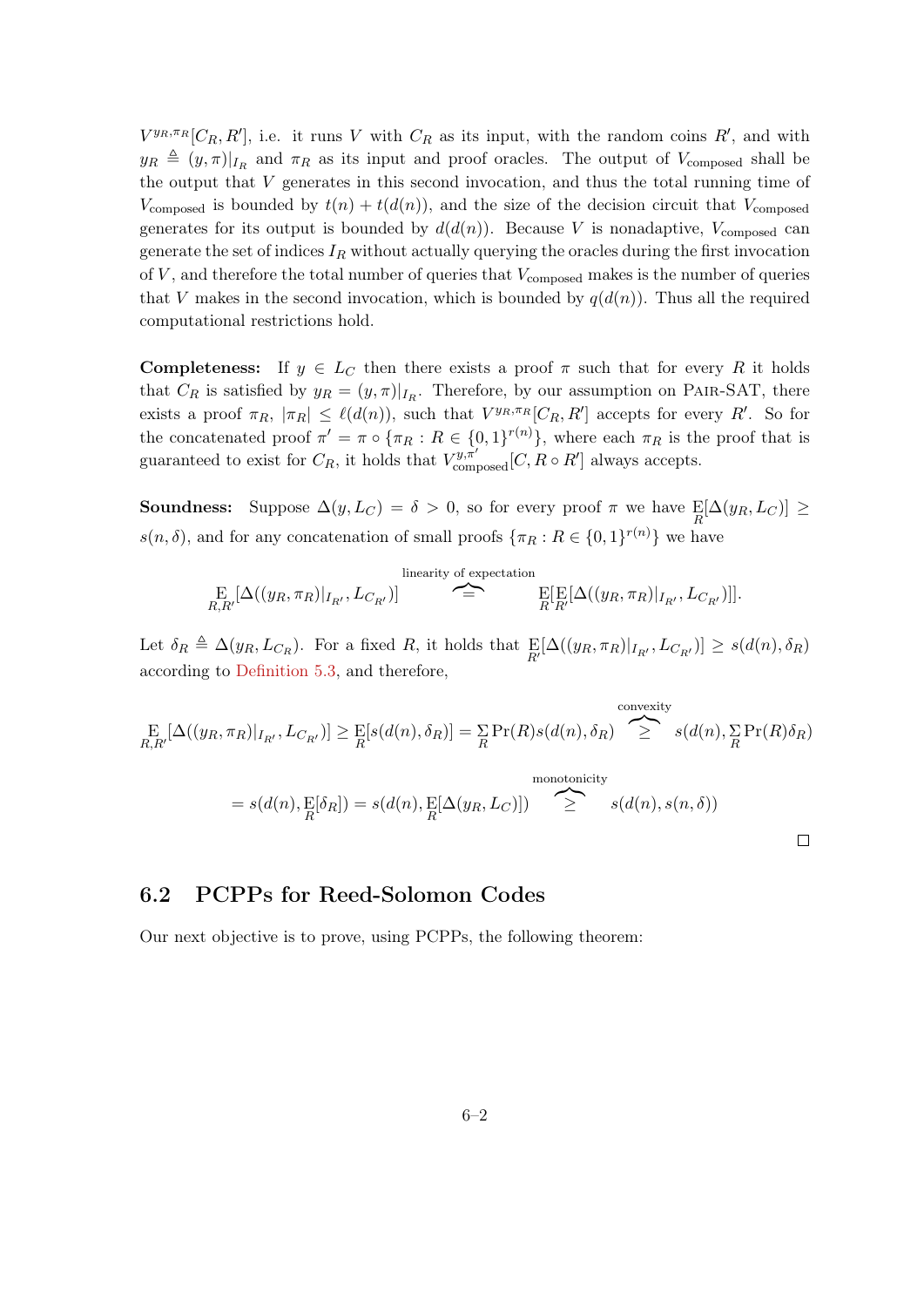Theorem 6.1 (Quasilinear PCP).

$$
\text{SAT} \in \mathbf{PCP} \begin{pmatrix} \ell & = & n \cdot \text{polylog}(n) \\ q & = & O(1) \\ \Sigma & = & \mathbb{F}_2 \\ \text{nonadaptive} \\ t & = & n^{O(1)} \\ r & = & \log(\ell) + O(1) \end{pmatrix} \begin{pmatrix} \ell & = & n \cdot \text{polylog}(n) \\ \vdots & \vdots & \ddots \\ s(n) & \geq & \frac{1}{\text{polylog}(n)} \\ \frac{1}{\text{polylog}(n)} & = & \frac{1}{\text{polylog}(n)} \end{pmatrix}.
$$

Note:  $\ell = n \cdot \text{polylog}(n)$  is beyond the scope of this course. Instead, we will settle for  $\ell = n^2 \cdot \text{polylog}(n).$ 

To obtain PCPs with short proof lengths, as in [Theorem 6.1,](#page-29-1) we obviously cannot use the exponential size Hadamard encoding. Therefore, we now wish to encode proofs with a more efficient code than Hadamard. We will use Reed-Solomon codes, which do not have good local testability properties in comparison to the Hadamard code. However, with the use of PCPPs we shall achieve the same effect as that of a local tester. Namely, by using a few queries we will be able to distinguish with high probability between codewords and words that are far (in Hamming distance) from the code.

**Definition 6.2** (Reed-Solomon code). Let  $\mathbb{F}$  be a finite field,  $|\mathbb{F}| = n$ . The Reed-Solomon  $\text{code RS}(k, \mathbb{F})$  transforms a message  $(a_0, a_1, \ldots, a_{k-1}) \in \mathbb{F}^k$  to the codeword  $\left\langle \sum_{i=1}^{k-1} a_i a_i a_i, a_i \in \mathbb{F}^k \right\rangle$  $i=0$  $a_ix^i|x \in \mathbb{F}$   $\Big\} \in$  $\mathbb{F}^n$ .

Thus the message length is k, the blocklength is n, the alphabet is  $\mathbb{F}$ , and the code distance is  $n - k + 1$  because two distinct polynomials of degree  $k - 1$  can agree on at most  $k - 1$ points, so the rest of the coordinates must differ. Reed-Solomon is a linear code, because  $\sum_{ }^{k-1}$  $i=0$  $a_ix^i + \sum^{k-1}$  $i=0$  $b_ix^i=\sum^{k-1}$  $i=0$  $(a_i + b_i)x^i$ . Reed-Solomon is also a locally testable code, in the sense that there is exactly one polynomial of degree  $k-1$  that passes through k points, so  $k+1$ queries can be used to test a code word. However, in our setting  $k$  will be too large a query complexity to tolerate, so we shall rely on PCPPs for the natural family of pairs induced by the Reed-Solomon code.

**Definition 6.3** (Pair-RS). PAIR-RS = { $((\mathbb{F}, k), p : \mathbb{F} \to \mathbb{F})$ } where for every such  $((\mathbb{F}, k), p)$ :

- $k < \frac{|\mathbb{F}|}{10}$
- deg $(p) < k$  (in other words,  $p \in \text{RS}(\mathbb{F}, k)$ )

For a pair  $((\mathbb{F},k),p:\mathbb{F}\to\mathbb{F})$ , we regard its first element  $(\mathbb{F},k)$  as the explicit input of the verifier, and its second element  $p : \mathbb{F} \to \mathbb{F}$  as the implicit (oracle) input of the verifier.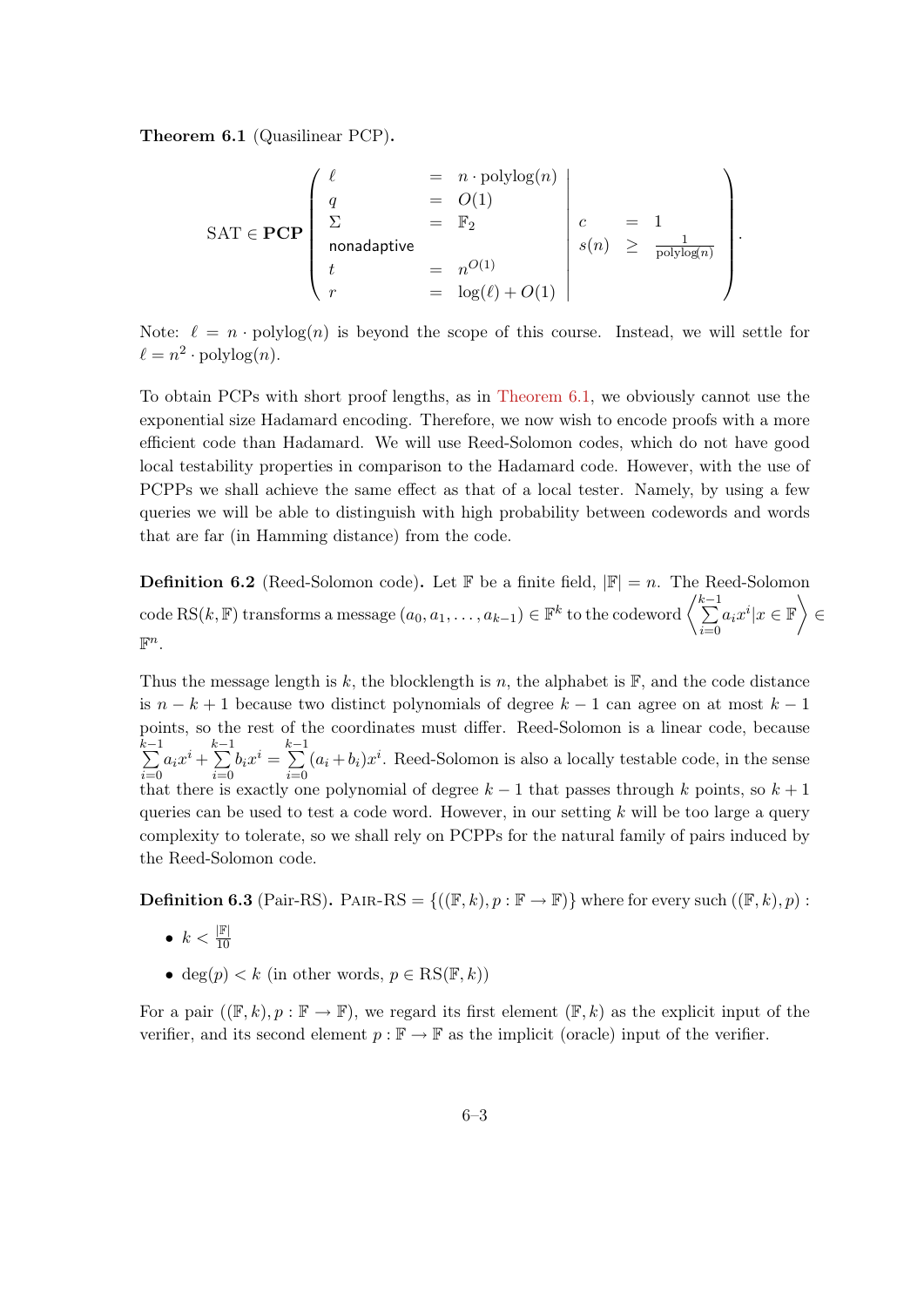**Definition 6.4** (Pair-bin-RS). PAIR-BIN-RS  $\subseteq$  PAIR-RS is the language for which we require char( $\mathbb{F}$ ) = 2, i.e.  $|\mathbb{F}| = 2^q$  for some  $q \in \mathbb{N}$ , and we can regard the elements of  $\mathbb{F}$  as q-tuples of bits.

<span id="page-31-1"></span>Theorem 6.5.

$$
\text{PAIR-BIN-RS} \in \mathbf{PCPP} \begin{pmatrix} \ell & = & n \cdot \text{polylog}(n) \\ q & = & O(1) \\ \Sigma & = & \mathbb{F} \\ \text{nonadaptive} \\ t & = & n^{O(1)} \end{pmatrix} \begin{matrix} c & = & 1 \\ c & = & 1 \\ s(n, \delta) & \geq & \frac{\delta}{\text{polylog}(n)} \\ \frac{\delta}{\text{polylog}(n)} & \frac{\delta}{\text{polylog}(n)} \end{matrix}
$$

Where  $n = |\mathbb{F}|$  (or  $|\mathbb{F}| \log |\mathbb{F}|$  in bits).

The verifier will use this PCPP as a replacement for the local testability properties of the Hadamard code. Namely, the verifier will use this PCPP to test whether certain polynomials that are encoded in the proof are Reed-Solomon codewords, i.e. whether these polynomials meet the required condition on their maximal degree.

Note: the proof of this theorem is beyond our scope, so we will use it as a black box instead.

# <span id="page-31-0"></span>6.3 PCPPs for Vanishing Reed-Solomon codes

Let us now define an additional PCPP, which will be a crucial building block in the proof of [Theorem 6.1.](#page-29-1) Specifically, this PCPP will be used to reduce the problem of checking generic SAT constraints to the problem of checking whether a single polynomial vanishes on many points.

<span id="page-31-3"></span>**Definition 6.6** (Pair-Vanishing-RS). PAIR-VANISHING-RS =  $\{((\mathbb{F}, k, H), p : \mathbb{F} \to \mathbb{F})\}$ where for every such  $((\mathbb{F}, k, H), p)$ :

- $H \subseteq F$
- $((\mathbb{F}, k), p) \in \text{PAIR-RS}$
- $\forall \alpha \in H : p(\alpha) = 0$

<span id="page-31-2"></span>Theorem 6.7.

If PAR-BIN-RS 
$$
\in
$$
 **PCPP**\n
$$
\begin{pmatrix}\n\ell_{RS} & = & n \cdot \text{polylog}(n) \\
q_{RS} & = & O(1) \\
\Sigma & = & \mathbb{F} \\
\text{nonadaptive} \\
t_{RS} & = & n^{O(1)}\n\end{pmatrix}\n\begin{pmatrix}\nc & = & 1 \\
s_{RS}(n, \delta) & \geq & \frac{\delta}{\text{polylog}(n)} \\
\text{polylog}(n)\n\end{pmatrix}
$$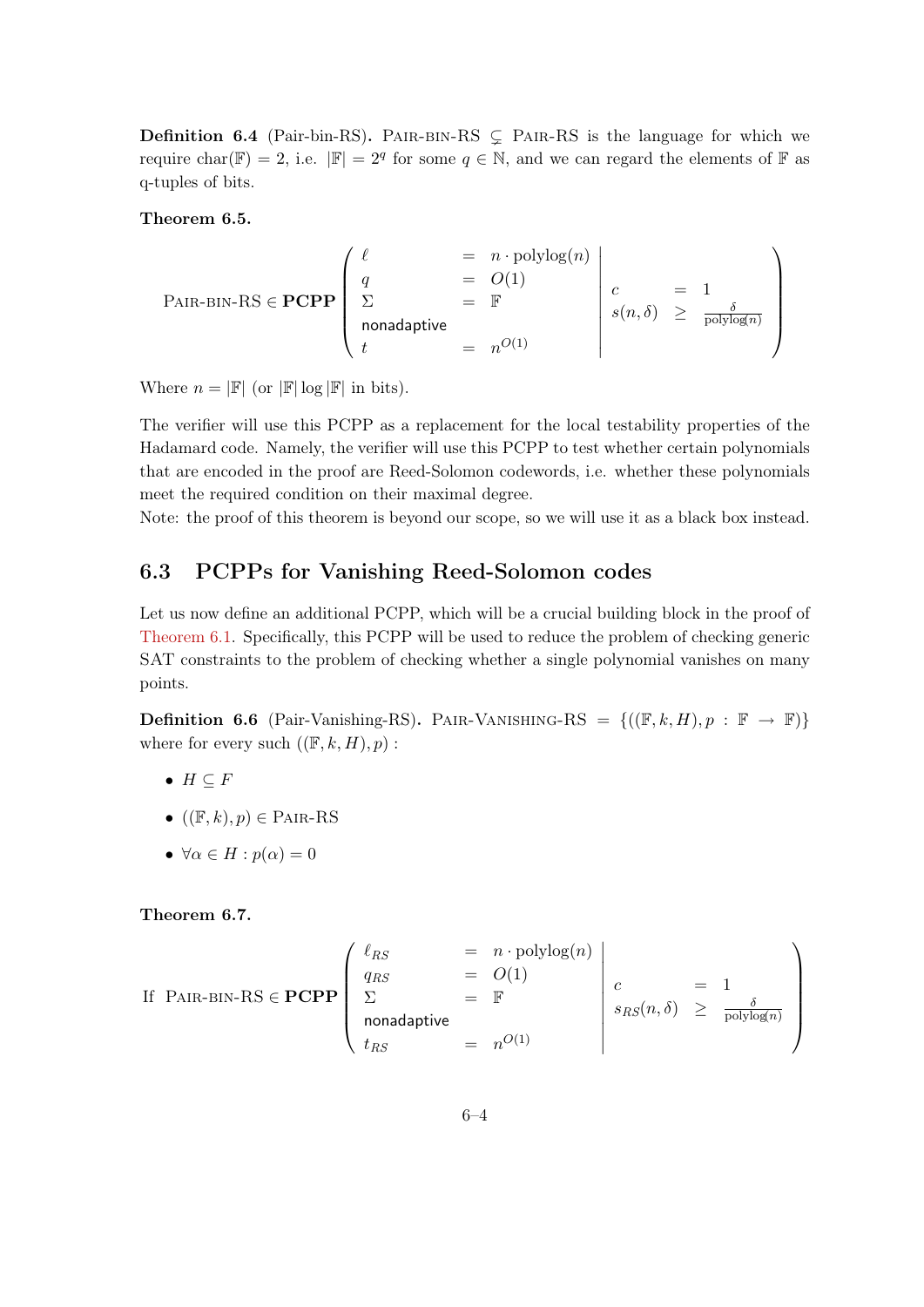Then PAR-VANISHING-RS 
$$
\in
$$
 **PCPP** 
$$
\begin{pmatrix} \ell_{VRS} = n + 2 \cdot \ell_{RS} \\ q_{VRS} = 2 \cdot q_{RS} + O(1) \\ \Sigma = \mathbb{F} \\ t_{VRS} = O(t_{RS}) \end{pmatrix} \begin{pmatrix} c \\ s_{VRS}(n, \delta) \geq \frac{s_{RS}(n, \delta)}{10} \end{pmatrix}.
$$

This theorem will be proven in the next lecture.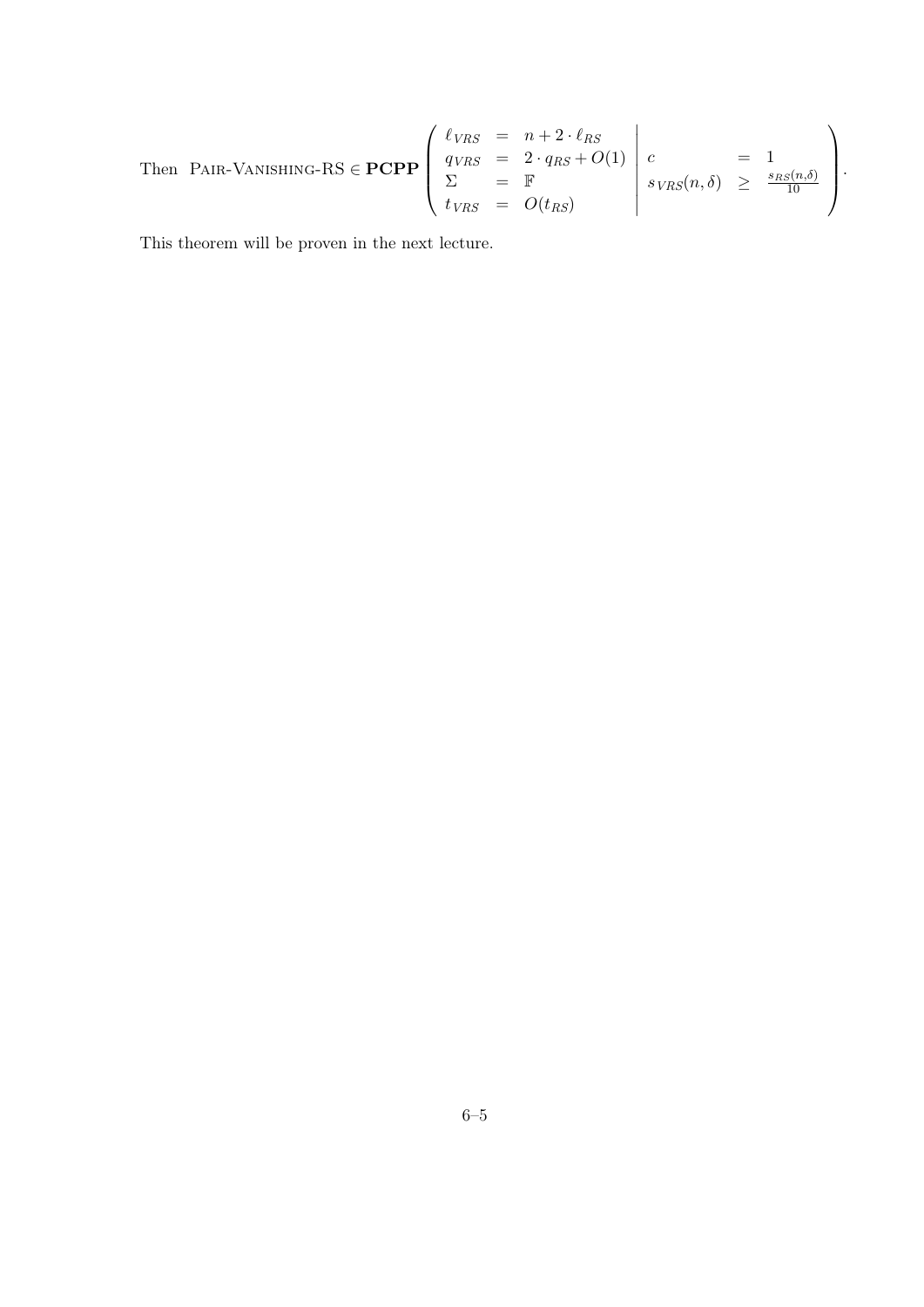# <span id="page-33-0"></span>4 Bibliographical Notes

Bibliographical notes regarding proof composition appeared in our previous lecture, see [Section 5.3.](#page-27-0) The short PCPPs for Reed-Solomon and vanishing Reed-Solomon codes stated in [Theorem 6.5](#page-31-1) and [Theorem 6.7](#page-31-2) respectively, are from [Ben-Sasson and Sudan](#page-65-8) [\[2005\]](#page-65-8).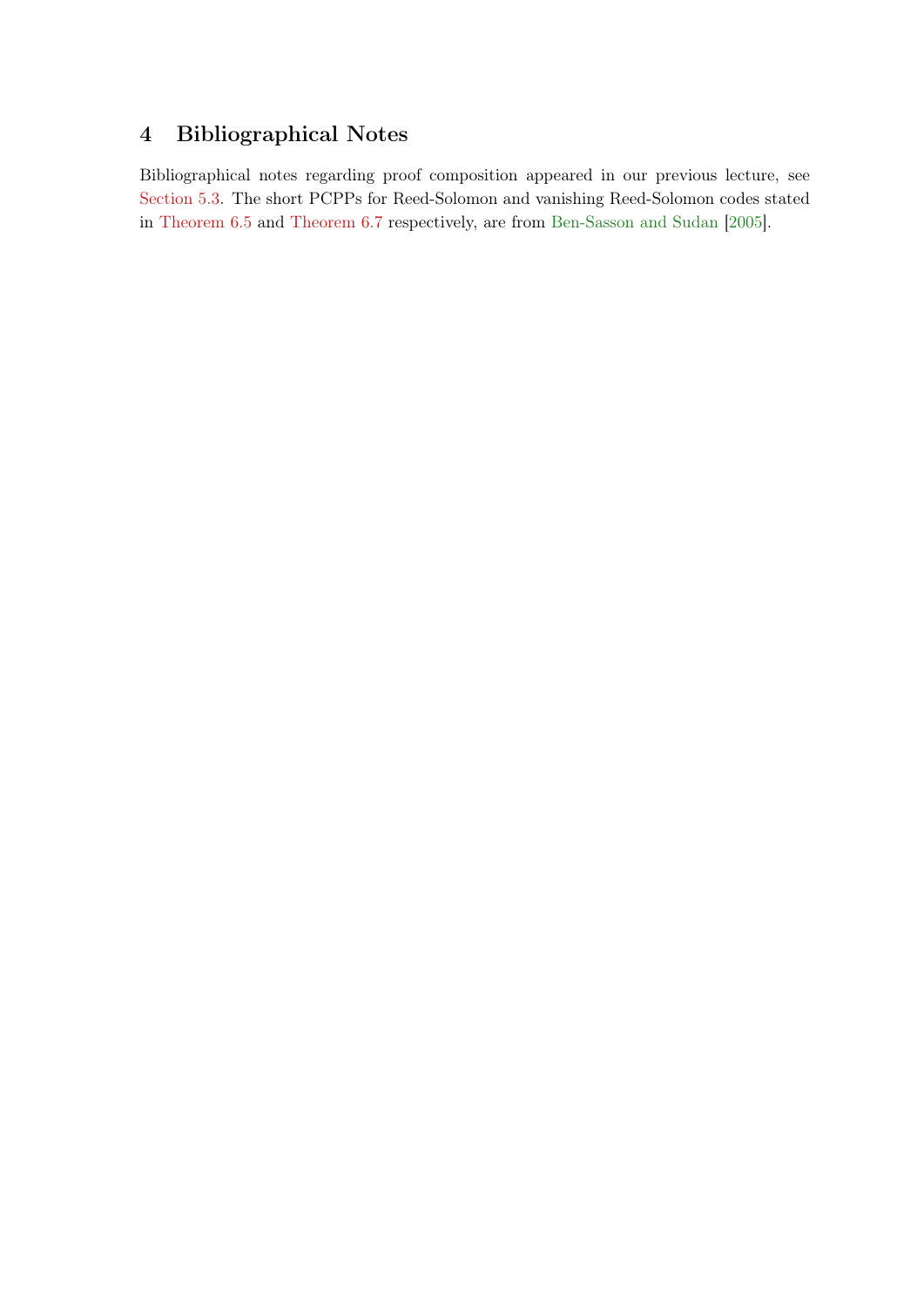<span id="page-34-0"></span>LECTURE 7

# Short PCPs based on PCPPs for Reed-Solomon codes — Vanishing RS-codes and Arithmetization

March 3rd, 2008

.

Lecturer: Eli Ben-Sasson Scribe: Omer Karin

In this lecture we will finish the proof of [Theorem 6.1.](#page-29-1) Using the black box PCPP verifier for Pair-Binary-RS, we will construct a PCPP verfier for the language Pair-Binary-VRS. With those verifiers at hand, we will be able to build a PCP verifier with short proof-length for a (complete) algebraic language ACSP, thus proving the theorem.

# <span id="page-34-1"></span>7.1 Pair-Binary-VRS

In the last lecture we defined the code RS( $\mathbb{F}, k$ ), as the language of all functions  $P : \mathbb{F} \to \mathbb{F}$ such that P represents the evaluation of some polynomial of degree less than  $k$  on  $\mathbb{F}$ . The language PAIR-BINARY-RS was defined as the language of all triplets  $(\mathbb{F}, k, P : \mathbb{F} \to \mathbb{F})$  such that char( $\mathbb{F}) = 2, k \leq \frac{|\mathbb{F}|}{10}$  and  $P \in RS(\mathbb{F}, k)$ . We have also stated [Theorem 6.5](#page-31-1) that says Pair-Binary-RS has PCPPs with quasilinear length. We also defined (in [Definition 6.6\)](#page-31-3) the language Pair-Binary-VRS that is very similar to Pair-Binary-RS, but with the additional requirement that the polynomial p vanishes on all points of a set  $H$  (the set  $H$  is also supplied in the input). Our first step in this lecture is to prove that Pair-Binary-VRS also has short PCPPs. We restate the relevant theorem from [Lecture 6.](#page-28-0)

[Theorem 6.7](#page-31-2) (restated).

If PAR-BIN-RS 
$$
\in
$$
 PCPPP\n
$$
\begin{pmatrix}\n\ell_{RS} & = & n \cdot \text{polylog}(n) \\
q_{RS} & = & O(1) \\
\Sigma & = & \mathbb{F} \\
\text{nonadaptive} \\
t_{RS} & = & n^{O(1)}\n\end{pmatrix}\n\begin{pmatrix}\nc & = & 1 \\
s_{RS}(n, \delta) & \geq & \frac{\delta}{\text{polylog}(n)} \\
s_{RS}(n, \delta) & \geq & \frac{\delta}{\text{polylog}(n)}\n\end{pmatrix}
$$
\nThen PAR-VANISHING-RS  $\in$  PCPP\n
$$
\begin{pmatrix}\n\ell_{VRS} = & n + 2 \cdot \ell_{RS} \\
q_{VRS} = & 2 \cdot q_{RS} + O(1) \\
\sum_{t_{VRS} = & O(t_{RS})\n\end{pmatrix}\n\begin{pmatrix}\nc & = & 1 \\
s_{VRS}(n, \delta) & \geq & \frac{s_{RS}(n, \delta)}{10} \\
s_{VRS}(n, \delta) & \geq & \frac{s_{RS}(n, \delta)}{10}\n\end{pmatrix}
$$

*Proof.* From basic algebra, it holds that for some  $\alpha \in \mathbb{F}$  and some polynomial  $P : \mathbb{F} \to \mathbb{F}$ ,  $\alpha$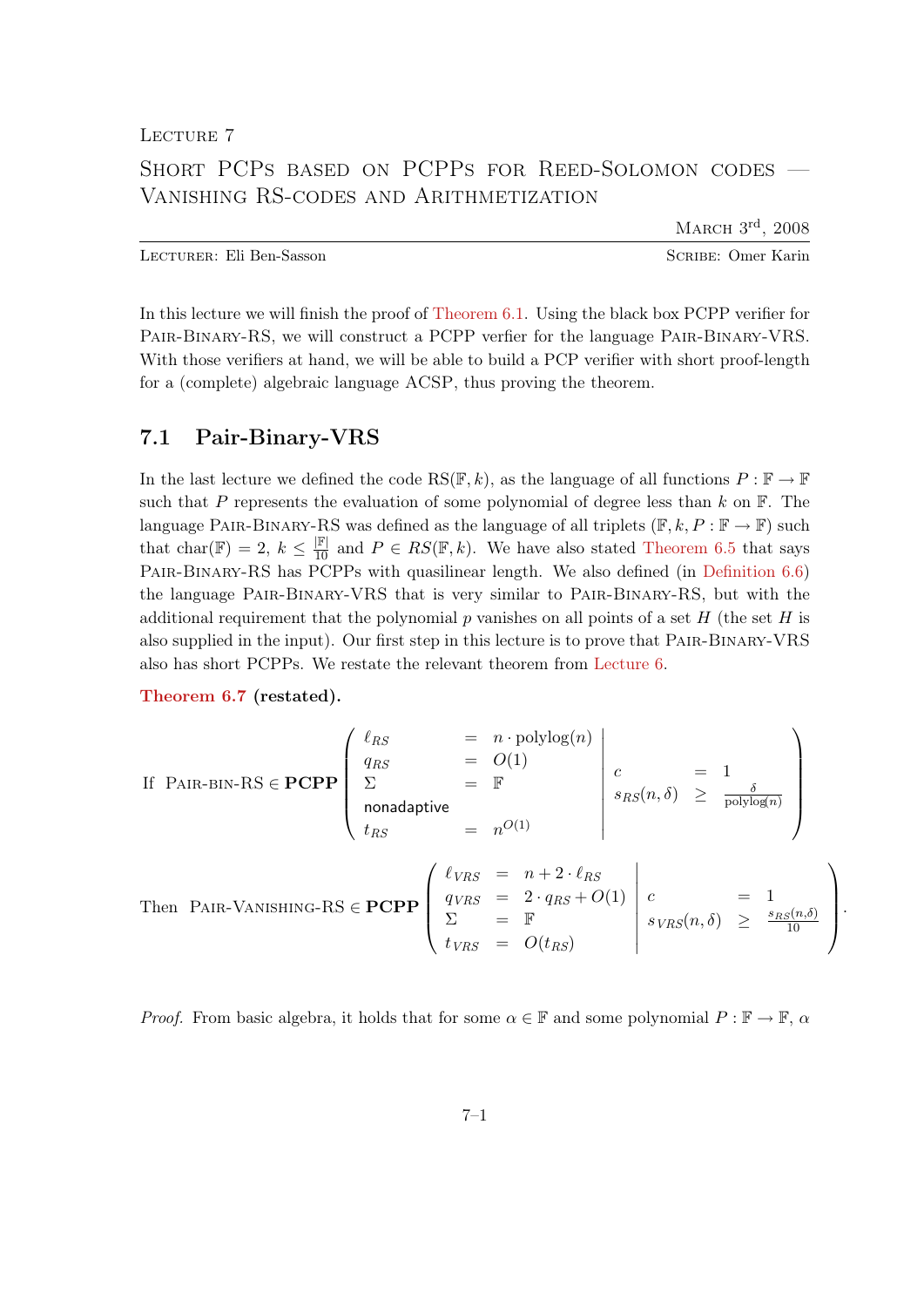is a root of P iff  $(x - \alpha) | P(x)$ , i.e iff:

$$
\exists \widetilde{P}(x), \quad \deg \widetilde{P} = \deg P - 1, \quad \text{s.t} \quad \widetilde{P}(x)(x - \alpha) = P(x)
$$

We define  $P_H(x) \triangleq \prod_{h \in H}(x - h)$ . From the above it follows that P vanishes on H iff:

$$
\exists \widetilde{P}(x), \quad \deg \widetilde{P} = \deg P - |H|, \quad \text{s.t} \quad \widetilde{P}(x)P_H(x) = P(x)
$$

We will now begin proving the theorem, assuming we are given the PCPP verifier  $V_{RS}$  for Pair-Binary-RS.

The PCPP verifier  $V_{VBS}$  for PAIR-BINARY-VANISHING-RS will be defined as following: Let  $\pi_{RS}$  be the proof (for the verifier  $V_{RS}$ ) for  $((\mathbb{F},k), P) \in \text{PAIR-BINARY-RS}$ , let  $\widetilde{P}$  be the polynomial for which  $\widetilde{P}(x)P_H(x) = P(x)$  and let  $\widetilde{\pi}_{RS}$  be the proof for  $((\mathbb{F}, k - |H|), \widetilde{P}) \in$ PAIR-BINARY-RS. The proof for  $((\mathbb{F}, k, H), P) \in$  PAIR-BINARY-VRS will be the concatenation of  $\widetilde{\pi}_{RS}, \pi_{RS}, P$ .

 $V_{VRS}$  will activate  $V_{RS}^{P,\pi}[\mathbb{F},k]$  and  $V_{RS}^{P,\widetilde{\pi}}[\mathbb{F},k]$ , and will reject if either of the two rejects. If they both accept, it will uniformly pick a field element  $\alpha \in \mathbb{F}$ , and will reject if  $\tilde{p}(\alpha)p_H(\alpha) \neq p(\alpha)$ . If all three tests ended successfully, it will accept. Completeness holds from the discussion in the beginning (and because the verifier  $V_{RS}$  works with perfect completeness), and the computational requirements are obviously held.

Soundess: We assume that P is  $\delta$ -far from any polynomial of degree less than k which vanishes on  $H$ . There are two options:

- 1. If P is  $\frac{\delta}{100}$  far from any polynomial of degree less than k, then  $V_{RS}^{P,\pi}[\mathbb{F},k]$  will reject with probability greater than  $\frac{\delta}{\text{polylog}(n)}$ .
- 2. P is  $\frac{\delta}{100}$ -close to some polynomial of degree less than k, this polynomial, denoted  $\hat{P}$ , must be unique because  $k < |\mathbb{F}|/10$ . Furthermore, by assumption  $\hat{P}$  does not vanish on H. There are two final subcases to consider.
	- (a) If  $\widetilde{P}$  is  $\frac{1}{100}$ -far from all polynomials of degree  $k |H|$ , then  $V_{RS}^{P,\widetilde{\pi}}[\mathbb{F},k]$  will reject with probability high enough.
	- (b) Otherwise,  $\widetilde{P}$  is  $\frac{1}{100}$ -close to a unique polynomial of degree  $k-|H|$ , so  $\widetilde{P}P_H$  is  $\frac{1}{100}$ close to a polynomial of degree  $k, \hat{P}$ . Since  $\hat{P}$  vanishes on H and  $\hat{P}$  doesn't vanishe on H, it must be that  $\hat{P} \neq \hat{P}$ , and they disagree on at least  $\frac{9}{10}$  of the points in **F** (because  $k < \frac{F}{10}$ ). Thus, in this very last case the rejection probability of the third test of  $V_{VRS}$  is at least:

$$
1 - \frac{1}{10} - 2 \cdot \frac{1}{100} > \frac{1}{2} > \frac{\delta}{\text{polylog}(n)}
$$

This completes the soundness analysis and with it [Theorem 6.7](#page-31-2) is proved.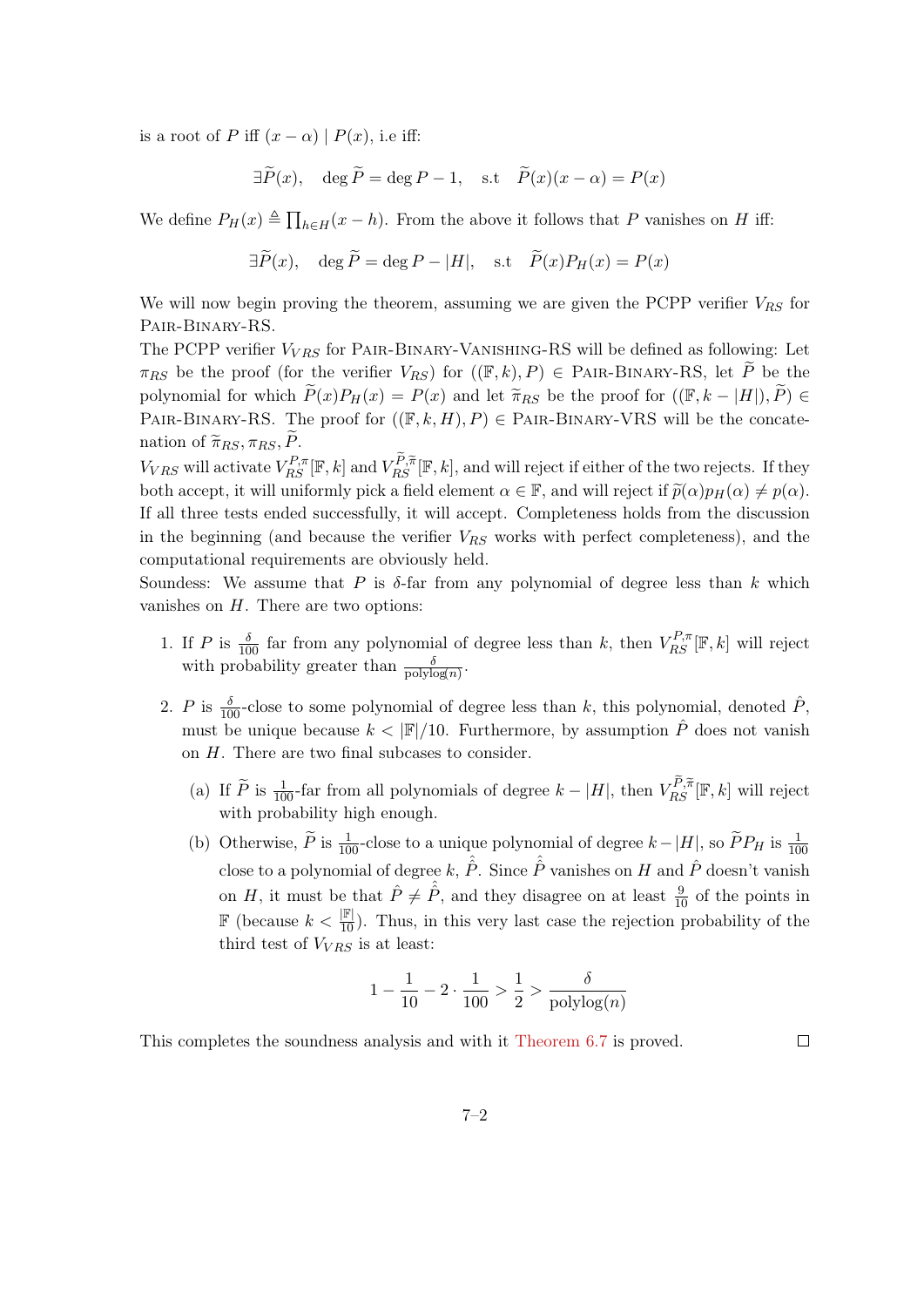# <span id="page-36-0"></span>7.2 Algebraic Constraint SAT problem (ACSP)

We the PCPPs for PAIR-BINARY-RS and PAIR-BINARY-VRS we have the analog of the local tester and decoder for Hadamard codes used to construct exponential length PCPs. The final part is an arithmetic NP-complete language that "goes along" with RS-codes. This language is similar to the language MATRIXSAT defined in [Homework assignment 2](#page-59-0) and used in PCPs that are based on Hadamard codes.

Definition 7.1 (ALGEBRAIC CONSTRAINT SATISFACTION PROBLEM (ACSP)). An *instance* of size t of ACSP is a tuple  $\phi = (\mathbb{F}, H, L_1, L_2, L_3, C^0, C^1)$  where

- F is a finite field of characteristic 2 and  $100dt^2 < |\mathbb{F}| \le 200dt^2$ , where d is an absolute constant (defined in [Theorem 2\)](#page-62-1).
- $H \subset \mathbb{F}, |H| = t^2$ .
- $L_1, L_2, L_3$  are linear functions from  $\mathbb F$  to  $\mathbb F$ , i.e.  $L_i : \mathbb F \to \mathbb F$  is given by  $L_i(x) = a_i x + b_i$ .
- $C^0$  is a univariate polynomial of degree at most d.
- $C^1$  is a polynomial in four variables,  $C^1(x, y_1, y_2, y_3)$  where  $\deg_x(C^1) \leq |H|$  and  $\deg_{y_i}(C^1) \leq d.$

An assignment to  $\phi$  is a univariate polynomial  $A, \deg(A) \leq |H|$ . We say that A satisfies  $\phi$ iff

- $C^0(A(h)) = 0$  for all  $h \in H$ .
- $C^1(h, A(L_1(h)), A(L_2(h)), A(L_3(h)) = 0$  for all  $h \in H$ .

The language ACSP contains all satisfiable instances.

We show the **NTIME** (t)-completeness of ACSP by reducing the **NTIME** (t)-complete language DOMINO to it. The reduction and completion of the proof of [Theorem 6.1](#page-29-1) is given as [Homework assignment 4.](#page-62-0)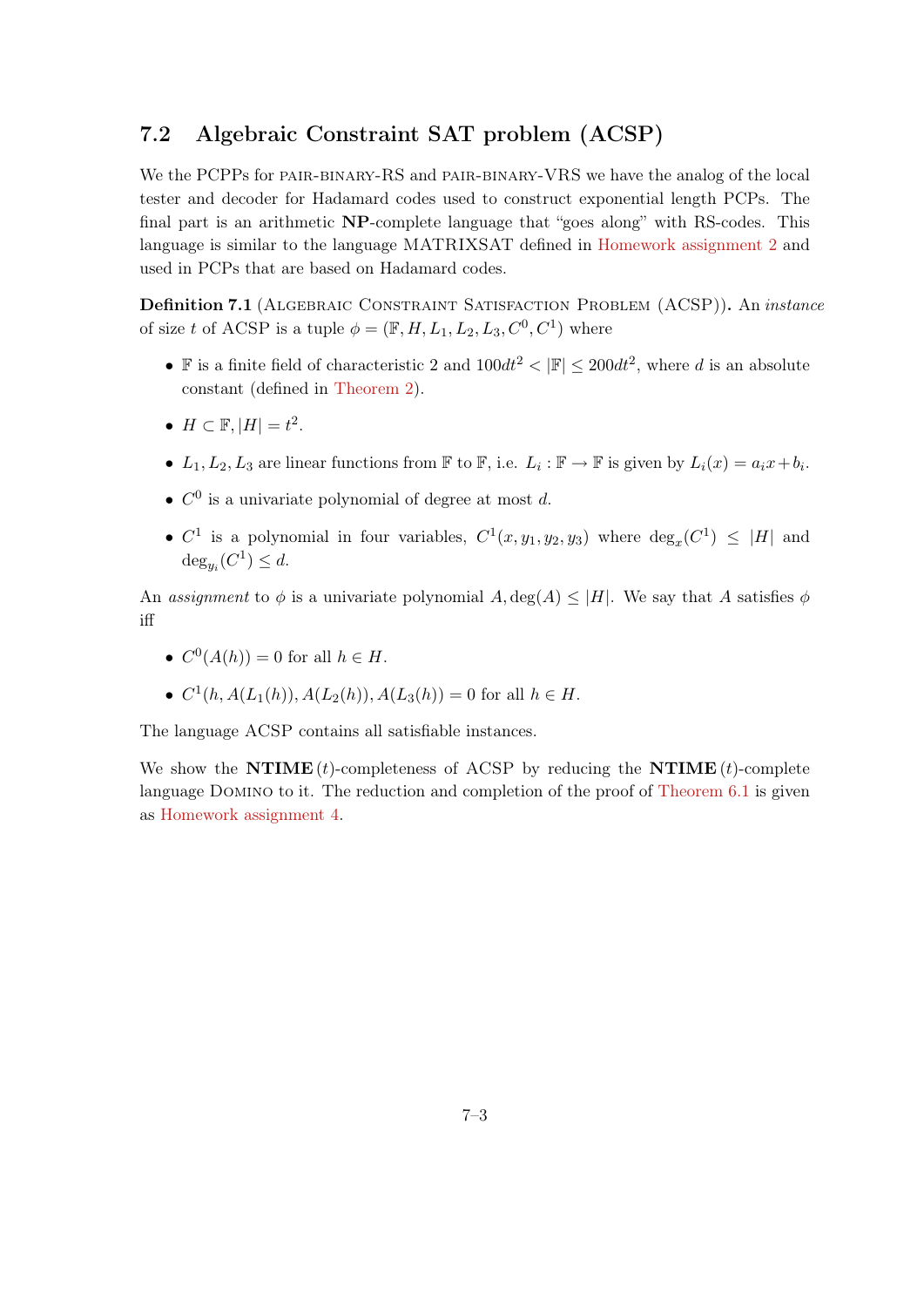# <span id="page-37-0"></span>3 Bibliographical Notes

The quasilinear PCPPs based on RS- and VRS-codes presented in this and the previous lecture appeared in [Ben-Sasson and Sudan](#page-65-8) [\[2005\]](#page-65-8).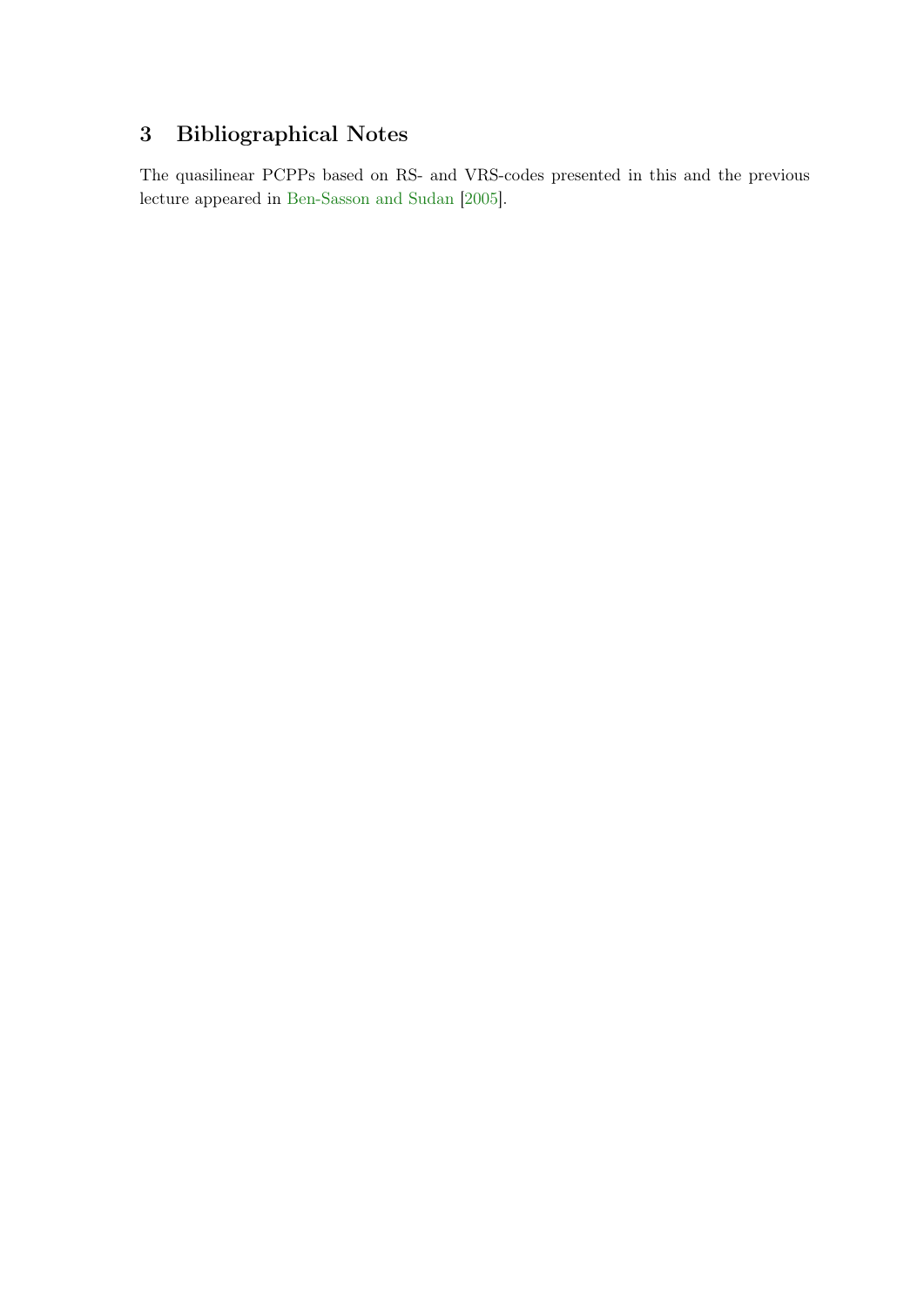MARCH 10TH, 2008

<span id="page-38-0"></span>Lecturer: Eli Ben-Sasson Scribe: Gitit Raz and Amit Feller

# <span id="page-38-1"></span>8.1 Introduction

<span id="page-38-3"></span>We saw the following:

Theorem 8.1.

$$
\textbf{NTIME}(f(n)) \subseteq \textbf{PCP}\left(\begin{array}{ccc} \ell(n) & = & f(n)\text{polylog}(f)(n) \\ q & = & O(1) \\ \Sigma & = & \mathbb{F}_2 \\ t(n) & = & f(n)^O(1) \end{array}\right) \left(\begin{array}{ccc} c & = & 1 \\ s & \geq & \frac{1}{\text{polylog}(f)(n))} \\ \end{array}\right).
$$

The notation for the list of restrictions is the same as in [Theorem 1.3.](#page-6-1) Actually:  $q=2, |\Sigma|=O(1)$ 

Our next topic is a recent new proof of the PCP Theorem due to [Dinur](#page-65-7) [\[2007\]](#page-65-7). The key step of this proof, the Gap Amplification Theorem stated next, is a reduction that retains query complexity and alphabet size but doubles the soundness. Using this reduction, we can start with a simple PCP that has small alphabet size and query complexity, but very weak soundness. Applying the gap amplification lemma enough times, we obtain the PCP Theorem. Additionally, if we start with a relatively sound PCP system as in [Theorem 8.1](#page-38-3) then we can obtain PCPs with constant soundness and query complexity and quasilinear length proofs.

# <span id="page-38-2"></span>8.2 Gap Amplification

In this lecture (and the next) we will focus on proving the following theorem. It says that if a language  $L$  has a PCP verifier with a certain setting of parameters, and the soundness obtained by this verifier is not so good, then we can create a new PCP verifier, with almost no changes to parameters, and with double the soundness. Informally, we double soundness while slightly decreasing other parameters (such as proof-length).

<span id="page-38-4"></span>**Theorem 8.2** (Gap Amplification Theorem). There exists a constant size alphabet  $\Sigma$  and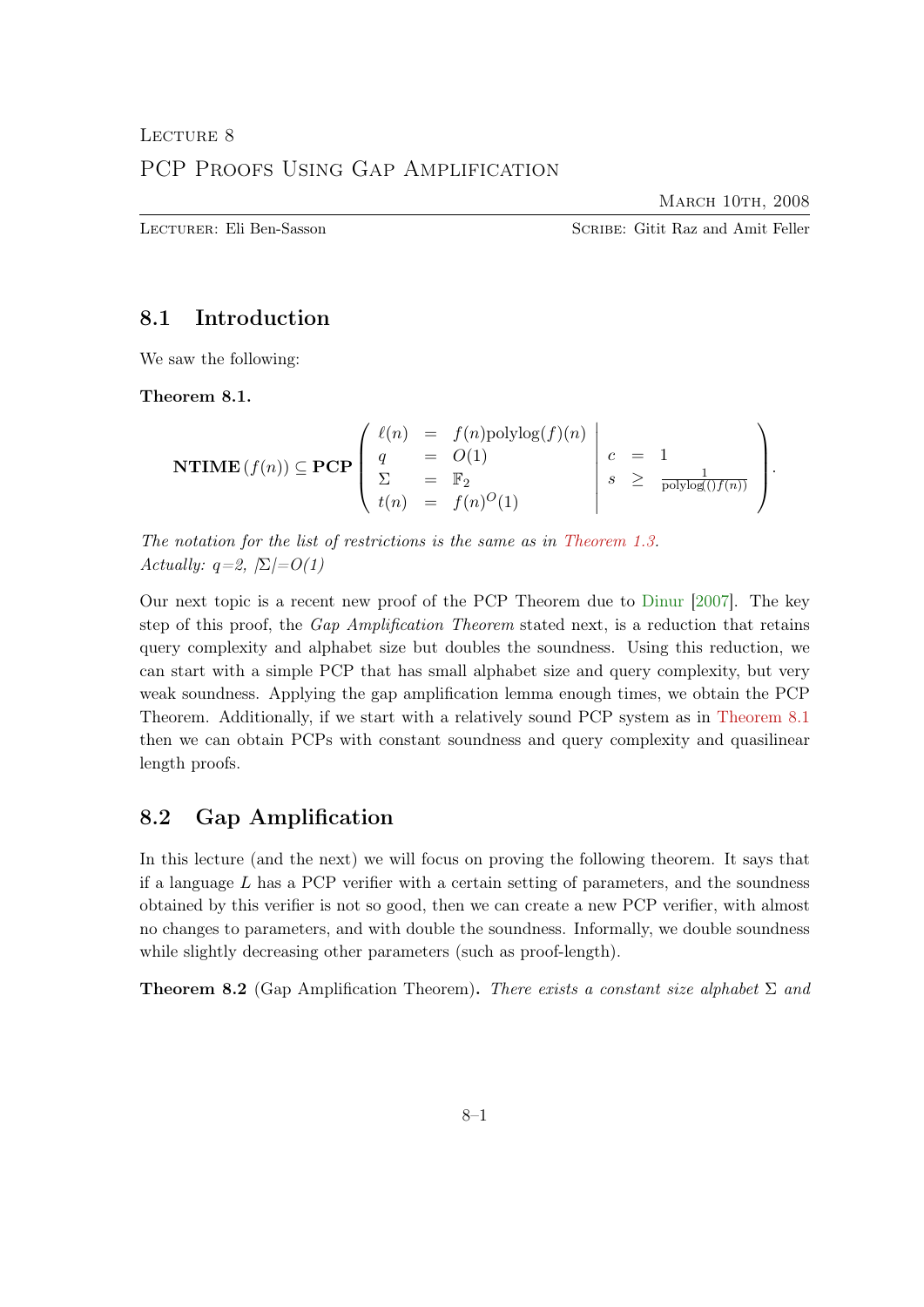$constant \, s_{\rm max} > 0 \, \, such \, \, that$ 

$$
\mathbf{PCP}\left(\begin{array}{c} \ell = \ell_0(n) \\ q = 2 \\ \Sigma \\ r = r_0(n) \\ \text{nonadaptive} \end{array}\right) c = 1 \sum_{s = s_0(n)} \left(\begin{array}{c} \ell_1(n) = O(\ell_0(n)) \\ q = 2 \\ \Sigma \\ r_1(n) = r_0(n) + O(1) \\ \text{nonadaptive} \end{array}\right) c = 1 \sum_{s(n) \ge \min\{2s_0(n), s_{\max}\}} \right)
$$

.

A few comments regarding the previous theorem are due.

- Notice soundness doubles on the right side of the containment.
- The alphabet size can probably be taken to be 3.

First, we notivce [Theorem 8.2](#page-38-4) implies PCPs with constant soundness, query complexity and quasilinear length proofs.

#### <span id="page-39-0"></span>Corollary 8.3.

$$
\mathbf{NTIME}(f(n)) \subseteq \mathbf{PCP}\left(\begin{array}{ccc} \ell(n) & = & f(n)\text{polylog}(f(n)) \\ q & = & 2 \\ |\Sigma| & = & O(1) \end{array}\middle| \begin{array}{ccc} c & = & 1 \\ s & > & 0 \end{array}\right).
$$

The notation for the list of restrictions is the same as in [Theorem 1.3.](#page-6-1)

*Proof.* Start from [Theorem 8.1](#page-38-3) and apply [Theorem 8.2](#page-38-4)  $O(\log \log n)$  times so that the length of the final proof will increase by a factor of  $2^{O(\log \log n)}$  = polylog(n) and the soundness will increase by a factor of  $2^{O(\log \log n)}$  = polylog(*n*).  $\Box$ 

Next we notice that [Theorem 8.2](#page-38-4) implies a query-efficient, constant-soundness PCP Theorem, albeit with polynomial length proofs.

#### <span id="page-39-1"></span>Corollary 8.4.

$$
\textbf{NTIME}(f(n)) \subseteq \textbf{PCP}\left(\begin{array}{ccc} \ell(n) & = & f(n)^{O(1)} \\ q & = & 2 \\ |\Sigma| & = & O(1) \end{array}\middle| \begin{array}{ccc} c & = & 1 \\ s > 0 & \end{array}\right).
$$

The notation for the list of restrictions is the same as in [Theorem 1.3.](#page-6-1)

*Proof.* Start with an  $\text{NTIME}(f(n))$ -complete language L that is defined over constraints over two-variables, like 3COLOR. Since every  $x \notin L$  has the property that every assignment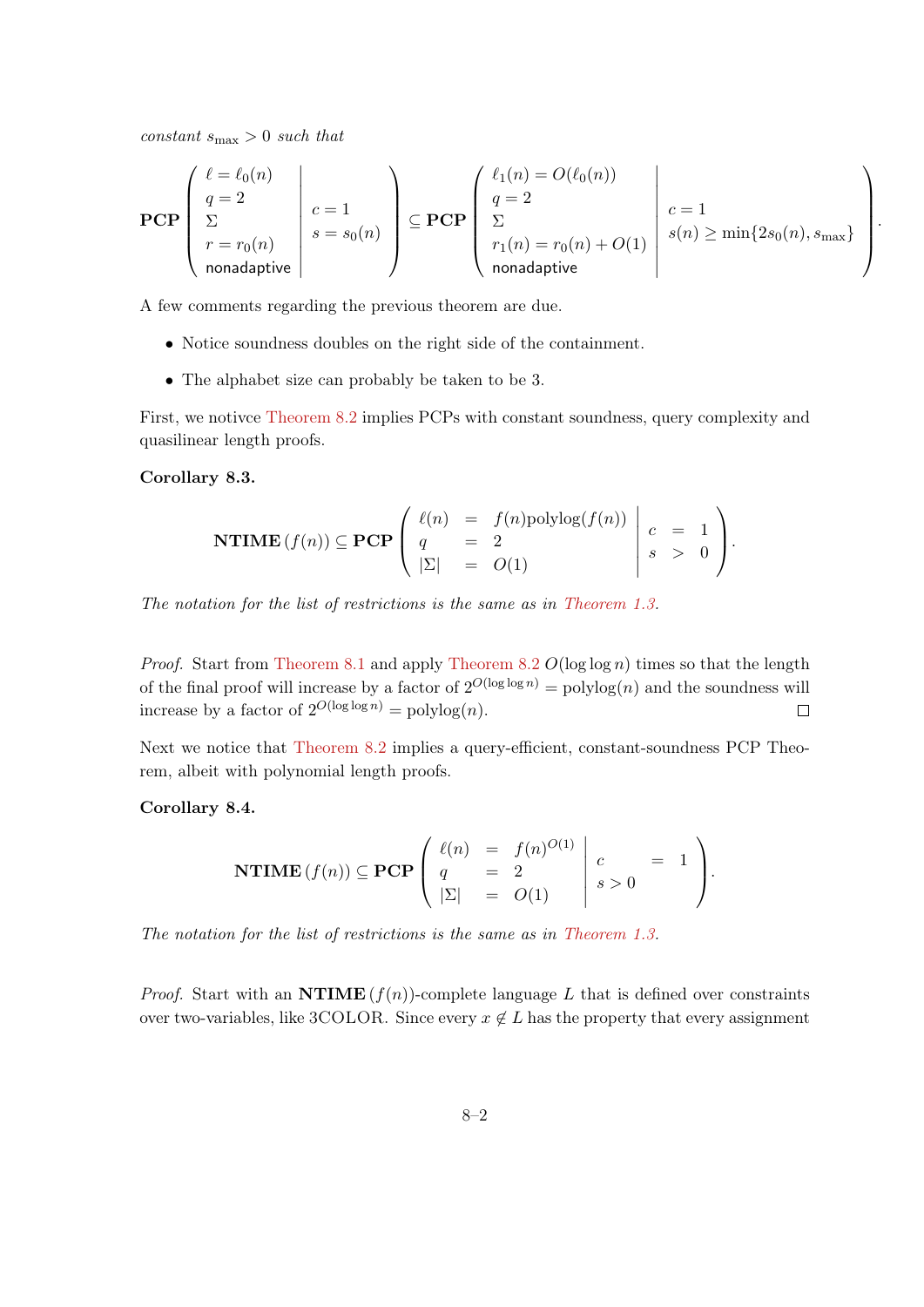falsifies at least one constraint, we get

$$
\mathbf{NTIME}\left(f(n)\right) \subseteq \mathbf{PCP}\left(\begin{array}{ccc} \ell(n) & = & f(n) \\ q & = & 2 \\ |\Sigma| & = & O(1) \end{array}\middle| \begin{array}{ccc} c & = & 1 \\ s(n) & \geq & \frac{1}{f(n)} \end{array}\right).
$$

Use [Theorem 8.2](#page-38-4)  $\log(f(n))$  times. We will get the soundness of  $s_{\text{max}}$  and a maximal length of  $\ell_0(n) \ge f(n)^{O(1)}$  $\Box$ 

To summarize, we have seen two corollaries from [Theorem 8.2:](#page-38-4)

- 1. We got the PCP theorem easily by using [Theorem 8.2](#page-38-4)  $log(n)$  times.
- 2. We got a PCP verifier with very short proofs.

Intuitively, what we have is soundness amplification in return for a longer proof. If we start off from a good starting point (good soundness, short proofs - which is [Theorem 8.1\)](#page-38-3), then we only need to use [Theorem 8.2](#page-38-4) a small number of times to get to [Corollary 8.3.](#page-39-0)

# <span id="page-40-0"></span>8.3 Proving The Gap Amplification Theorem

We are stepping towards proving [Theorem 8.2.](#page-38-4) The main part of the proof is the gap amplification. To prove this theorem it will be useful to argue about *constraint graphs* defined next.

<span id="page-40-2"></span>**Definition 8.5** (Constraint-Graph). A Constraint-Graph (CG) is a triple  $G = (G, \Sigma, \mathcal{C})$ where  $G = (V, E)$  is an undirected graph, possibly containing self loops and multiple edges.  $\Sigma$  is an alphabet. C is a group of constraints, one for each edge:  $C = \{C_e : \Sigma \times \Sigma \to \{\text{accept}, \text{reject}\}\mid e \in E\}$ 

**Definition 8.6** (Assignment). An assignment is a function  $A: V \to \Sigma$ , where each vertex is assigned a letter from the alphabet.

<span id="page-40-1"></span>Definition 8.7 (Soundness of an Assignment). We will define the soundness of an assignment A, as the fraction of the constraints that are not satisfied:

$$
s(A,\mathcal{G})=\Pr_{e\in E, e(u,v)}[C_e(A(u),A(v))={\sf reject}].
$$

The soundness of a constraint graph is the minimal soundness of some assignment for it,

$$
s(\mathcal{G}) = \min_{A:V \to \Sigma} S(A, \mathcal{G}).
$$

For our next definition we need to recall the notion of a promise problem. We can look at a language as a partition of the set of words  $\Sigma^*$  into YES-instances (belonging to the language), and NO-instance (that don't belong to the language). A promise problem is also a partition of  $\Sigma^*$ , but into three sets, the third set being DON'T CARE-instances. The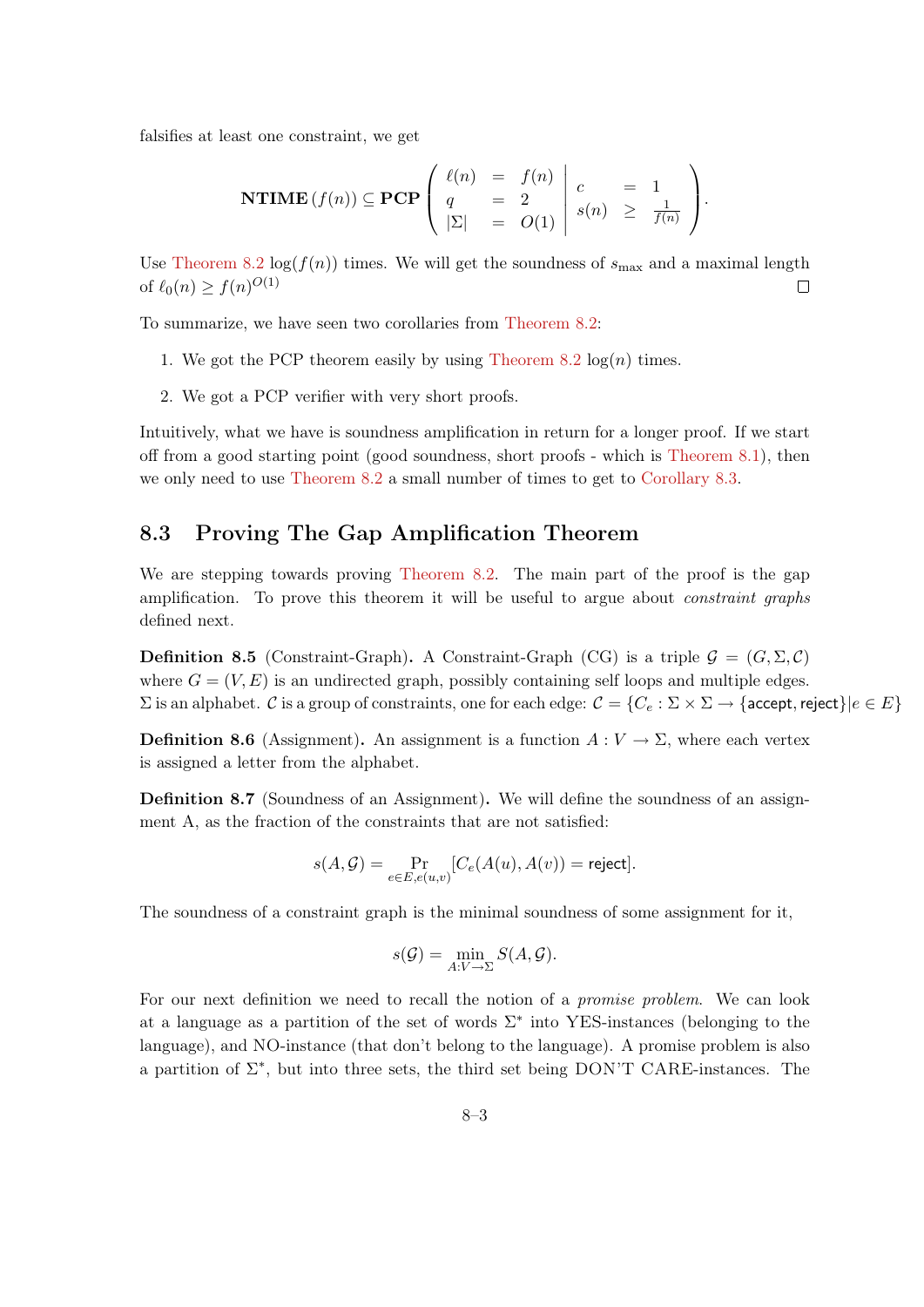intuition behind a promise problem is that it is a relaxation of a decision problem in which our algorithm needs to succeed only on the words we care about.

**Definition 8.8** (GAP-CG). Let n be the number of edges or constraints in a constraint graph G. For a soundness function  $\hat{s}: \mathbb{N}^+ \to [0,1]$  the language GAP-CG ( $\Sigma$ ,S) is a promise problem defined by

- YES:  $\mathcal{G} = (G, \Sigma, C)|s(G) = 0$ .
- NO:  $\{G = (G, \Sigma, C)|s(G) > \hat{s}(n)\}.$

<span id="page-41-0"></span>**Theorem 8.9** [\(Theorem 8.2](#page-38-4) restated with constraint graphs). For every large enough  $\Sigma$ , there exists a constant  $s_{\text{max}} = s_{\text{max}}(|\Sigma|) > 0$  such that: GAP-CG  $(\Sigma, s(n))$  is reducible to GAP-CG  $(\Sigma, \min(2s(n), s_{\max}(|\Sigma|)))$ , in polynomial time, and the reduction increases graph size only by a constant.

*Proof.* We prove that there exist constants  $c_1, c_2, c_3 > 1$  such that  $\frac{c_2}{c_1 \cdot c_3} \geq 2$  and the following three reductions hold. An arrow designates a polynomial time reduction that blows up the size of the constraint graph by a constant. We follow the diagram with an overview of the three steps.

$$
GAP-CG (\Sigma, s_0(n) = s(n))
$$
  
\n
$$
\downarrow
$$
  
\nEXPANDER-GAP-CG<sub>d, \frac{1}{2}</sub>  $\left(\Sigma, s_1(n) \ge \frac{s_0(n)}{c_1}\right)$   
\n
$$
\downarrow
$$
  
\n
$$
GAP-CG\left(\hat{\Sigma}(|\hat{\Sigma}| >> |\Sigma|), s_2(n) \ge c_2 \cdot s_1(n)\right)
$$
  
\n
$$
\downarrow
$$
  
\n
$$
GAP-CG\left(\Sigma, s_3(n) \ge \frac{s_2(n)}{c_3}\right)
$$

Expanding In this first stage we rearrange the graph and make it an *expander graph* (defined below), at the cost of decreasing the soundness by a factor of  $c_1$ . This restructuring step is a combinatorial analog of the arithmetization process described in previous lectures.

**Amplification** In the second and main stage, we increase the soundness by  $c_2$ , but the alphabet will also increase by a constant factor.

Alphabet reduction In this last stage we decrease alphabet size by composition with a small-alphabet PCPP, but once again the soundness decreases by a factor  $c_3$ .

Summing up over the three steps, the graph size increases by a constant, the alphabet stays the same, and the soundness increases by  $\frac{c_2}{c_1 \cdot c_3} \geq 2$ .  $\Box$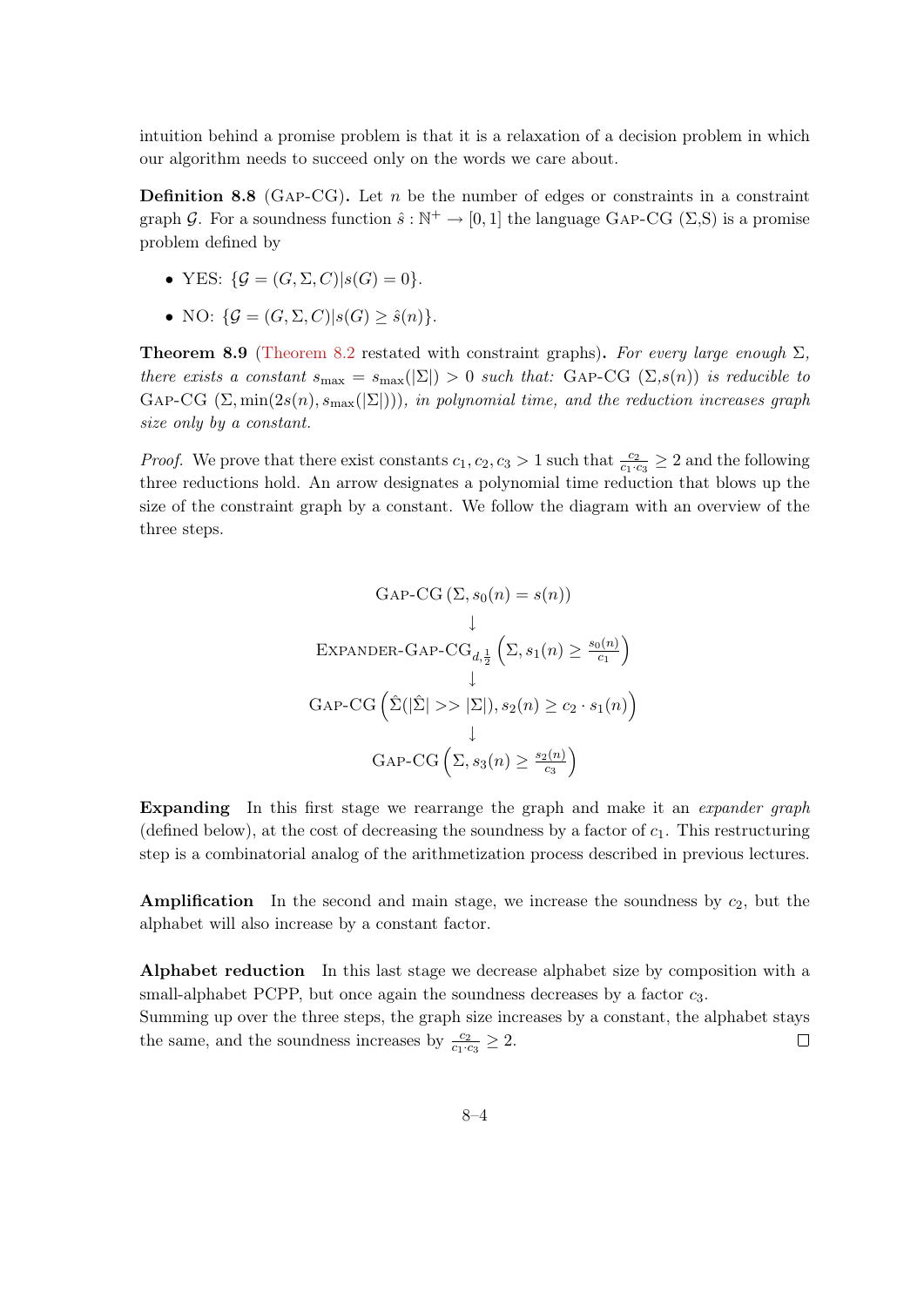# <span id="page-42-0"></span>8.4 First step — Reduction to expander constraint graphs

Expander graphs have numerous applications in computer science and in mathematics. The construction of these graphs and the study of their properties are receiving a lot of attention in recent years. In what follows, we define these graphs only in terms of the combinatorial properties that will be needed in our proof.

**Definition 8.10** (Expander Graph). A graph G is a said to be a  $(d, \lambda)$ -expander if G is d-regular (each vertex has exactly d edges connected to it) and the following conditions hold

- 1. Vertex expansion  $\forall S \subseteq V, |S| \leq \frac{|V|}{2} : |E(S, \overline{S})| \geq \frac{d-\lambda}{2} * |S|$
- 2. Random walk expansion  $\forall F \subseteq E, \forall i \geq 0$ : the probability that a random walk starting from a random edge in F will do the  $i+1$  step inside F is at most  $\frac{\lambda}{d}$  $i+\frac{|F|}{|E|}$  $|E|$

Two brief bits of information about the expansion parameter  $\lambda$  in the previous definition.

- It is known that  $\lambda$  is at least 2 √  $d-1$ . Explicit constructions of graphs achieving this  $\lambda$  are known, and these graphs are known as *Ramanujan expanders*.
- The smaller  $\lambda$  is in relation to d, the better.

We shall need to use expander graphs in our construction. The following Theorem states that such graphs can be constructed. The proof of this theorem can be found, e.g., in [Margulis](#page-66-5) [\[1973\]](#page-66-5); [Gabber and Galil](#page-65-14) [\[1981\]](#page-65-14); [Lubotzky et al.](#page-66-6) [\[1988\]](#page-66-6); [Reingold et al.](#page-66-7) [\[2000\]](#page-66-7).

**Theorem 8.11.** For each  $\epsilon > 0$ , there exists d such that for every n, it is possible to create a graph that is  $(d, \epsilon * d)$ -expander with size n, and in  $\text{poly}(n)$  time.

**Definition 8.12**  $(Gap - CG_{(d,\lambda)}(\Sigma, s(n)))$ .  $Gap - CG_{(d,\lambda)}(\Sigma, s(n))$  is the promise problem that includes all the graphs that are  $(d, \lambda)$ -expanders.

The very first step in our proof of [Theorem 8.9](#page-41-0) is given by the following lemma. Its proof is part of [Homework assignment 5.](#page-64-0)

**Lemma 8.13.** There exists  $c_1, d >$  such that there is a polynomial time and linear size reduction for:  $Gap - CG(\Sigma, s_0(n)) \rightarrow Gap - CG_{(d, \frac{1}{2})}(\Sigma, s_1(n)) \geq \frac{s_0(n)}{c_1}$  $\frac{c_1^{(n)}}{c_1}$ 

# <span id="page-42-1"></span>8.5 Bibliographical Notes

The proof of the PCP Theorem by Gap Amplification, which is the topic of this and our next lecture, appeared in [Dinur](#page-65-7) [\[2007\]](#page-65-7). An exposition of this proof can be found in [Radhakrishnan](#page-66-8) [and Sudan](#page-66-8) [\[2007\]](#page-66-8).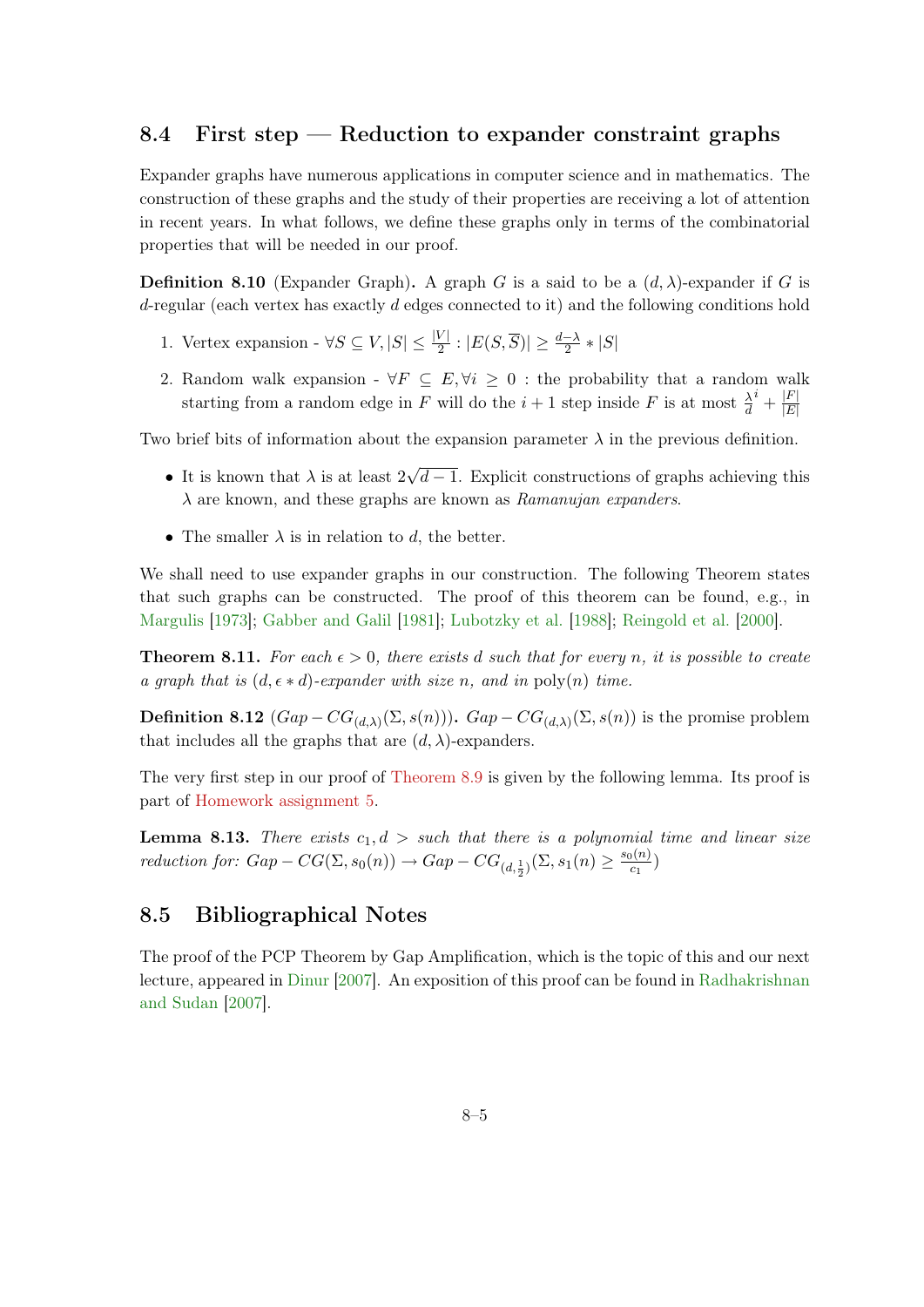MARCH  $17<sup>th</sup>$ , 2008

<span id="page-43-0"></span>Lecturer: Eli Ben-Sasson Scribe: Viaceslav Chernoy

<span id="page-43-2"></span>We start by recalling the main theorem.

**Theorem 9.1** (main). For every sufficiently big  $\Sigma$ , there is a constant  $s_{max} = s_{max}(\Sigma) > 0$ , such that GAP-CG  $(\Sigma, s(n))$  problem may be polynomially reduced to GAP-CG  $(\Sigma, \min(s_{max}, 2s(n)))$ problem.

*Note.* For small  $\Sigma$ , say  $|\Sigma| = 2$ , the theorem is not true, unless  $\mathbf{P} = \mathbf{NP}$ .

The proof of the theorem consists of three polynomial time reductions depending on constants  $c_1, c_2, c_3 > 1$ :

$$
GAP-CG (\Sigma, s_0(n))
$$
\n
$$
\downarrow
$$
\n
$$
\text{EXPANDER-GAP-CG}_{d, \frac{d}{2}} (\Sigma, s_1(n) \ge \frac{s_0}{c_1})
$$
\n
$$
\downarrow
$$
\n
$$
GAP-CG (\hat{\Sigma}, s_2(n) \ge \min\{s_{max}, c_2 \cdot s_1(n)\})
$$
\n
$$
\downarrow
$$
\n
$$
GAP-CG (\Sigma, s_3(n) \ge \frac{s_2(n)}{c_3})
$$

Arguing that  $\frac{c_2}{c_1 \cdot c_3} \geq 2$  completes the proof of the theorem.

In the previous lecture and in [Homework assignment 5](#page-64-0) we showed the first reduction that builds a d-regular graph from any constraint graph. The main idea was to extend the graph by adding  $O(1)$  edges with weight 0. In this case the soundness decreases by a factor of  $c_1$ . In this lecture we discuss the second reduction, which is presented in [Section 9.1.](#page-43-1) Its validity is proved sketchily in [Section 9.2.](#page-44-0)

# <span id="page-43-1"></span>9.1 The reduction

Assume we are given a d-regular constraint graph  $\mathcal{G} = (G(V, E), \Sigma, C)$  with loops and an even constant  $t > 0$ . The reduction builds a constraint graph  $\mathcal{G}^t$  that depends on an integer parameter t.

**Definition 9.2** (Constraint Graph  $\mathcal{G}^t$ ). Constraint graph  $\mathcal{G}^t$  is a triple  $(G^t(V, E^t), \Sigma^{d^t}, C^t)$ , where  $E^t$  and  $C^t$  are defined as follows. For every path  $p = v_0 \to v_1 \to \ldots \to v_t$  of length t in the graph G, multi-set  $E^t$  contains an edge  $\bar{e} = (v_0, v_t)$ , and set  $C^t$  contains a constraint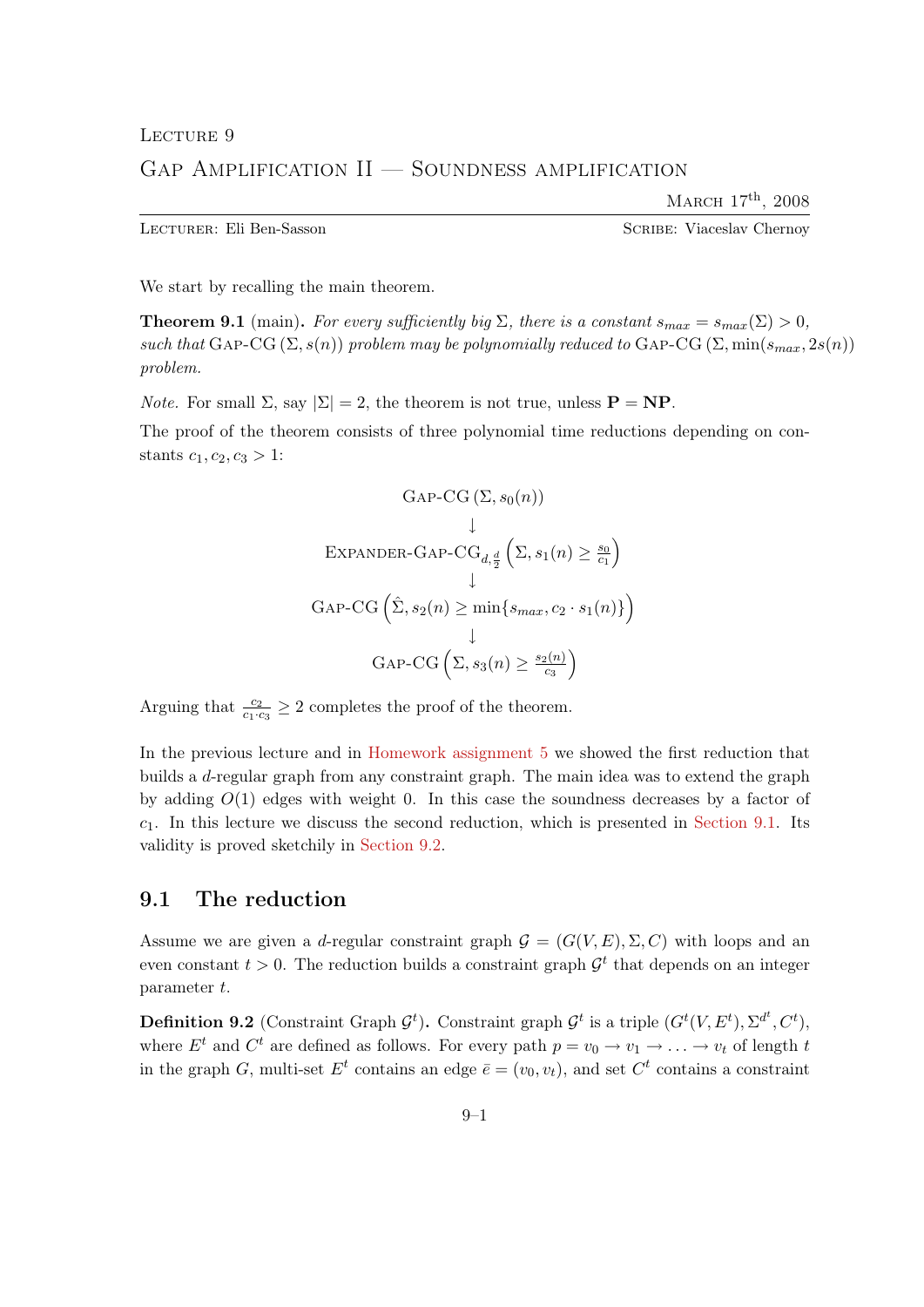$C_{\bar{e}}: \Sigma^{d^t} \times \Sigma^{d^t} \to \{\textsf{accept}, \textsf{reject}\}.$  Where  $C_{\bar{e}}(l_1, l_2) = \textsf{accept} \text{ iff the assignment of } l_1, \, l_2 \text{ to }$ balls of radius t with centers in  $v_0$ ,  $v_t$  is consistent with the path p and satisfies all constraints  $C_{(v_i, v_{i+1})}$ .

We say that the edge  $\bar{e}$  is created by the path p. Sometimes we make no distinction between the edge in  $G<sup>t</sup>$  and the path in G.

**Definition 9.3** (Assignment  $A^t$  for  $\mathcal{G}^t$ ). An assignment for a constraint graph  $\mathcal{G}^t$  is a function  $A^t: V \to \Sigma^{d^t}$ .

Consider a vertex  $v \in V$ . All vertices reached from v by some path of the length r form a ball of radius r. Formally,  $\text{Ball}_v(r) = \{u \in V | \exists p = v \rightarrow \ldots \rightarrow u \in G, |p| = r\}.$  Clearly,  $|\text{Ball}_v(r)| = \frac{d}{d-2}((d-1)^r - 1) \leq d^r.$ 

Informally,  $A^t(v) = (\sigma_1, \ldots, \sigma_{d^t}) \in \Sigma^{d^t}$  means that vertex v has opinion regarding values assigned by  $A^t$  to all the vertices in Ball<sub>v</sub>(*t*). Let's denote by  $A_u^t(v) = \sigma$  the opinion of v regarding a value assigned to u. Then  $A<sup>t</sup>$  satisfies  $C_{\bar{e}}$ , iff the opinions of  $v_0$  and  $v_t$  regarding values assigned to vertices  $v_i$  in the path are consistent, i.e.,  $\forall 0 \leq i \leq t, A^t_{v_i}(v_0) = A^t_{v_i}(v_t)$ , and all constrains  $C_{(v_i,v_{i+1})}$  are satisfied, i.e.,  $\forall 0 \leq i \leq t, C_{(v_i,v_{i+1})}(A^t_{v_i}(v_0), A^t_{v_{i+1}}(v_0)) =$ accept.

In the next section, we focus on proving the reduction validity, that is, we show its complexity and soundness satisfy the conditions of [Theorem 9.1.](#page-43-2)

# <span id="page-44-0"></span>9.2 Validity of the reduction

**Complexity** Since t and d do not depend on the size of  $\mathcal{G}$ , the reduction yields a constraint graph that has  $|E^t| \leq d^t \cdot |E| = O(|E|)$  edges and alphabet of size  $|\hat{\Sigma}| = |\Sigma^{d^t}| = |\Sigma^{d^t}|$  $|\Sigma|^{O(1)}$ . This proves that the reduction is polynomial.

**Completeness** If G has a valid assignment A, then it may be used for constructing a valid  $A<sup>t</sup>$  assignment to  $\mathcal{G}<sup>t</sup>$  as follows. We define the opinion of a vertex v regarding a value of a vertex u to be the actual value assigned to it, i.e.,  $A_u^t(v) = A(u)$ . Then for every edge  $\bar{e}$ , the opinions of  $v_0$  and  $v_t$  are consistent:  $A_{v_i}^t(v_0) = A(v_i) = A_{v_i}^t(v_t)$ , and the constraints  $C_{(v_i,v_{i+1})}$  are satisfied:  $C_{(v_i,v_{i+1})}(A_{v_i}^t(v_0),A_{v_{i+1}}^t(v_0)) = C_{(v_i,v_{i+1})}(A(v_i),A(v_{i+1}))$  = accept. Hence completeness holds.

**Soundness** Consider the soundness of  $\mathcal{G}^t$ . We start by reconstructing an assignment  $\hat{A}$  to G from an assignment  $A^t$  to  $\mathcal{G}^t$ . It will help us to prove the soundness of the reduction.

<span id="page-44-1"></span>**Definition 9.4.** Given an assignment  $A^t$  to  $\mathcal{G}^t$ , define  $\hat{A}: V \to \Sigma$  as follows:  $\hat{A}(v)$  =  $\arg \max_{\sigma \in \Sigma} \Pr[\text{a random walk of length } \frac{t}{2} \text{ starting at } v \text{ ends at } w \text{ s.t. } A_v^t(w) = \sigma].$ 

By [Definition 9.4,](#page-44-1) we immediately get that  $Pr_w[A_v^t(w) = \hat{A}(v)] \ge \frac{1}{|\Sigma|}$  $\frac{1}{|\Sigma|}$ .

<span id="page-44-2"></span>Using assignment  $\hat{A}$ , we formulate the following lemma, which implies soundness of the reduction and, particularly, [Theorem 9.1.](#page-43-2)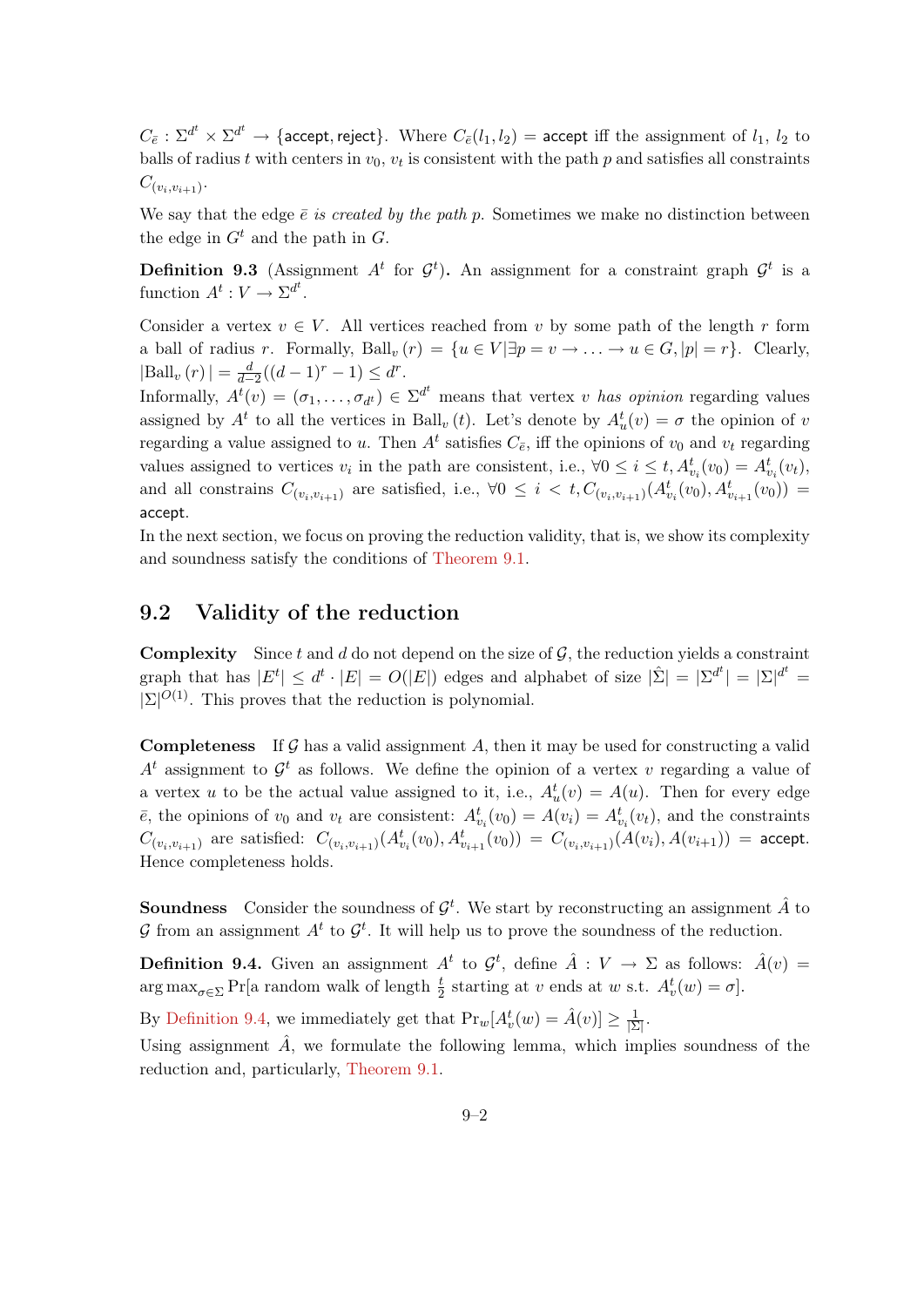**Lemma 9.5** (Main). For every even t and every constraint graph G over  $(d, \lambda)$ -expander with loops and for every assignment  $A^t: V \to \Sigma^{d^t}$ , there exists a constant  $\beta = \beta(\lambda, d, |\Sigma|)$ , such that  $s(\mathcal{G}^t, A^t) \geq \beta$ y assignment A<br>  $\sqrt{t}$  min $\{s(\mathcal{G}, \hat{A}), \frac{1}{t}\}$  $\frac{1}{t}$ .

[Lemma 9.5](#page-44-2) immediately implies soundness of the reduction:

**Lemma 9.6** (Soundness of  $\mathcal{G}^t$ ). Given  $\beta$ , t as above, then  $s(\mathcal{G}^t) \geq \beta$ √  $\overline{t}\min\{s(\mathcal{G}),\frac{1}{t}\}$  $\frac{1}{t}$  holds.

*Proof.* By [Definition 8.7,](#page-40-1) we get that for any assignment A,  $s(\mathcal{G}, A) \geq s(\mathcal{G})$  (the same for  $A<sup>t</sup>$  and  $G<sup>t</sup>$ ). Assuming that  $A<sup>t</sup>$  is the "best" assignment to  $G<sup>t</sup>$ , and applying [Lemma 9.5](#page-44-2) to  $\sqrt{t} \min\{s(\mathcal{G}, \hat{A}), \frac{1}{t}\}$ µ∪<br>.  $\overline{t}\min\{s(\mathcal{G}),\frac{1}{t}\}$ it, we get  $s(\mathcal{G}^t) = s(\mathcal{G}^t, A^t) \geq \beta$  $\frac{1}{t}$ }  $\geq \beta$  $\frac{1}{t}$  $\Box$ 

We start to prove main lemma by introducing new definitions and proving some claims.

Definition 9.7.  $F = \{(u, v) \in E | C_{(u,v)}(\hat{A}(u), \hat{A}(v)) = \text{reject}\}.$ 

Informally,  $F \subseteq E$  is a set of edges having constraints that  $\hat{A}$  violates. By [Definition 8.7,](#page-40-1)  $|F| = |E| \cdot s(\mathcal{G}, \hat{A})$ . Clearly,

<span id="page-45-4"></span>
$$
\frac{|F|}{|E|} \ge \min\{s(\mathcal{G}, \hat{A}), \frac{1}{t}\}.
$$
\n(1)

<span id="page-45-2"></span>**Definition 9.8.** We say that a path  $\bar{e} = (v_0, \ldots, v_t)$  is hit by a position i (i.e., by edge  $(v_{i-1}, v_i)$ ), if  $(v_{i-1}, v_i) \in F$ ,  $A_{v_{i-1}}^t(v_0) = \hat{A}(v_{i-1})$ ,  $A_{v_i}^t(v_t) = \hat{A}(v_i)$ .

Definition 9.9.  $I=\{\frac{t}{2}-\sqrt{\frac{t}{2}}$  $\frac{t}{2}, \ldots, \frac{t}{2}+\sqrt{\frac{t}{2}}$  $\frac{t}{2}$ .

**Definition 9.10.**  $N(\bar{e}) = |\{i \in I | \bar{e} \text{ is hit by } i\}|.$ 

Clearly, if  $\bar{e}$  is hit by some i, then  $C_{\bar{e}}(A^t(v_0), A^t(v_t)) =$  reject.

<span id="page-45-0"></span>Claim 11.  $\operatorname{Ex}_{\bar{e}}[N(\bar{e})] \ge \Omega(\sqrt{t}) \cdot \frac{|F|}{|E|}$  $\frac{|F|}{|E|}$ .

<span id="page-45-1"></span>Claim 12.  $\operatorname{Ex}_{\bar{e}}[(N(\bar{e}))^2] \leq O($ √  $\overline{t})\cdot\frac{|F|}{|F|}$  $\frac{|F|}{|E|}$ .

<span id="page-45-3"></span>*Fact* 9.13. If a random variable  $X \geq 0$  is not identical to 0, then  $Pr[X > 0] \geq \frac{(Ex[X])^2}{Ex[X^2]}$  $\frac{\operatorname{Ex}[X]}{\operatorname{Ex}[X^2]}$ .

*Proof of Fact.* Let  $\mathbf{1}_{X>0}$  be the indicator random variable for the event  $X > 0$ . By the Cauchy-Schwartz inequality,  $\operatorname{Ex}[X] = \operatorname{Ex}[X \cdot \mathbf{1}_{X>0}] \leq \sqrt{\operatorname{Ex}[X^2]} \times \sqrt{E[\mathbf{1}_{X>0}^2]} = \sqrt{\operatorname{Ex}[X^2]} \times$  $\sqrt{\Pr[X > 0]}$ . Then we get  $(\text{Ex}[X])^2 \leq \text{Ex}[X^2] \cdot \Pr[X > 0]$ .  $\Box$ 

Assuming [Claim 11](#page-45-0) and [Claim 12](#page-45-1) hold we may prove the main lemma as follows: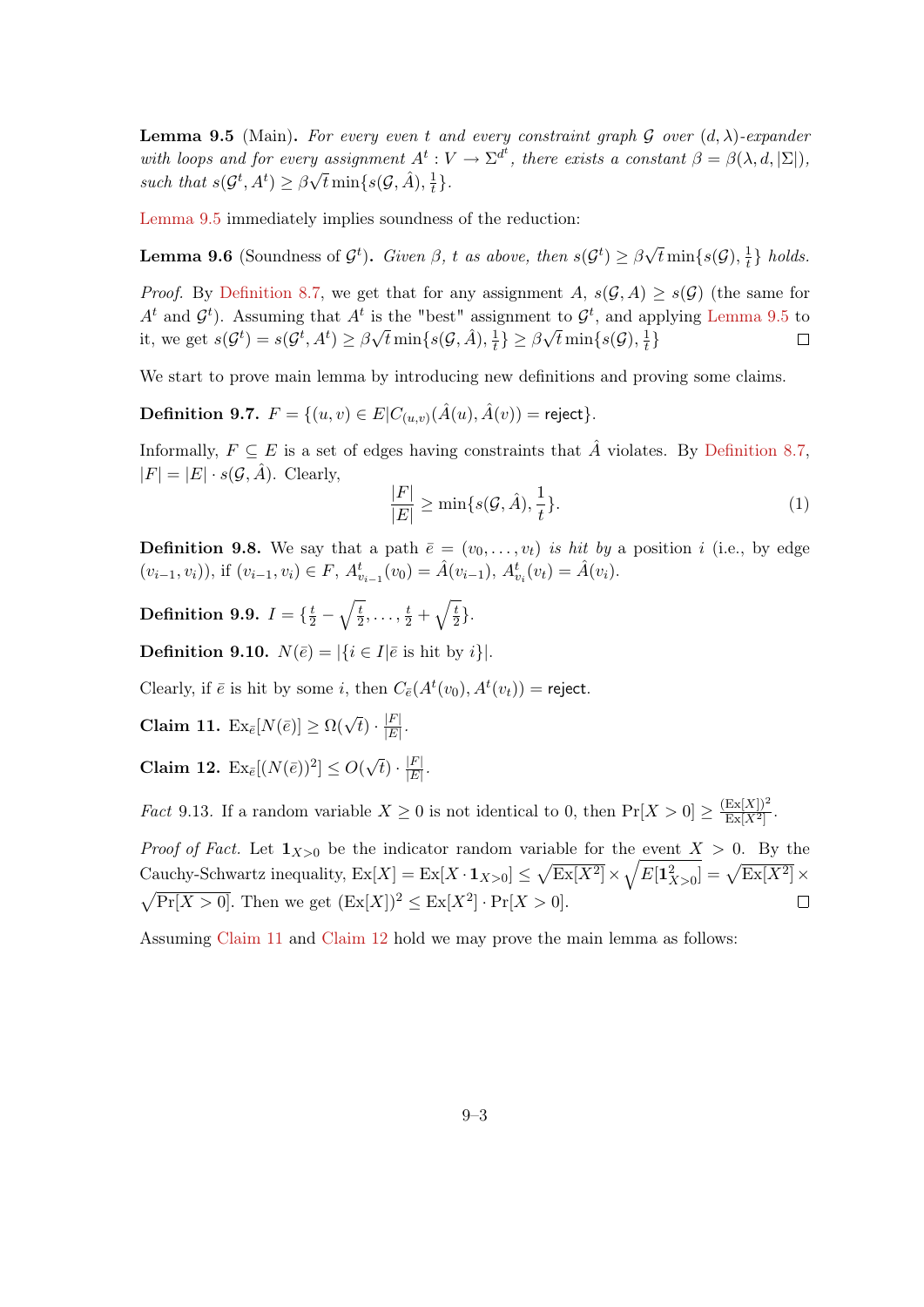Proof of [Lemma 9.5.](#page-44-2)

$$
s(\mathcal{G}^t, A^t) \geq \Pr_{\bar{e} \in E^t}[N(\bar{e}) > 0]
$$
\n
$$
\geq \Pr_{\bar{e} \in E^t}[N(\bar{e}) > 0]
$$
\n
$$
\geq \frac{\left(\text{Ex}[N(\bar{e})]\right)^2}{\text{Ex}[(N(\bar{e}))^2]}
$$
\n
$$
\geq \frac{\left(\text{Claim 11}, \text{Claim 12}\right)}{\text{Ex}[(N(\bar{e}))^2]}
$$
\n
$$
\geq \frac{\Omega(\sqrt{t}) \cdot \frac{|F|}{|E|}}{\Omega(\sqrt{t}) \cdot \min\{s(\mathcal{G}, \hat{A}), \frac{1}{t}\}}.
$$

Now we return to the proof of [Claim 11.](#page-45-0)

*Proof of [Claim 11.](#page-45-0)* We introduce an indicator random variable  $N_i(\bar{e})$  for the event " $\bar{e}$  is hit by *i*". Then,  $N(\bar{e}) = \sum_{i \in I} N_i(\bar{e})$ , and  $\operatorname{Ex}_{\bar{e}}[N(\bar{e})] = \sum_{i \in I} \operatorname{Ex}_{\bar{e}}[N_i(\bar{e})] = \sum_{i \in I} \operatorname{Pr}_{\bar{e}}[N_i(\bar{e})]$ . Let's fix some  $i \in I$  and build a random path  $\bar{e}$  as follows.

- 1. Choose edge  $(v_{i-1}, v_i)$  randomly.
- 2. Choose randomly paths of length  $i-1$  and  $t-i$  starting from vertices  $v_{i-1}$  and  $v_i$ .
- 3. Build  $\bar{e}$  from these two paths and from the edge  $(v_{i-1}, v_i)$ .

The edge  $\bar{e}$  is randomly chosen, because the graph G is d-regular. Then we get

$$
\Pr_{\bar{e}}[N_i(\bar{e})] = \Pr_{\bar{e}}[i \text{ hits } \bar{e}]
$$
\n
$$
= \Pr_{\bar{e}}[(v_{i-1}, v_i) \in F \wedge A_{v_{i-1}}^t(v_0) = \hat{A}(v_{i-1}) \wedge A_{v_i}^t(v_t) = \hat{A}(v_i)]
$$
\n
$$
\geq \Pr_{\bar{e}}[(v_{i-1}, v_i) \in F] \cdot p_{v_0} \cdot p_{v_t} = \frac{|F|}{|E|} \cdot p_{v_0} \cdot p_{v_t},
$$

where  $p_{v_0} = \Pr_{v_0}[A^t_{v_{i-1}}(v_0) = \hat{A}(v_{i-1})]$ , and  $p_{v_t} = \Pr_{v_t}[A^t_{v_i}(v_t) = \hat{A}(v_i)]$ . Since for  $i=\frac{t}{2}$  $\frac{t}{2}$ , the following holds:

$$
p_{v_0} = p_{v_t} = \Pr_w \left[ A_{v_{\frac{t}{2}}}^t(w) = \hat{A}(v_{\frac{t}{2}}) \right] \ge \frac{1}{|\Sigma|},
$$

we get that

$$
\Pr_{\overline{e}}[N_{\frac{t}{2}}(\overline{e})] \ge \frac{|F|}{|E|} \cdot \frac{1}{|\Sigma|^2}.
$$

Using the fact (not proved here, for a proof see [Dinur](#page-65-7) [\[2007\]](#page-65-7)) that there is  $\epsilon > 0$ , such that for any  $i \in I$ ,  $Pr_{\bar{e}}[N_i(\bar{e})] \ge \epsilon \cdot Pr_{\bar{e}}[N_{\frac{t}{2}}(\bar{e})]$  holds, and that  $|I| = \sqrt{2t} + O(1)$  we get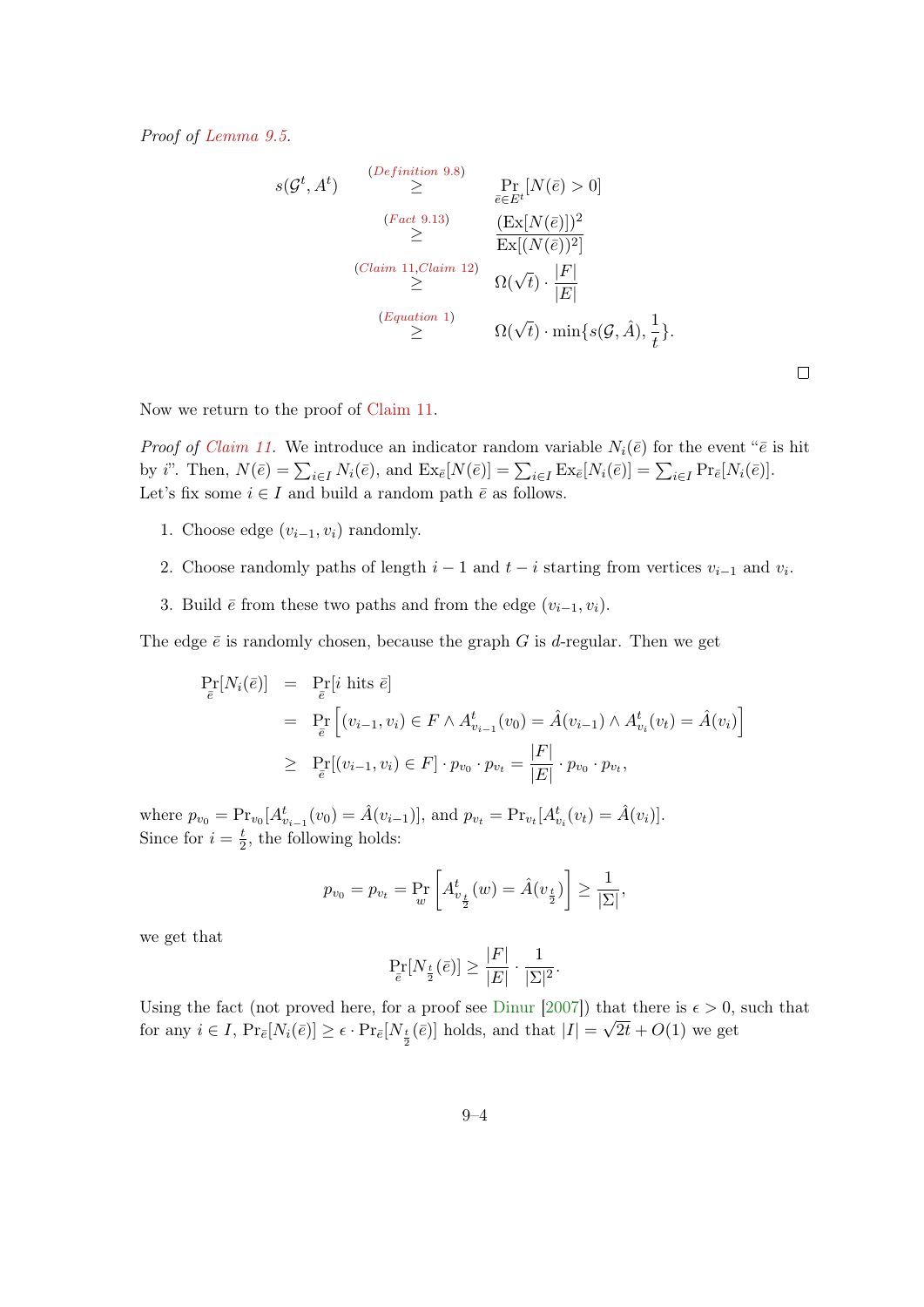$$
\mathop{\mathbf{Ex}}_{\overline{e}}[N(\overline{e})] = \sum_{i \in I} \mathop{\mathbf{Pr}}_{\overline{e}}[N_i(\overline{e})] \ge |I| \cdot \epsilon \cdot \mathop{\mathbf{Pr}}_{\overline{e}}[N_{\frac{t}{2}}(\overline{e})] \ge |I| \cdot \epsilon \cdot \frac{|F|}{|E|} \cdot \frac{1}{|\Sigma|^2} \ge \Omega(\sqrt{t}) \cdot \frac{|F|}{|E|}.
$$

In the next lecture we will complete the proof of validity of the reduction by providing a proof for [Claim 12.](#page-45-1)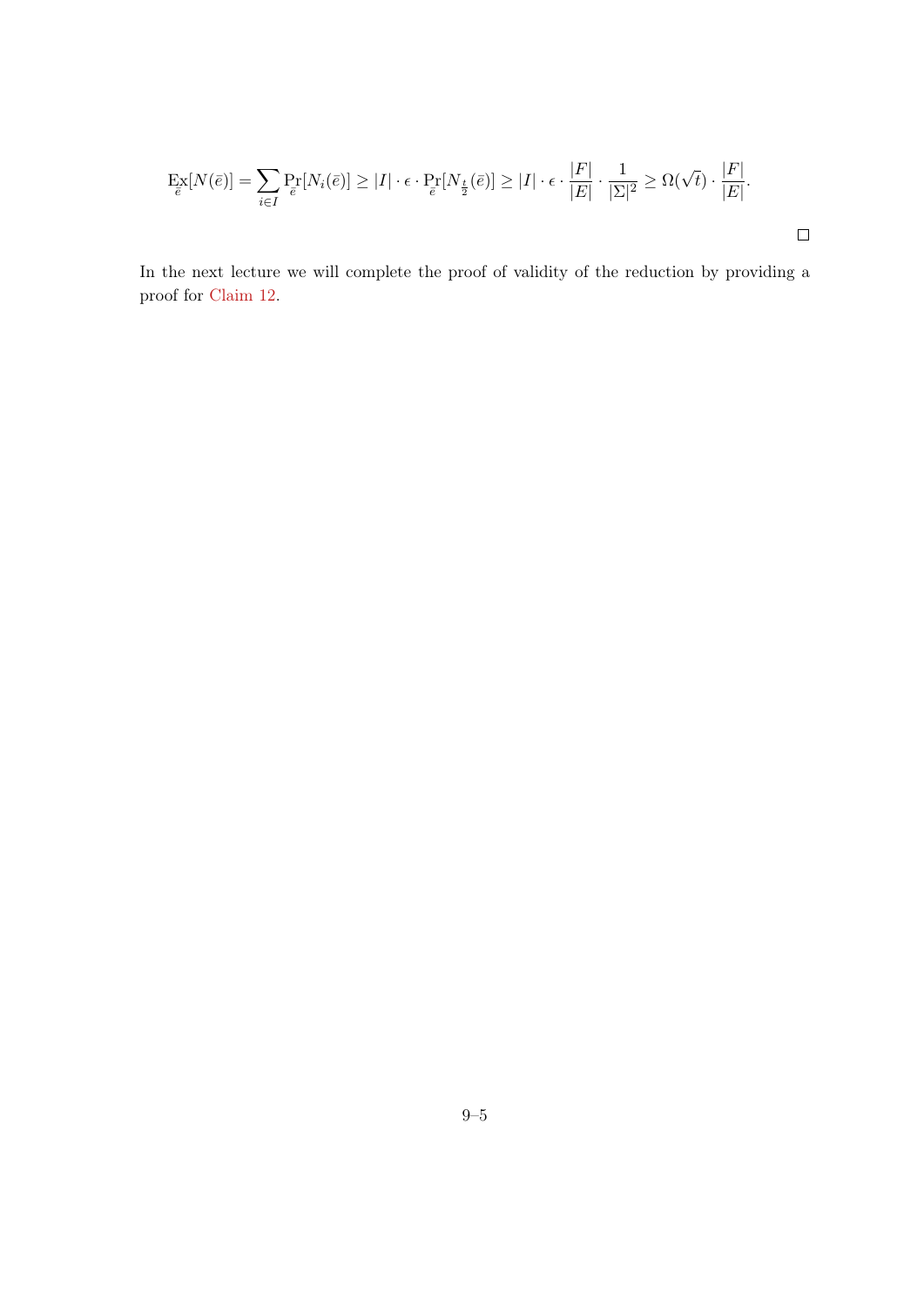# <span id="page-48-0"></span>LECTURE 10 PARALLEL REPETITION I — DEFINITIONS AND MOTIVATION

MARCH  $24<sup>th</sup>$ , 2008

.

.

Lecturer: Eli Ben-Sasson Scribe: Kineret Ben-Eliyahu and Hanna Fadida

# <span id="page-48-1"></span>10.1 Validity of the reduction - continue

This lecture we will finish the proof of ?? from the previous lecture, by proving claim ??:

$$
E\left[N^2\left(\overline{e}\right)\right] \leq O\left(\sqrt{t}\right)\frac{|F|}{|E|}
$$

*Proof.* In the previous lecture we defined the interval I as  $I = \left[ t/2 - \sqrt{t/2}, t/2 + \sqrt{t/2} \right]$ and  $F = \{(u, v) \in E | C_{(u, v)}(\hat{A}(u), \hat{A}(v)) = \textsf{reject}\}$ 

Let's define  $Z(\bar{e})$  for a path  $\bar{e} = (v_0, \ldots, v_t)$  to be the number of 'bad' edges around the middle of the path:

$$
Z(e) = |\{(v_i, v_{i+1}) \in F | i \in I\}|
$$

Let  $Z_i$  be the indicator variable of the event "the edge  $(v_i, v_{i+1})$  is in  $F$ ". Therefore,

$$
Z\left(e\right) = \sum_{i \in I} Z_i\left(e\right)
$$

$$
E[Z^{2}(e)] = E\left[\left(\sum Z_{i}(e)\right)^{2}\right] = E\left[\sum_{i,j\in I} Z_{i}(e) Z_{j}(e)\right] = \sum_{i\in I} E[Z_{i}] + 2 \sum_{i  
\n
$$
\stackrel{\text{(*)}}{=} |I| \cdot \frac{|F|}{|E|} + 2 \sum_{i
$$
$$

The graph *G* is a regular graph and therefore,  $E[Z_i] = \frac{|F|}{|E|}$ .  $E[Z_i Z_j]$  is the probablity that both edges are in F.

$$
E[Z_i Z_j] = \Pr[Z_i = 1] \Pr[Z_j = 1 | Z_i = 1]
$$

If G is  $(d, \lambda)$ -expander graph, then random walk which starts in F does it's *i*-th move in F with probability  $\leq \frac{|F|}{|E|} + \left(\frac{\lambda}{d}\right)$  $\frac{\lambda}{d}$ )<sup>*i*</sup> and thus Pr [Z<sub>i</sub> = 1] Pr [Z<sub>j</sub> = 1|Z<sub>i</sub> = 1]  $\leq \frac{|F|}{|E|}$  $\frac{|F|}{|E|}\cdot\left(\begin{array}{c} |F| \ \hline |E| \end{array}+\left(\frac{\lambda}{d}\right)$  $\frac{\lambda}{d}\big)^{j-i}\bigg).$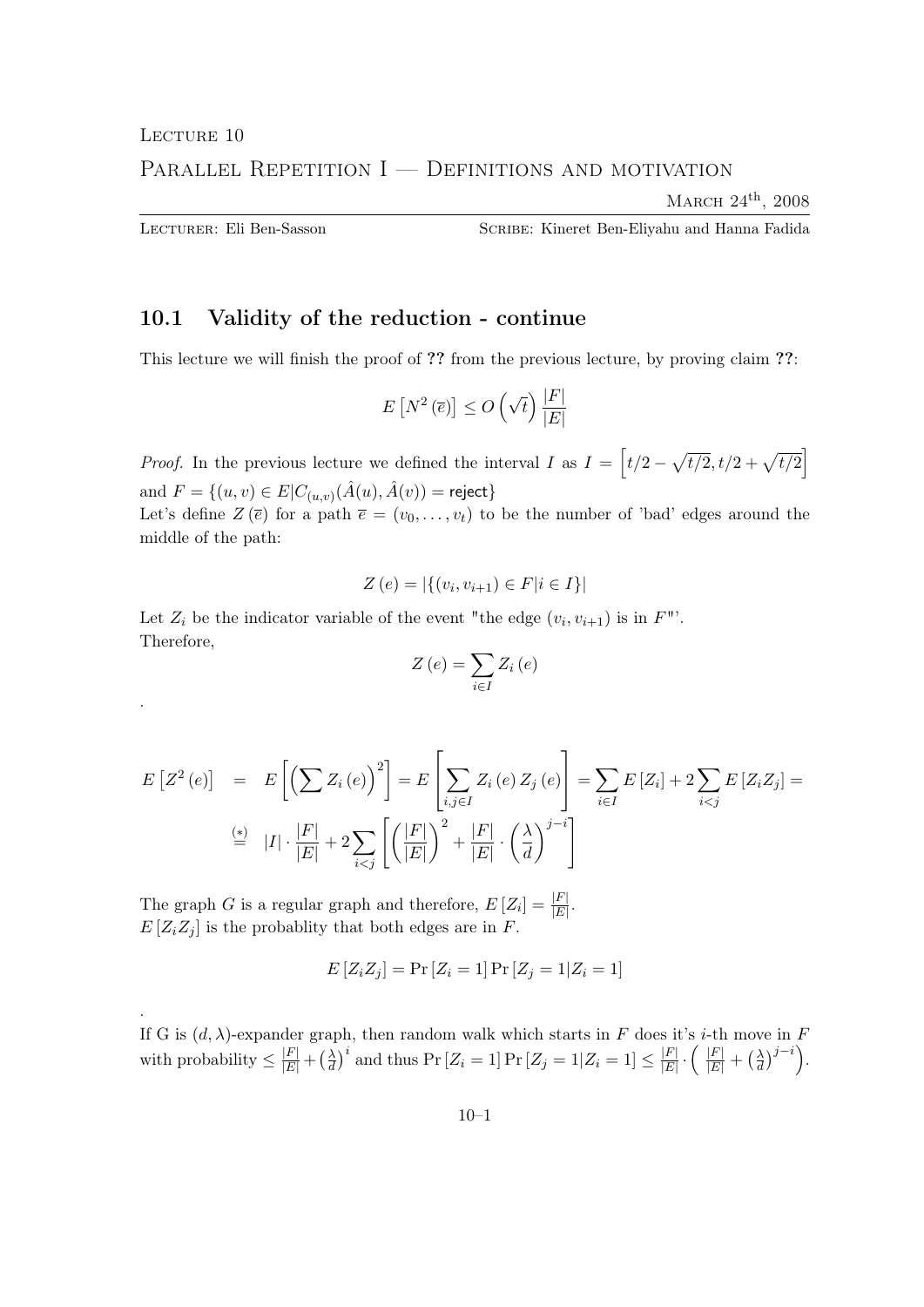$$
E\left[Z^{2}(e)\right] = E\left[\left(\sum Z_{i}(e)\right)^{2}\right] = E\left[\sum_{i,j\in I} Z_{i}(e) Z_{j}(e)\right] = \sum_{i\in I} E\left[Z_{i}\right] + 2\sum_{i  
\n
$$
= |I| \cdot \frac{|F|}{|E|} + 2\sum_{i
$$
$$

 $\Box$ 

Due to the definitions above  $|I| = O(\sqrt{t})$  and  $\frac{|F|}{|E|} \leq \frac{1}{\sqrt{t}}$  $\overline{t}$ . In addition we choose  $\lambda = \frac{d}{2}$  $\frac{d}{2}$ and therefore,  $|I| \cdot \frac{|F|}{|E|} + \frac{|F|}{|E|}$  $\frac{|F|}{|E|}\cdot |I|^2\cdot \frac{|F|}{|E|}+2\frac{|F|}{|E|}\sum$  $i < j$  $\bigwedge$ d  $\left(\sqrt{t}\right) \cdot \frac{|F|}{|F|}$  $\frac{|F|}{|E|} + \frac{|F|}{|E|}$  $\frac{|F|}{|E|} \cdot O(\sqrt{t}) +$  $2\frac{|F|}{|F|}$  $|E|$  $\sum$  $i < j$  $2^{i-j} \leq O\left(\sqrt{t}\right) \cdot \frac{|F|}{|F|}$  $|E|$ By definition  $N(e) < Z(e)$ , and therefore,  $E[N^2(e)] \leq O(\sqrt{t}) \frac{|F|}{|E|}$ .

This claim was necessary for the soundness' proof, and finishes phase II.

# <span id="page-49-0"></span>10.2 Parallel Repetition - Motivation

Recall that we want to show that for every  $\epsilon > 0$  there exist an alphbet  $\Sigma$  in a constant size such that

$$
\mathbf{NTIME}(f(n)) \subseteq \mathbf{PCP}\left(\begin{array}{ccc} q & \leq 2 \\ \Sigma & = O_{\epsilon}(1) \\ t(n), \ell(n) & = f(n)^{O_{\epsilon}(1)} \end{array} \middle| \begin{array}{ccc} c & = & 1 \\ s & \geq 1 - \epsilon \end{array}\right).
$$

We have already seen in the first lecture [\(Theorem 1.3\)](#page-6-1) that for every proper complexity function

 $f: \mathbb{N}^+ \to \mathbb{N}^+$  and all  $\epsilon > 0$ ,

$$
\textbf{NTIME}(f(n)) \subseteq \textbf{PCP} \begin{pmatrix} q & \leq 3 \\ \Sigma & = \{0, 1\} \\ \text{nonadaptive} \\ \text{query - type} & \text{XOR} \\ t(n), \ell(n) & \leq \text{poly}(f(n)) \\ r(n) & \leq \log(\ell(n)) + O(1) \end{pmatrix} \qquad c \geq 1 - \epsilon \\ s \geq \frac{1}{2} - \epsilon \\ \end{pmatrix}.
$$

To prove this we will think of a proof as a game with two players.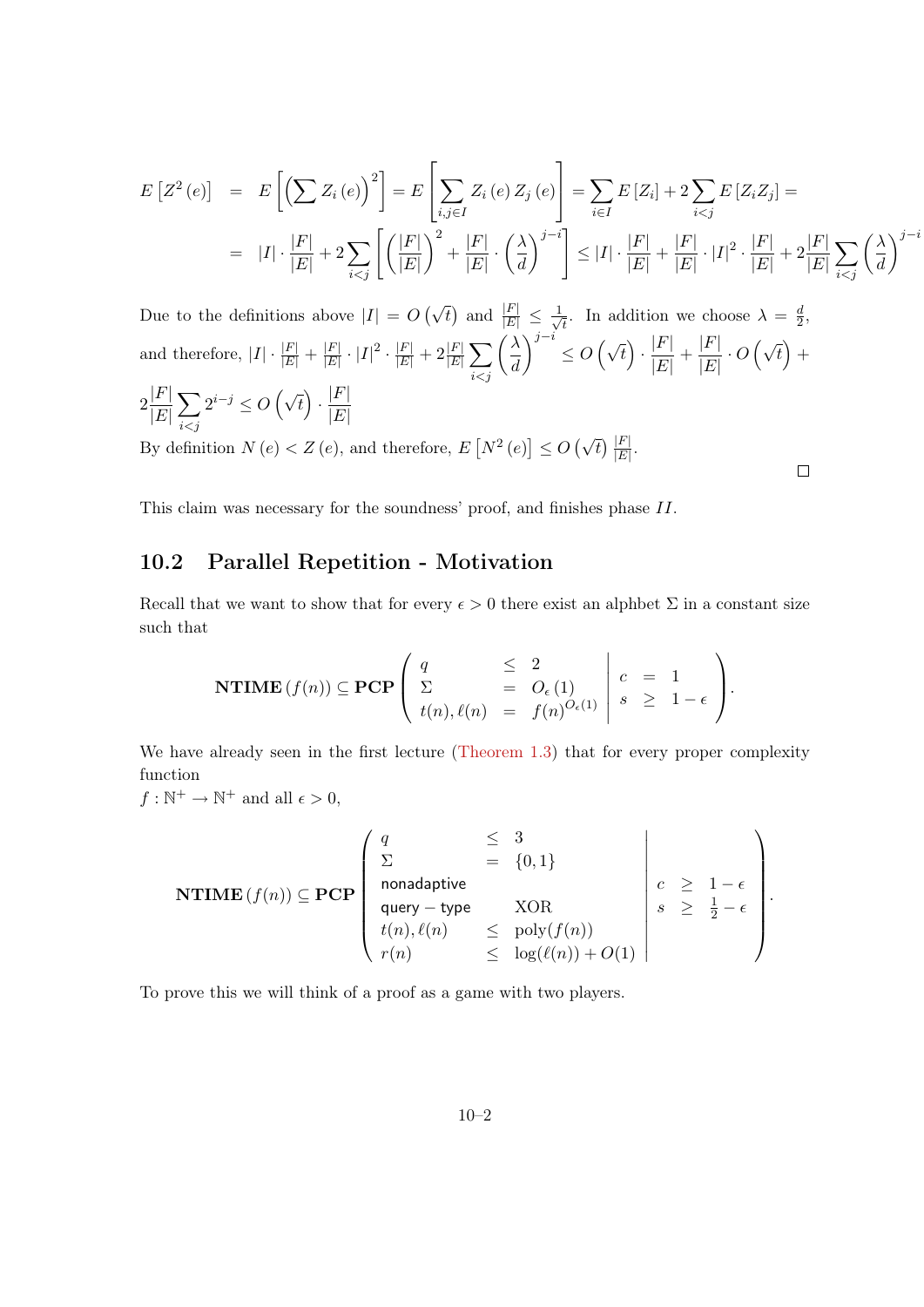#### <span id="page-50-0"></span>10.3 Parallel Repetition - Definitions

Definition 10.1 (2-Prover 1-Round Game). A 2-prover 1-round game G consists of four sets: X, Y, A, B, with probability measure  $\mu$  on  $X \times Y$ , and a decision predicate  $V: X \times Y \times A \times B \rightarrow acc/rej$ 

A strategy is a pair of functions:

$$
\pi_0: X \times R \to A
$$

$$
\pi_1: Y \times R \to B
$$

And the value of the game,  $\omega(G)$ , is defined to be:

$$
\omega(G) = \max_{\pi_0, \pi_1} \Pr_{x, y \sim \mu}[V(x, y, \pi_0(x, r), \pi_1(y, r))] = acc]
$$

**Definition 10.2** (Soundness Error). The Soundness Error is defined to be  $e_s = 1 - s$ .

One way to decrease the soundness error is Sequential repetition, which decreases the soundness error exponentially, but requires multiple rounds. The solution is Parallel Repetition.

**Definition 10.3.** A n-repeated game,  $G^n$ , is the game over  $X^n \times Y^n \times A^n \times B^n$  with a decision predicate  $V^n(x_1, \ldots, x_n, y_1, \ldots, y_n, a_1, \ldots, a_n, b_1, \ldots, b_n) = acc \Leftrightarrow \bigwedge^n$  $i=1$  $V(x_i, y_i, a_i, b_i) = acc$ 

What is  $\omega(G^n)$ ?

**Theorem 10.4** (Fortnow-Sipser-Rompel '88).  $\omega(G^n) = (\omega(G))^n$ .

This "theorem" turn out to be wrong. Counterexample: consider following game:

- *V* chooses  $x_0, x_1 \in \{0, 1\}$ , and sends  $x_i$  to prover  $P_i$
- Prover  $P_0$  responds with  $(a_0, a_1)$
- Prover  $P_1$  responds with  $(b_0, b_1)$
- *V* accepts iff  $(a_0, a_1) = (b_0, b_1)$  and  $a_1 = x_{a_0}$

i.e. the provers reply with "Prover  $P_{a_0}$  got  $a_1$ ". The value of the game is  $\frac{1}{2}$ , for the strategy in which  $P_0$  replies  $(0, x_0)$ , and  $P_1$  replies  $(0, b_1)$ . With probability  $\frac{1}{2}$ ,  $P_1$  "guess" right, and so  $\omega(G) = \frac{1}{2}$ .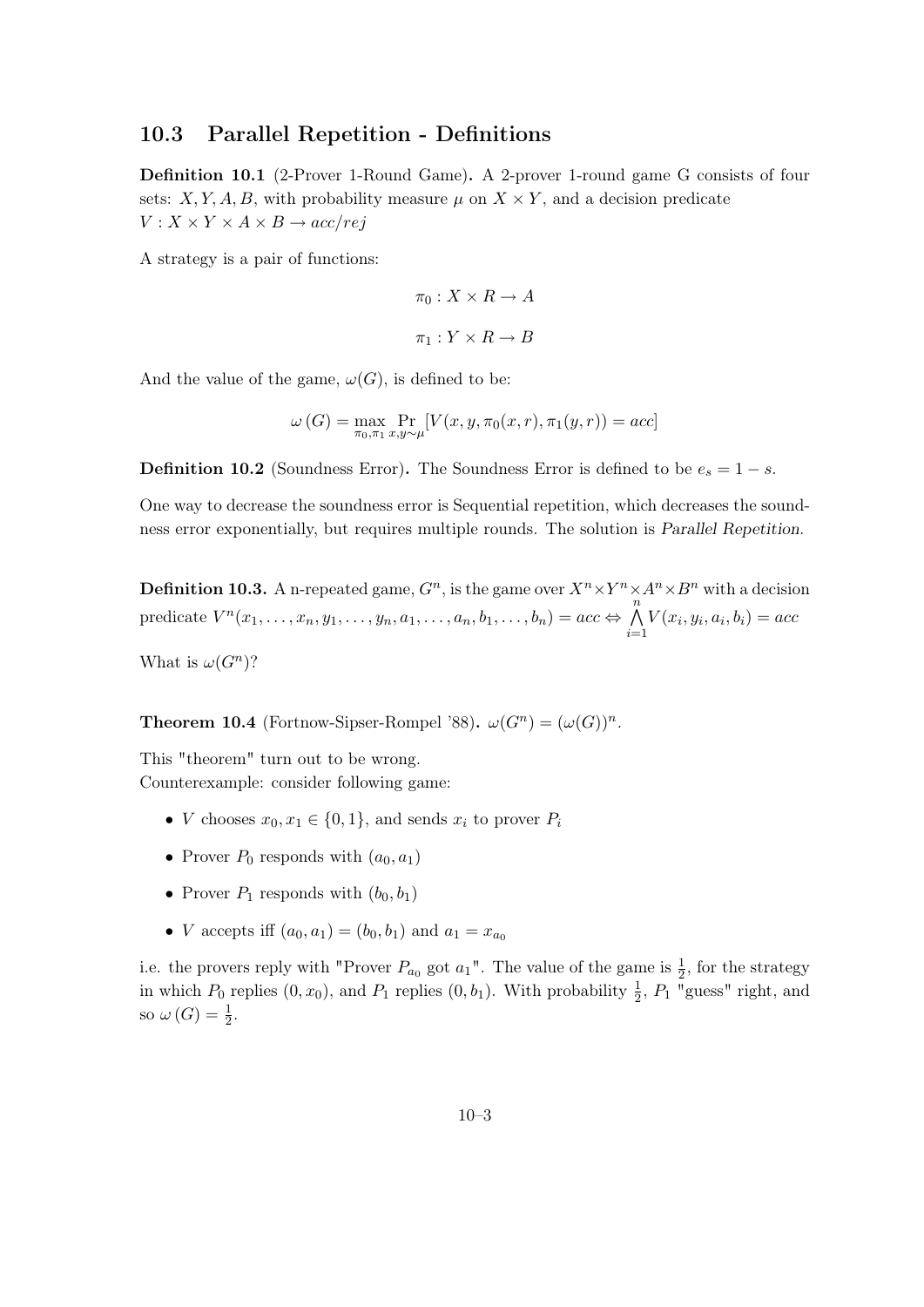What about  $\omega(G^2)$ ?

Suppose provers choose the following strategy:

$$
P_0: \left(0, x_0^{(1)}\right) \left(1, x_0^{(1)}\right). P_1: \left(0, x_1^{(2)}\right) \left(1, x_1^{(2)}\right).
$$

The provers win iff  $x_0^{(1)} = x_1^{(2)}$  $\frac{1}{1}$ , which happens with probability  $\frac{1}{2}$ . Hence,  $\omega(G^2) \geq \frac{1}{2}$  $rac{1}{2}$ . However,

Claim 5.  $\forall \omega(G^n) = 2^{-n/2}$ .

<span id="page-51-0"></span>So, the value of the game goes down exponentially.

**Theorem 10.6.** (Parallel Reptition Theorem, Raz [\[1998\]](#page-66-1)[Raz '95]) For any game G, there exist a constant  $\alpha_G > 0$  (that depends only on the alphabet size of the provers' answers,  $|A|, |B|$ , and on  $\omega(G)$ , such that  $\omega(G^n) \leq (\alpha_G)^n$ .

Next lecture we will prove the theorem above.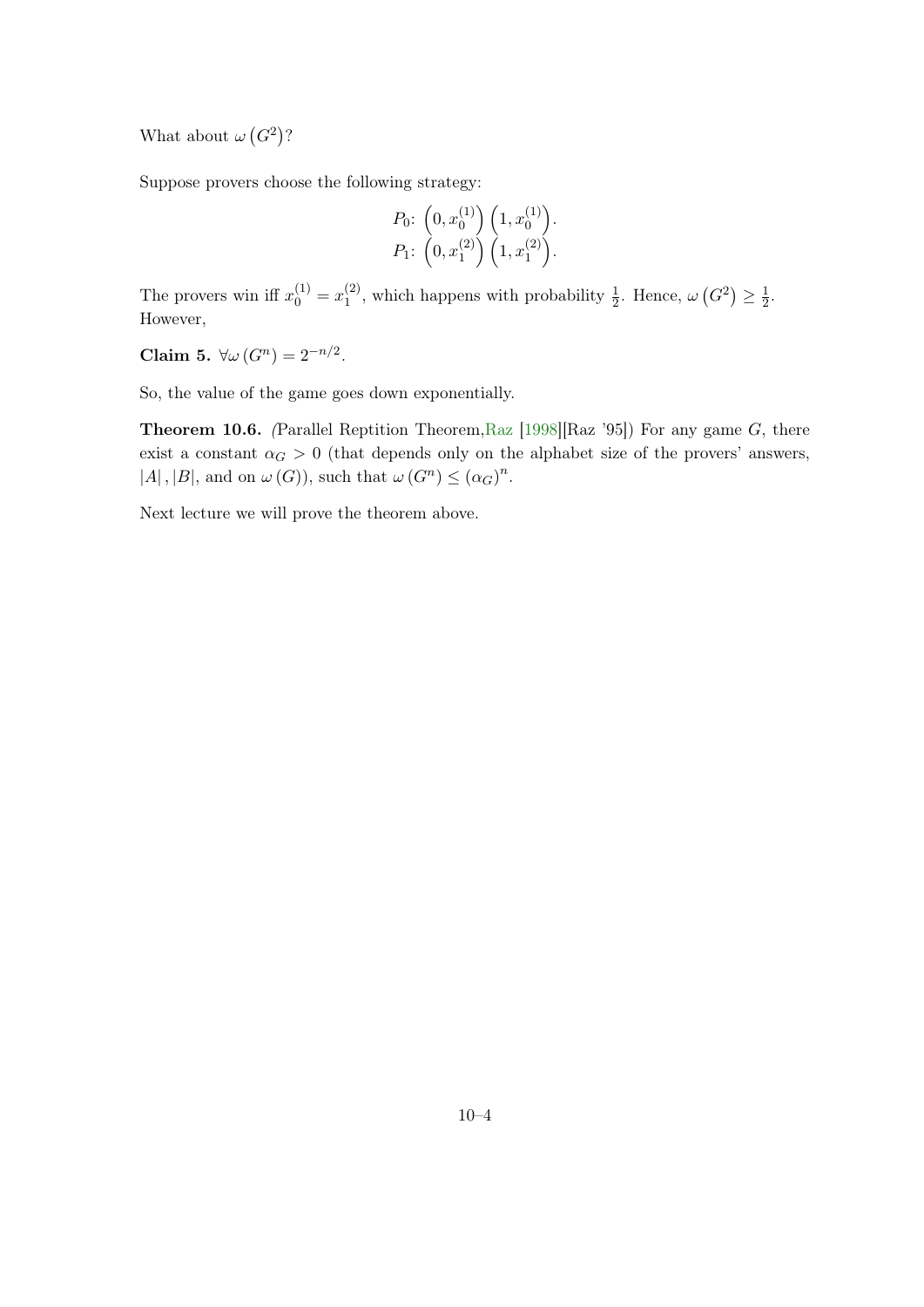# <span id="page-52-0"></span>LECTURE 11 PARALLEL REPETITION II — SKETCH OF PROOF

MARCH 31<sup>st</sup>, 2008

Lecturer: Eli Ben-Sasson Scribe: Kineret Ben-Eliyahu and Hanna Fadida

# <span id="page-52-1"></span>11.1 Proof of Parallel Repetition Theorem

In the previous lecture we introduced the Parallel Repetition Theorem by Raz [\(Theo](#page-51-0)[rem 10.6\)](#page-51-0). Today we are going to prove a new versia of this theorem that was introduced by Holenstein:

<span id="page-52-2"></span>**Theorem 11.1.** (Holenstein '07]) if  $\omega(G) = 1 - \delta$  then  $\omega(G^n) \leq 2^{-c\delta^3 n/2}$  (when c depends on the alphabet,  $c \sim \frac{1}{\log(1.4)}$  $\frac{1}{log(|A||B|)}$ ).

Note that improving of the paramaeters, e.g,  $\omega(G^n) \leq 2^{-\delta n}$ , will lead to a proof for a very well known assumption - "unique game conjuction".

<span id="page-52-3"></span>Let  $W_i$  be the event of winning the  $i-th$  game, i.e,  $V(x_i, y_i, a_i, b_i) = acc$ .

#### Lemma 11.2. (Main Lemma)

For any alphabet A, B, there exists a constant  $c > 0$ , such that for any  $\delta$ , and for all  $k \leq c\delta^2 n$ , there exists  $j > k$ , such that if  $\omega(G) = 1 - \delta$  then:

<span id="page-52-4"></span>
$$
\Pr\left[W_j|W_1\cdots W_k\right] \le 1 - \delta/2. \tag{2}
$$

The above lemma implies [Theorem 11.1:](#page-52-2)

$$
\Pr\left[\bigwedge_{i=1}^{n} W_i\right] \le \Pr\left[W_1\right] \Pr\left[W_2|W_1\right] \cdots \Pr\left[W_n|W_1\cdots W_{n-1}\right] \le (1-\delta)\underbrace{(1-\delta/2)\cdots(1-\delta/2)}_{c\delta^2 n} \cdot 1\cdots 1
$$
\n
$$
\le (1-\delta)\left(1-\delta/2\right)^{c\delta^2 n} \le e^{-c\delta^3 n/2}
$$

Proof. of Lemma [11.2.](#page-52-3) We assume in contradiction that there is a provers' stategy violating [2](#page-52-4) and will use it to succeed in the original game, with probability more than  $1 - \delta$ , in contradiction to assumption that  $\omega(G) = 1 - \delta$ .

We define  $W = \bigwedge^k$  $i=1$  $W_i$ .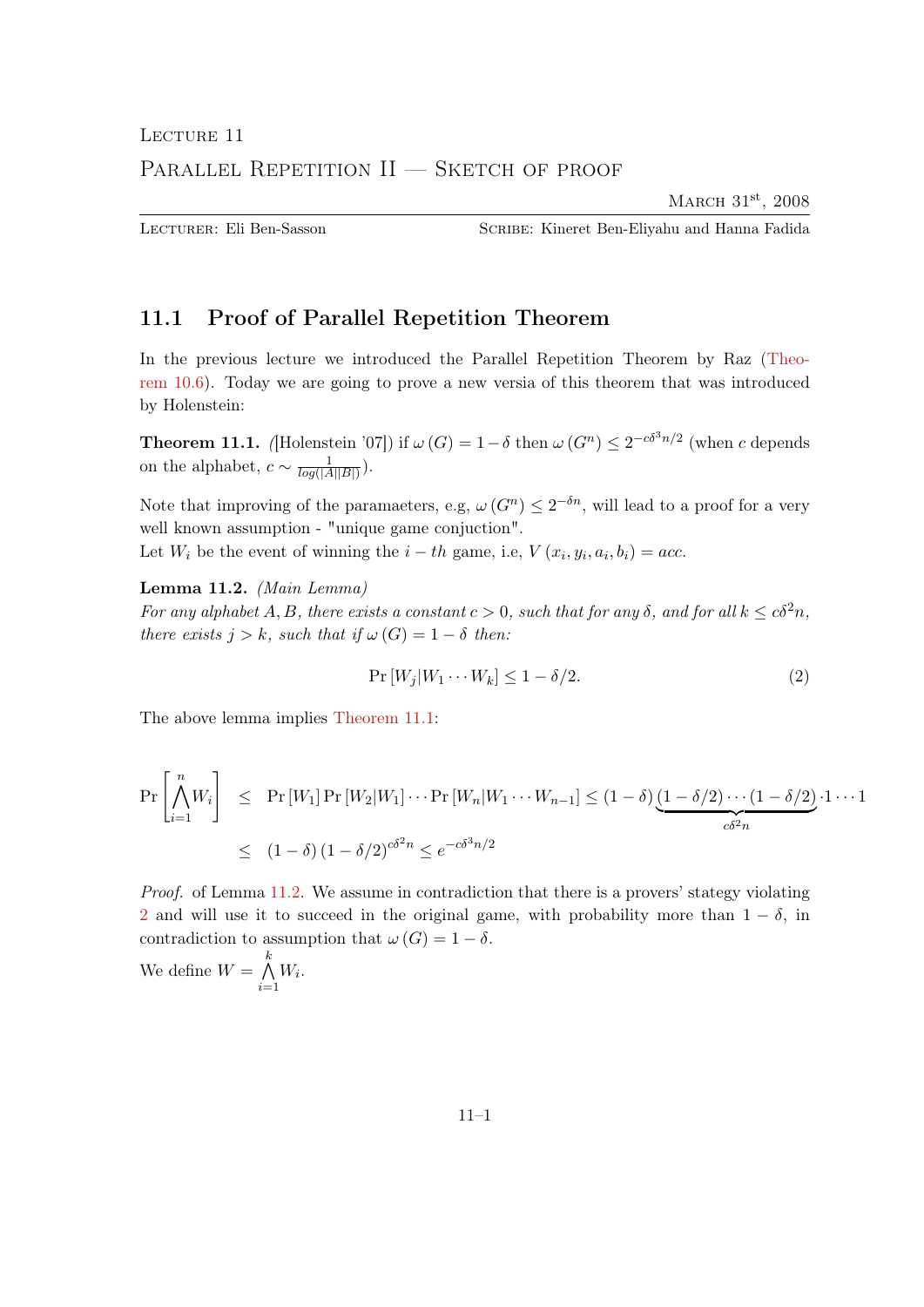If to any  $j > k$ 

$$
\Pr\left[W_j|\bigwedge_{i=1}^k W_i\right] > 1-\delta/2
$$

<span id="page-53-0"></span>then:

**Claim 3.** There exists a winning transcript of the first k rounds,  $\bar{a}\bar{b} \in A^k \times B^k$ , such that:

- 1. Pr  $[t = \bar{a}\bar{b}|W] \ge \frac{1}{100} (|A||B|)^{-k}$
- 2. For at least  $\frac{1}{100}$  percents of the release  $j i$ es (from  $k + 1, \ldots, n$ )  $\Pr[W_j|W \wedge \overline{t} = \overline{a}\overline{b}] \geq 1-3/4\delta$

*Proof.* Let us define  $e_j = Pr[W_j|W]$ . We say that a transcript t is **bad** if  $\left| \{ j | e_j | t \geq 1 - \frac{3}{4} \} \right|$  $\left|\frac{3}{4}\delta\right|\right| < \frac{1}{100}(n-k).$ 

Claim 4. Pr [t is bad  $|W| \leq \frac{99}{100}$ 100

*Proof.* We assume in contradiction that  $Pr[t]$  is bad  $|W| > \frac{99}{100}$ , then, we look at  $\sum_{j>k}e_j$  $\frac{n > k}{n-k}$ , in one hand:

$$
\frac{(n-k)(1-\delta/2)}{n-k} < \frac{\sum_{j>k} e_j}{n-k}
$$

because the contradiction assumption of the previous claim [11.1.](#page-52-4) For the other hand:

$$
\frac{1}{n-k} \cdot \sum_{j>k} e_j \ge \Pr[t \text{ is bad }] \left[ \frac{99}{100} \left( 1 - \frac{3}{4} \delta \right) + \frac{1}{100} \cdot 1 \right] + (1 - \Pr[t \text{ is bad }]) \cdot 1
$$
  

$$
\ge \frac{99}{100} \left[ \frac{99}{100} \left( 1 - \frac{3}{4} \delta \right) + \frac{1}{100} \right] \le \left( \frac{99}{100} - \frac{99}{100} \cdot \frac{3}{4} \delta \right) + \frac{1}{100} < 1 - \frac{\delta}{2}
$$

Because of the calim above, and the fact that there is only  $|A|^k \times |B|^k$  possible transcripts, there must be a "good" transcript  $t$  that happens with probability greater than  $\frac{1}{|A|^k \times |B|^k}$  · Pr  $[t \text{ is good } |W] \geq \frac{|A|^k \times |B|^{-k}}{100}$ , and the proof of claim [Claim 3](#page-53-0) is completed. 1  $\Box$ Now we take a transcript  $t = \overline{a}, \overline{b}$  like this, which happens with probability greater than  $\frac{|A|^k \times |B|^{-k}}{100}$ . Moreover, the winning probability for many of the  $W_j - i e s$   $(j > k)$ , while  $\overline{a}, \overline{b}$ happens, is greater than  $1 - \delta$  (in fact it's greater than  $1 - \frac{3}{4}$  $\frac{3}{4}\delta$ ). We will look at the distribution on  $x_{k+1}, \ldots, x_n, y_{k+1}, \ldots, y_n$  conditions on  $W \wedge t$ :  $\widetilde{X}_{k+1}, \ldots, \widetilde{X}_n, \widetilde{Y}_{k+1}, \ldots, \widetilde{Y}_n$ . This is the distribution of the last queries that is conditioned in winning on the first  $k$  games, which happpens by answering  $t$  in the  $k$  queries.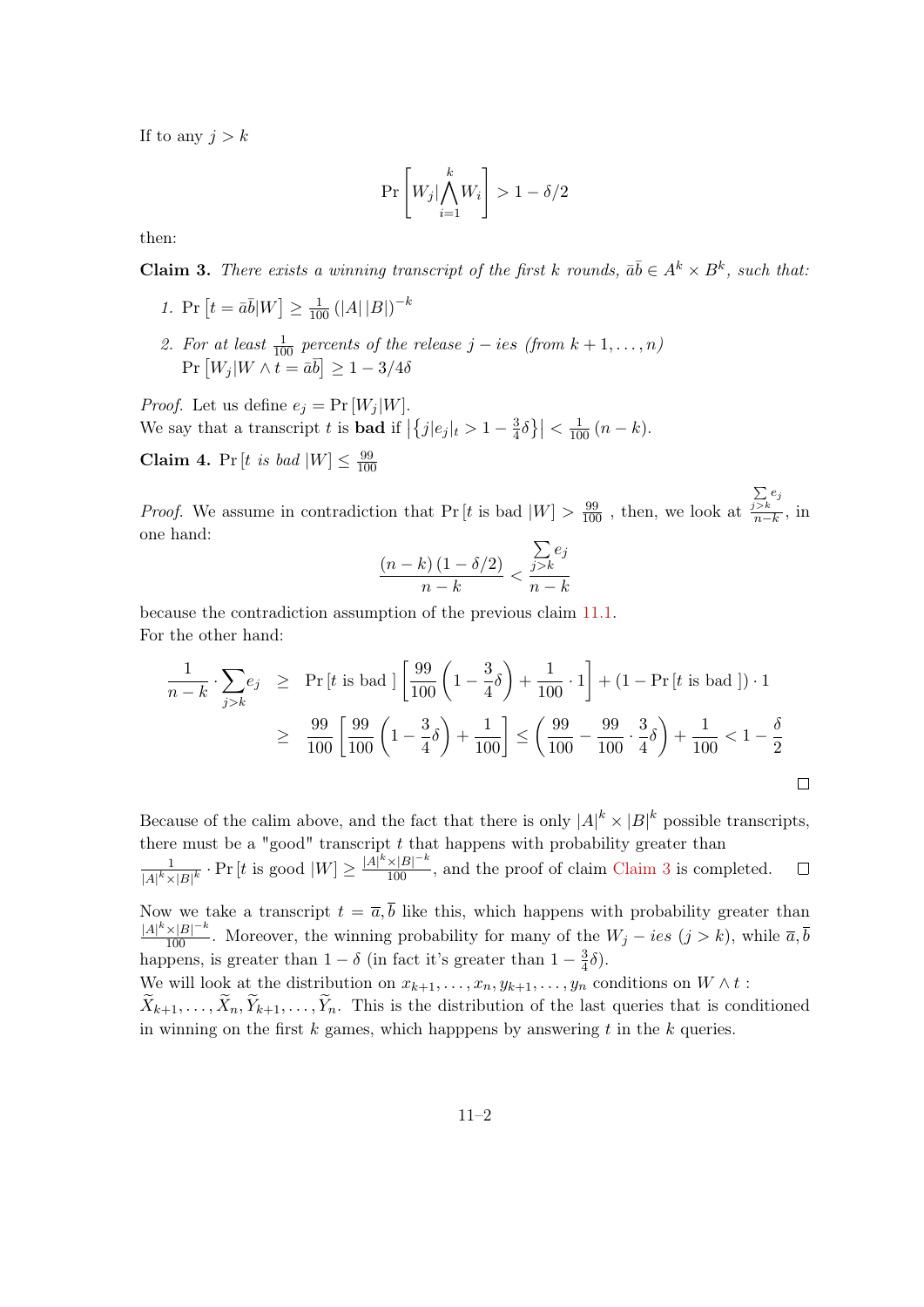**Lemma 11.5.** Let  $U = U_1 \times \ldots \times U_n$  be a product distribution, and let  $U = U_1 \times \ldots \times U_n$  be the distribution of U conditioned on some event that happens with probability at least  $2^{-d}$ . Then,

$$
\frac{1}{n}\sum_{j}\Delta\left(U_{j},\widetilde{U}j\right)\leq\sqrt{d/n}
$$

 $\Box$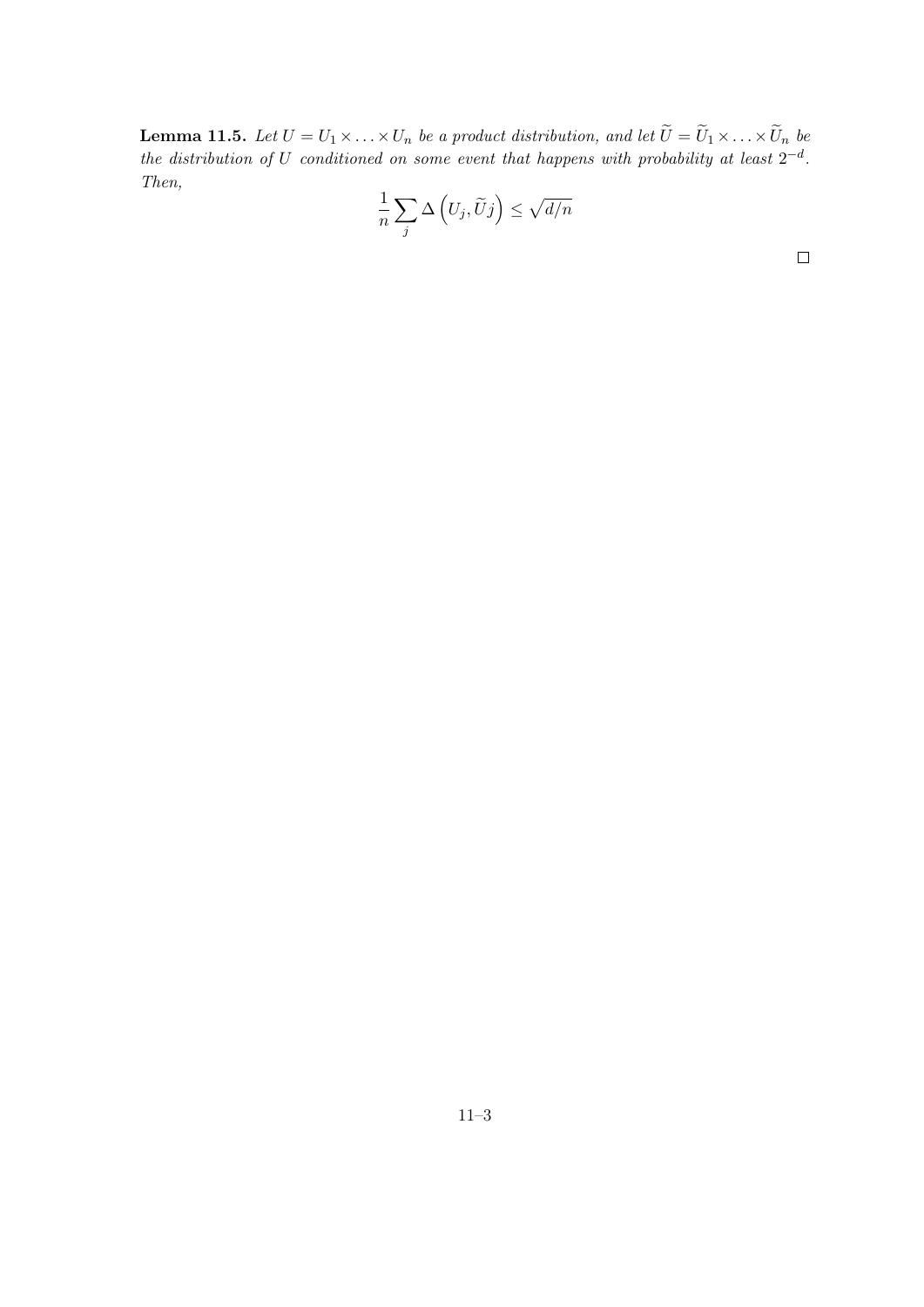APRIL  $7<sup>th</sup>$ , 2008

<span id="page-55-0"></span>Lecturer: Eli Ben-Sasson Scribe: Nathaniel Cohen and Yonathan Touati

In this final lecture we shall sketch the proof of [Theorem 1.3.](#page-6-1) For a detailed proof see, e.g., [Khot](#page-65-15) [\[2004\]](#page-65-15). We start with a restatement of the theorem we wish to obtain.

**[Theorem 1.3](#page-6-1) (restated).** For every proper complexity function  $f : \mathbb{N}^+ \to \mathbb{N}^+$  and all  $\epsilon > 0,$ 

$$
\textbf{NTIME}(f(n)) \subseteq \textbf{PCP}\left(\begin{array}{cccc} q & \leq & 3 \\ \Sigma & = & \{0,1\} \\ \text{nonadaptive} \\ \text{query-type} & XOR \\ t(n), \ell(n) & \leq & \text{poly}(f(n)) \\ r(n) & \leq & \text{log}(\ell(n)) + O(1) \end{array}\right) \left(\begin{array}{c} \\ c & \geq & 1 - \epsilon \\ s & \geq & \frac{1}{2} - \epsilon \\ \end{array}\right).
$$

From previous lectures, we know something very close to [Theorem 1.3;](#page-6-1) The basic PCP construction from [Corollary 8.4](#page-39-1) plus the parallel repetition theorem gives that for all  $\epsilon > 0$ there exists a constant  $c_{\epsilon} > 0$  and an alphabet  $\Sigma$  of size  $c_{\epsilon}$  such that

$$
\mathbf{NTIME}\left(f(n)\right) \subseteq \mathbf{PCP}\left(\begin{array}{ccc} q & = & 2 \\ \Sigma & & \\ t(n), \ell(n) & = & f(n)^{O(1)} \end{array} \middle| \begin{array}{ccc} c & = & 1 \\ s & \geq & 1 - \epsilon \end{array}\right).
$$

To obtain [Theorem 1.3](#page-6-1) we need to reduce the alphabet size to 2, increase the query complexity to 3 and use only XOR-constraints in our verification process. We shall do this by encoding symbols in the "large" alphabet  $\Sigma$  by a special error correcting code, called the long code.

Inspecting the application of parallel repetition to our basic PCP from [Corollary 8.4,](#page-39-1) recall our verifier can be graphically described via the following figure.

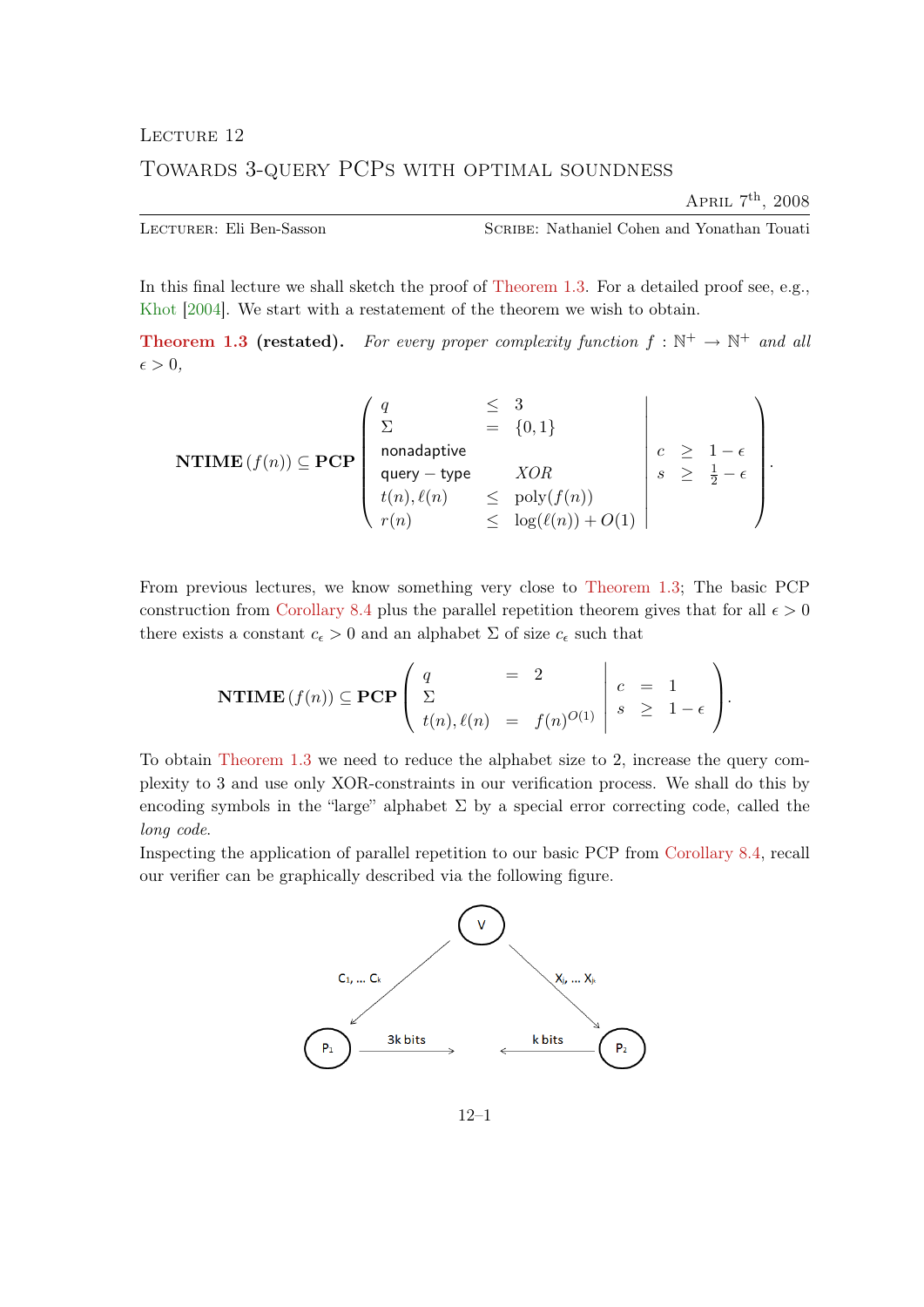This implies that the following gap-problem is NP-hard. Recall the definition of a constraint graph [\(Definition 8.5\)](#page-40-2).

**Definition 12.1** (GAP<sub> $\epsilon$ </sub> LABEL COVER). An instance of the language LABEL COVER (LC) is a constraint graph  $\mathcal{G} = \{G, \Sigma, \mathcal{C}\}\$  where

- $G$  is bipartite. Let  $W, V$  denote the partition of its vertices.
- $\Sigma$  is partitioned into  $\Sigma_W$  and  $\Sigma_V$ .
- For every constraint  $C_{(v,w)} \in \mathcal{C}$ , the set of assignments  $(\sigma, \sigma')$  that satisfy  $C_{(v,w)}$  is a subset of  $\Sigma_V \times \Sigma_W$ . In other words,  $C_{(v,w)}$  can be considered a constraint from  $\Sigma_V \times \Sigma_W$  to {accept, reject}.

For  $\epsilon > 0$  let  $GAP_{\epsilon}$  LABEL COVER is the promise problem over LABEL COVER instances defined by

- YES =  $\{\mathcal{G}|s(\mathcal{G})=0\}.$
- NO =  $\{\mathcal{G}|s(\mathcal{G}) \geq 1-\epsilon\}.$

The way we shall encode symbols of  $\Sigma_V$ ,  $\Sigma_W$  can be pictorially described as follows.



We shall define a verifier that, given encodings for symbols of  $\Sigma_V$ ,  $\Sigma_W$  as above, will make 3 (bit) queries, take their XOR and based on this value output accept/reject.

#### <span id="page-56-0"></span>12.1 The long code

Next, we define the code that is used in the 3-query PCP of [Theorem 1.3.](#page-6-1) Recall the Hadamard code [\(Definition 3.3\)](#page-14-0).

**Definition 12.2** (Long code). The *long code* of an N-symbol alphabet is defined by the encoding  $L_N : [N] \to \mathbb{F}_2^{2^N}$ ,

$$
L(i) = \text{HADAMARD}_N(e_i), \text{ for } i \in [N],
$$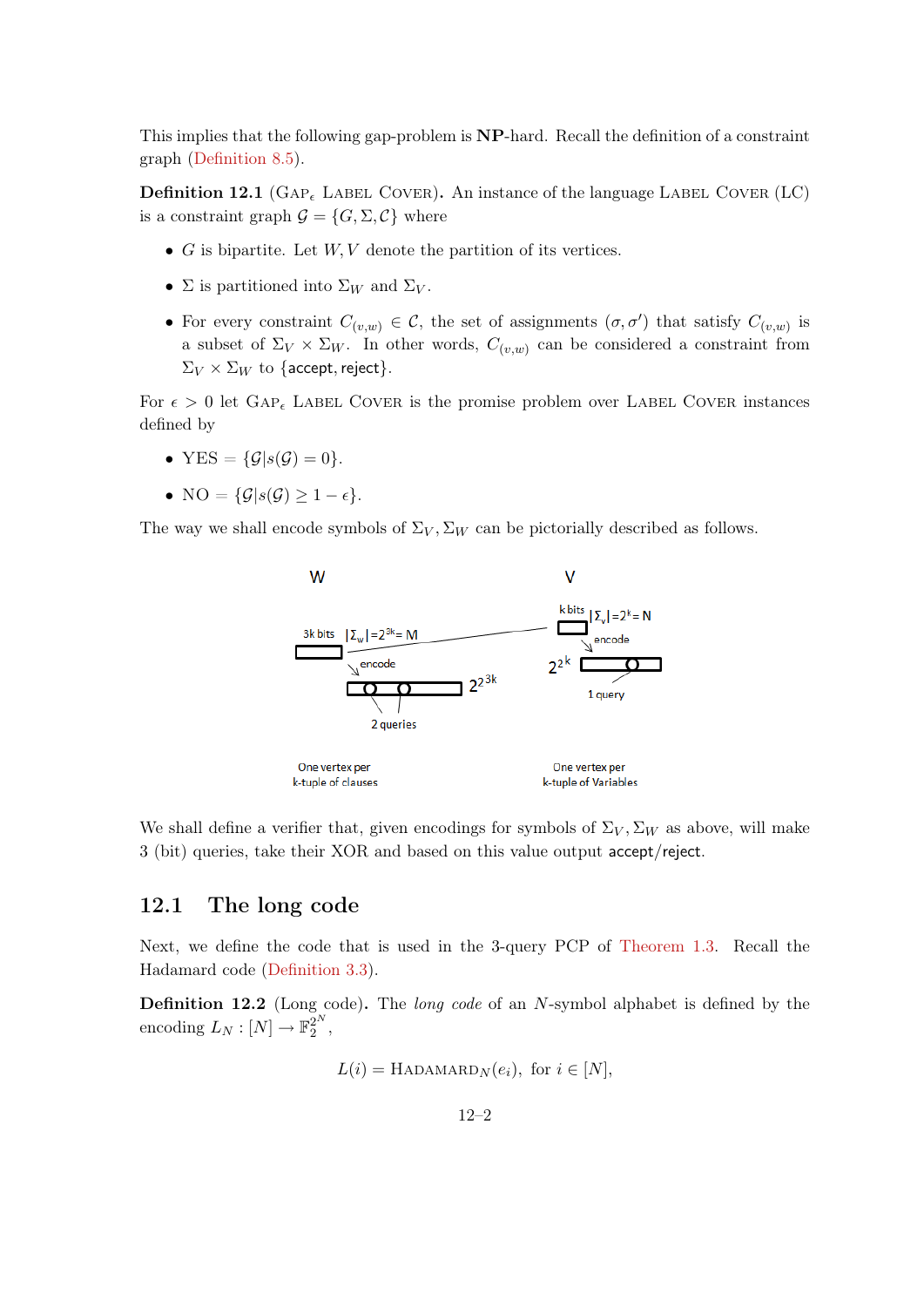where  $e_i \in \mathbb{F}_2^N$  is the vector that has a 1 in the *i* position and 0 everywhere else.

Notice the codewords of the long code are a subset of the N-dimensional Hadamard code, i.e.,  $L_N \subset \text{HADAMARD}_N$ . Furthermore, since  $k = \log N$  is the number of bits required to describe a message, the long code maps k-message bits to  $2^N = 2^{2^k}$  codeword-bits, justifying its name — the long code. Finally, the long code is not a linear code because the set of codewords is not closed under addition. Indeed,  $L(i) + L(j)$  is not a codeword of  $L_N$ . It turns out that using the long code to encode symbols in  $\Sigma_W$ ,  $\Sigma_V$  one can obtain [Theo-](#page-6-1)

[rem 1.3.](#page-6-1) We do not have time to show details in this course and refer the reader to [Khot](#page-65-15) [\[2004\]](#page-65-15) for details.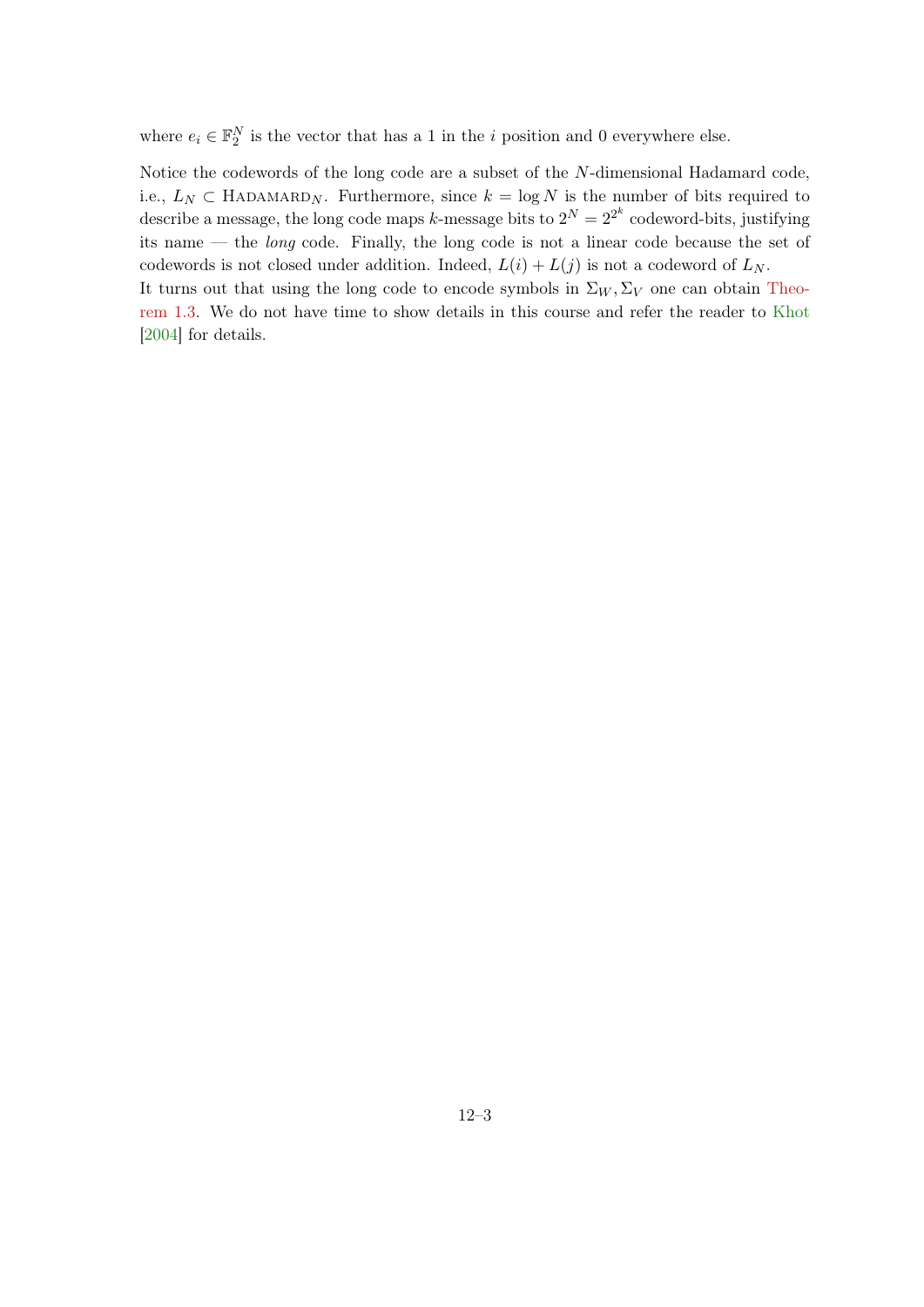Published on 4.2.2008 Due by 11.2.2008

- <span id="page-58-0"></span>1. To answer this question, recall lecture 2. MAX3SAT is an optimization problem over CNF formulas with exactly 3 literals in each clause. Given such a 3CNF instance  $\phi$ , let  $OPT(\phi)$  be the maximal number of clauses that can be simultaneously satisfied by an assignment to the variables.
	- Find a trivial  $\frac{7}{8}$ -approximation algorithm for MAX3SAT.
	- Prove: If for some  $\epsilon > 0$  there exists a polynomial time algorithm that is a  $(\frac{7}{8} + \epsilon)$ -approximation for MAX3SAT, then **P** = **NP**.
- 2. Prove: If  $w: F_2^k \to F_2$  satisfies  $w_a + w_b = w_{a+b}$  for all  $a, b \in F_2^k$ , then w is a codeword of the k-dimensional Hadamard code. Hint: Basic linear algebra.
- 3. In this question we shall prove that any linear function can be locally decoded from the Hadamard code with two queries. Let  $E: F_2^k \to F_2^{2^k}$  be the encoding function of the Hadamard code. Prove: There exists a decoder, i.e., a randomized machine D with oracle access to a word  $w \in F_2^{2^k}$  $S_2^{2^k}$  such that for any input  $a = (a_1, \ldots, a_k) \in F_2^k$ , the decoder makes two queries to w and the following guarantee holds: If w is  $\delta$ -close to  $E(m)$  for some  $m \in F_2^k$ , then

$$
\Pr_{R}\left[D^{w}[a;R] = \sum_{i=1}^{k} a_{i} m_{i}\right] \ge 1 - 2\delta,
$$

where  $D^{w}[a;R]$  denotes the (one bit) output of D on oracle w, input a and random coins R.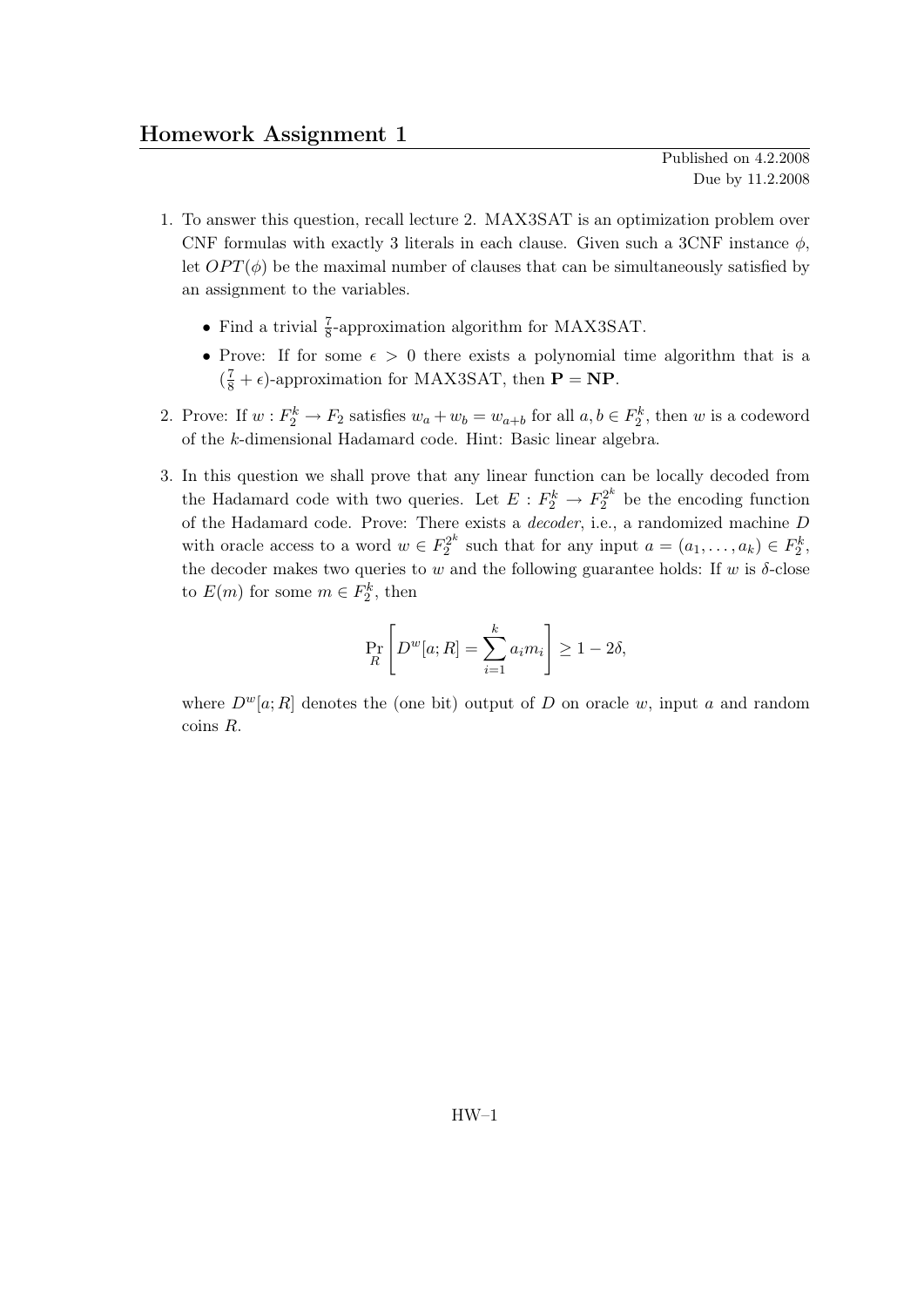# <span id="page-59-0"></span>Homework Assignment 2

Published on 12.2.2008 Due by 18.2.2008

.

This assignment ties a couple of loose ends in the proof of the exponential length PCP Theorem. The first question completes the analysis of the Hadamard tester. The last three questions provide a formal proof of the following statement, discussed in the past two lectures and stated there as [Theorem 3.1.](#page-13-2)

<span id="page-59-1"></span>**Theorem 1.** There exists  $\epsilon > 0$  such that for any proper  $f : \mathbb{N}^+ \to \mathbb{N}^+$ ,

$$
\textbf{NTIME}(f(n)) \subseteq \textbf{PCP}\left(\begin{array}{ccc} q & = & O(1) \\ \Sigma & = & \mathbb{F}_2 \\ \text{nonadaptive} \\ t(n) & \leq & \text{poly}(f(n)) \\ \ell(n) & \leq & 2^{f^2(n)} \\ r(n) & \leq & O(f^2(n)) \end{array}\right) \mid s \geq \epsilon
$$

The notation for the list of restrictions is the same as in [Theorem 1.3](#page-6-1) and  $\mathbb{F}_2$  denotes the two-element field.

- 1. Carefully read and summarize the soundness analysis of the 3-query tester for the Hadamard code, stated as Lemma 2.11 in Lecture 2 of [Ben-Sasson](#page-65-11) [\[Fall 2005\]](#page-65-11). Pay particular attention to the proof of Claim 14 (which we didn't complete in class).
- 2. An instance of MATRIXSAT of size t is a collection of at most t constraints  $\phi_1, \phi_2, \ldots$ over a set of variables  $y_{ij}, i, j \in [t] = \{1, \ldots, t\}$ . Each constraint  $\phi_r$  involves at most two variables and is an  $\mathbb{F}_2$ -linear constraint, i.e.,  $\phi_r$  is of the form  $y_{i,j} + y_{k,l} + b = 0$ for some  $i, j, k, l \in [t], b \in \mathbb{F}_2$  and addition is done modulo 2. An instance  $\phi$  is said to be satisfied by  $\beta \in \mathbb{F}_2^{t \times t}$  if (i)  $\beta$  satisfies all constraints and (ii)  $\beta = \alpha \cdot \alpha^T$  for some  $\alpha \in \mathbb{F}_2^t$ , or in other words,  $\beta_{ij} = \beta_{ii} \cdot \beta_{jj}$  for all  $i, j \in [t]$ . Let MATRIXSAT be the language consisting of all satisfiable instances, i.e., instances that can be satisfied by some  $\beta$ .

Prove: There exists a poly $(f(n))$ -time reduction from any language  $L \in \mathbf{NTIME}(f(n))$ to MATRIXSAT, where an instance of  $L$  of size  $n$  is reduced to an instance of MATRIXSAT of size  $f(n)$ .

- 3. Prove: There exists a verifier V that on input  $\phi$ , an instance of MATRIXSAT of size t and access to an oracle  $\pi$  of length  $2^{t^2}$  has the following properties.
	- Operation: V tosses  $O(t)$  coins, runs in time poly $(t^2)$ , makes 4 nonadaptive queries to  $\pi$  and outputs either accept or reject.
	- Completeness: If  $\pi$  is the Hadamard encoding of  $\beta \in \mathbb{F}_2^{\ell^2}$  $i_2^t$  and  $\beta$  satisfies  $\phi$  then  $\Pr_R[V^{\pi}[\phi; R] = \texttt{accept}] = 1.$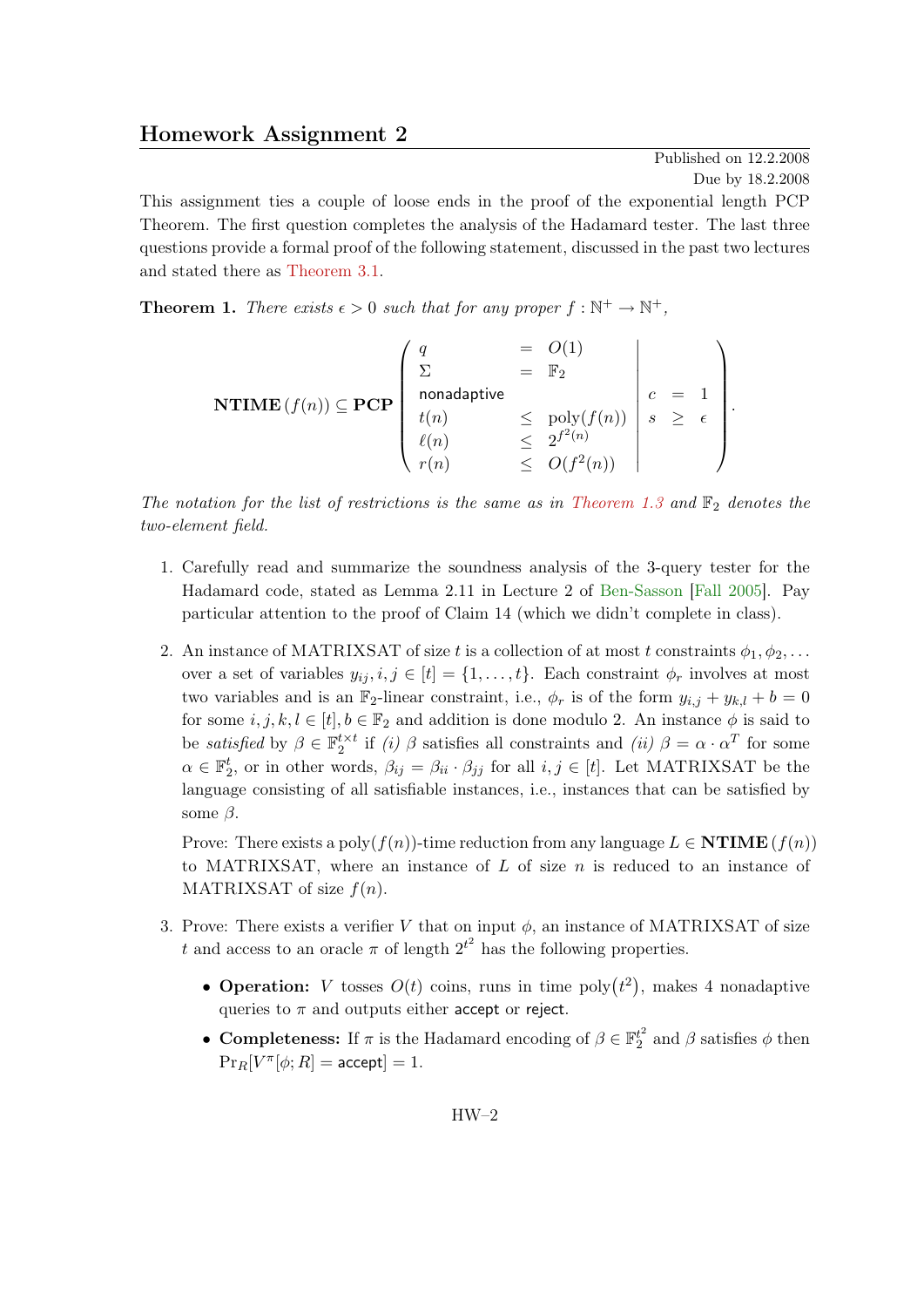- Completeness: If  $\pi$  is the Hadamard encoding of  $\beta \in \mathbb{F}_2^{\ell^2}$  $y_2^{t^2}$  and  $\beta$  does not satisfy  $\phi$  then  $\Pr_R[V^{\pi}[\phi; R] = \text{reject}] \ge 1/4.$
- 4. Give a formal proof of [Theorem 1.](#page-59-1) Use  $(i)$  the local tester for the Hadamard code presented in [Lecture 2,](#page-9-0)  $(ii)$  the local decoder for Hadamard codes from [Homework as](#page-58-0)[signment 1](#page-58-0) and *(iii)* the answers to the previous questions.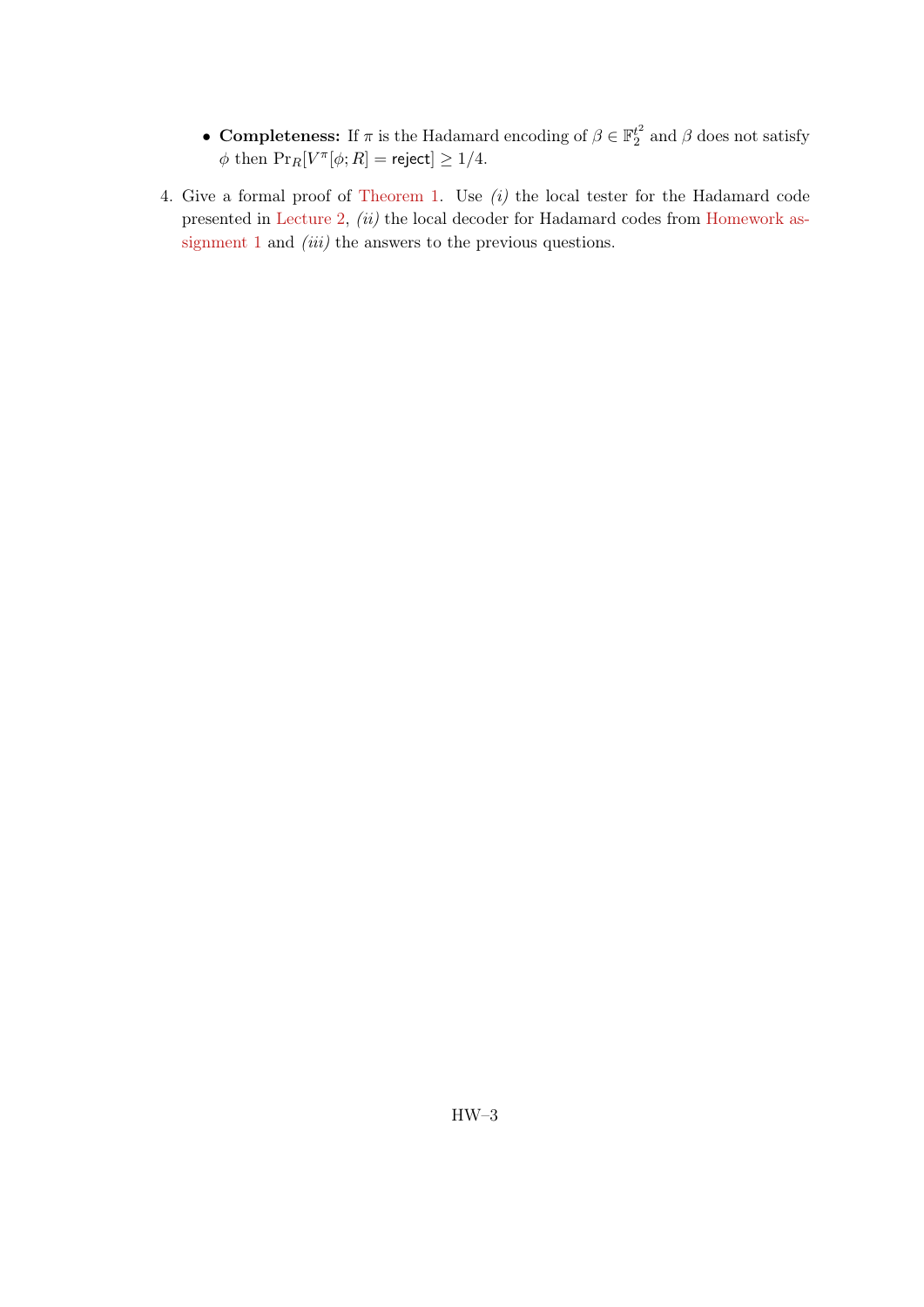# <span id="page-61-0"></span>Homework Assignment 3

Published on 18.2.2008 Due by 25.2.2008

The goal of this homework is to get familiarized with  $(i)$  the notion of a PCPP and  $(ii)$  the PCPP Composition Theorem, both discussed in [Lecture 5.](#page-24-0)

1. Prove, using the exponential length PCP discussed in Lectures  $3 - 4$  $3 - 4$ : There exists  $\epsilon > 0$  such that

$$
\text{PAIR-SAT} \in \mathbf{PCPP} \begin{pmatrix} q & = & O(1) \\ \Sigma & = & \mathbb{F}_2 \\ \ell(n) & = & 2^{n^2} \\ r(n), t(n) & = & O(n^2) \end{pmatrix} \begin{pmatrix} c & = & 1 \\ s(n, \delta) & \geq & \epsilon \cdot \delta \\ \end{pmatrix}
$$

2. Recall the Composition Theorem stated in class. We say the soundness function  $s : \mathbb{N}^+ \times [0,1] \to [0,1]$  is convex if for every n the function  $s(n, \cdot) : [0,1] \to [0,1]$ is convex. Let  $d(n)$  denote the size of the decision circuit generated by the PCPPverifier on input of size  $n$  (all other parameters are as defined in [Theorem 1.3\)](#page-6-1). The Composition Theorem says that for convex soundness function  $s$ ,

If PAIR-SAT 
$$
\in
$$
 PCPP  $\left( \begin{array}{c} q(n) \\ d(n) \\ r(n) \\ \ell(n) \\ t(n) \end{array} \right| c = 1$ 

Then 
$$
\text{PAIR-SAT} \in \mathbf{PCPP}
$$
 
$$
\begin{pmatrix} q(d(n)) \\ d(d(n)) \\ r(n) + r(d(n)) \\ \ell(n) + 2^{r(n)} \cdot \ell(d(n)) \\ t(n) + t(d(n)) \end{pmatrix} c = 1 \quad s(d(n), s(n, \delta))
$$

Use the composition theorem and the previous question to fill in the missing parameters:

If PAR-SAT 
$$
\in
$$
 **PCPP**  $\begin{pmatrix} q(n), d(n), r(n) = O(\log n) \ \ell(n), t(n) = n^{O(1)} \end{pmatrix} \begin{pmatrix} c = 1 \ s(n, \delta) \ge (1 - \epsilon)\delta \end{pmatrix}$ ,  
\nThen PAR-SAT  $\in$  **PCPP**  $\begin{pmatrix} q(n) = O(1) \ d(n) = ? \ r(n) = ? \ \ell(n) = ? \ t(n) = ? \end{pmatrix} \begin{pmatrix} c = 1 \ s(n, \delta) \ge ? \ t(n) = ? \end{pmatrix}$ .

HW–4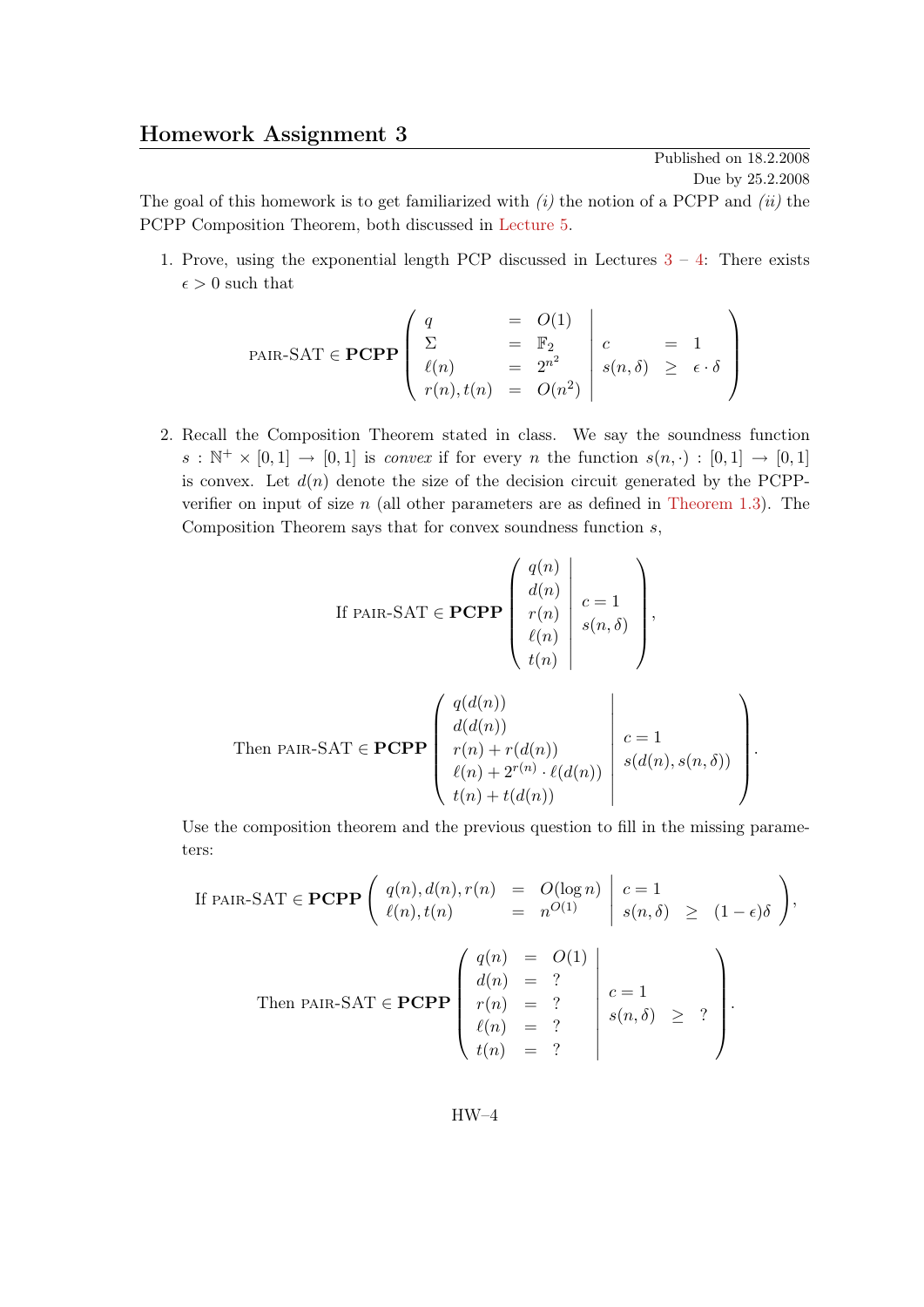<span id="page-62-0"></span>The purpose of this assignment is to complete the proof of the following theorem. To complete this assignment you may use [\[Ben-Sasson,](#page-65-11) [Fall 2005,](#page-65-11) Lecture 10].

#### <span id="page-62-2"></span>Theorem 1.

$$
\mathbf{NTIME}(f(n)) \subseteq \mathbf{PCP}\left(\begin{array}{ccc} \ell & \leq & f^{2}(n) \cdot \mathrm{polylog}(f(n)) \\ q & = & O(1) \\ t & \leq & f^{O(1)}(n) \\ \Sigma & = & \mathbb{F}_{2} \end{array}\right) \begin{array}{c} c = 1 \\ s(n) & \geq & 1/\mathrm{polylog}(f(n)) \\ \end{array}\right).
$$

First we prove that the language ACSP, defined below, is  $\mathbf{NTIME}(f(n))$ -complete. This language is an analog of MATRIXSAT that was introduced in [Homework assignment 2.](#page-59-0) Then we use the PCPP for RS- and vanishing RS-codes to construct PCPPs for the language ACSP, completing the proof of [Theorem 1.](#page-62-2) Details follow.

An instance  $\psi$  of size t of the language DOMINO over alphabet  $\Sigma$  is a collection of constraints

$$
\psi = \{C_{ij} : \Sigma^3 \to \{\text{accept}, \text{reject}\}\}_{i,j \in [t]}.
$$

An assignment  $A: [t^2] \to \Sigma$  is said to *satisfy*  $\psi$  if for all  $i, j \in [t-1]$  we have

$$
C_{ij}(A(it+j), A(it+j+1), A((i+1)t+j)) = \text{accept}.
$$

Our starting point is the following Theorem (for a proof, see [Papadimitriou](#page-66-9) [\[1994\]](#page-66-9)).

<span id="page-62-1"></span>**Theorem 2.** There exists an alphabet  $\Sigma$ ,  $|\Sigma| = d$  such that the language DOMINO over  $\Sigma$ , which contains all satisfiable DOMINO instances, is complete for  $\mathbf{NTIME}(f(n))$  under quadratic time reductions.

We reduce DOMINO to its algebraic version, defined next.

**Definition 3** (Algebraic CSP (ACSP)). An instance of size t of ACSP is a tuple  $\phi$  =  $(\mathbb{F}, H, L_1, L_2, L_3, C^0, C^1)$  where

- F is a finite field of characteristic 2 and  $100dt^2 < |\mathbb{F}| \le 200dt^2$ , where d is the constant from [Theorem 2.](#page-62-1)
- $H \subset \mathbb{F}, |H| = t^2$ .
- $L_1, L_2, L_3$  are linear functions from  $\mathbb F$  to  $\mathbb F$ , i.e.  $L_i : \mathbb F \to \mathbb F$  is given by  $L_i(x) = a_i x + b_i$ .
- $C^0$  is a univariate polynomial of degree at most d.
- $C^1$  is a polynomial in four variables,  $C^1(x, y_1, y_2, y_3)$  where  $\deg_x(C^1) \leq |H|$  and  $\deg_{y_i}(C^1) \leq d.$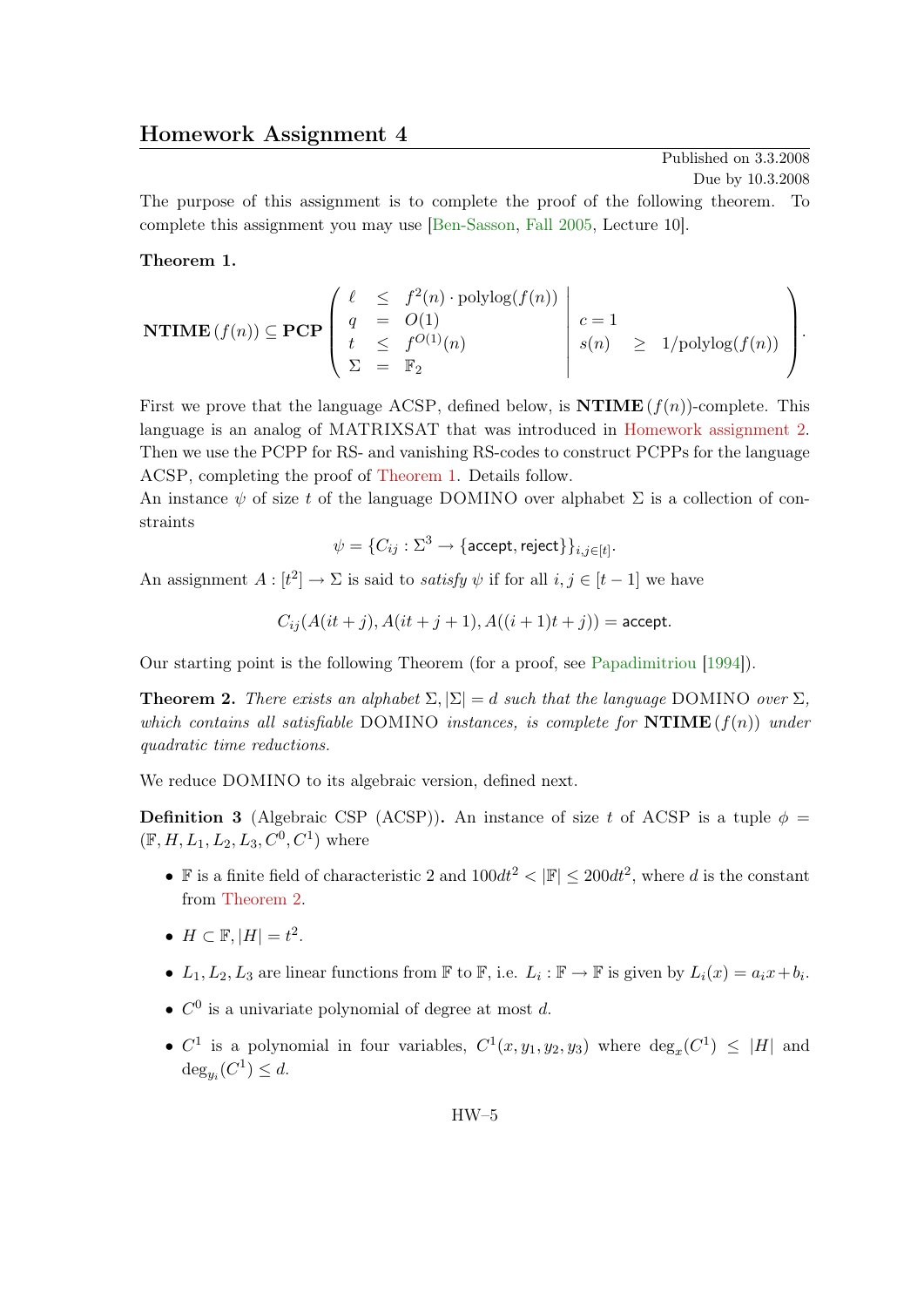An assignment to  $\phi$  is a univariate polynomial A, deg(A)  $\leq$  |H|. We say that A satisfies  $\phi$ iff

- $C^0(A(h)) = 0$  for all  $h \in H$ .
- $C^1(h, A(L_1(h)), A(L_2(h)), A(L_3(h)) = 0$  for all  $h \in H$ .

The language ACSP contains all satisfiable instances.

- 1. Prove: there is a polynomial time reduction from DOMINO to ACSP sending instance  $\psi$  of DOMINO of size t to an instance  $\phi$  of ACSP of size t. Hints:
	- Let  $H = {\omega^1, \omega^2, \ldots, \omega^{t^2}}$  where  $\omega$  generates the multiplicative group  $\mathbb{F}^*$ .
	- Map  $[t^2]$  to  $H$ .
	- Map  $\Sigma$  to an arbitrary subset of  $\mathbb{F}$ .
	- Map accept to 0 and reject to 1.
	- Define  $C^0$  to be the polynomial that vanishes only on  $\Sigma$  (this polynomial will be used to check that an assignment A evaluates to  $\Sigma$  on every point in H).
	- Define a 3-variate polynomial  $\hat{C}_{ij}$  that agrees with the constraint  $C_{ij}$  on  $\Sigma^3$  and has degree at most d in each of its three variables. You may use the fact that for any function  $g: \Sigma^3 \to \mathbb{F}$  there exists a trivariate polynomial of degree at most  $|\Sigma|$  in each variable that agrees with g on  $\Sigma^3$ . (No need to prove this fact.) The polynomial  $\hat{C}_{ij}$  is called the *low degree extension* of the function  $C_{ij}$ .
	- Use the polynomial  $\delta_{ij}^H$  defined by

$$
\delta_{ij}^{H}(x) = \begin{cases} 1 & x = \omega^{it+j} \\ 0 & x \in H \setminus \{\omega^{it+j}\} \end{cases}
$$

to "glue" the constraints  $\hat{C}_{ij}$  into one big constraint, namely, the polynomial  $C^1$ .

2. Complete the proof of [Theorem 1,](#page-62-2) by providing a PCP verifier for instances of ACSP. Use the following PCPPs, discussed in class:

$$
\text{PAIR-BINARY-RS,} \quad \in \mathbf{PCPP} \left( \begin{array}{ccc} \ell & \leq & n \cdot \text{polylog}(n) \\ q & = & O(1) \\ t & \leq & n^{O(1)} \\ \Sigma & = & \mathbb{F} \end{array} \right) \begin{array}{l} c = 1 \\ s(n, \delta) & \geq & \delta/\text{polylog}(n) \\ \end{array} \right).
$$

# <span id="page-63-0"></span>1 Bibliographical notes

The long code was introduced in [Bellare et al.](#page-65-6) [\[1998\]](#page-65-6), where it was first analyzed in the context of high-soundness PCPs. The proof of [Theorem 1.3](#page-6-1) which uses the parallel repetition theorem and Fourier analysis of the long code appeared in [Håstad](#page-65-5) [\[1997\]](#page-65-5).

HW–6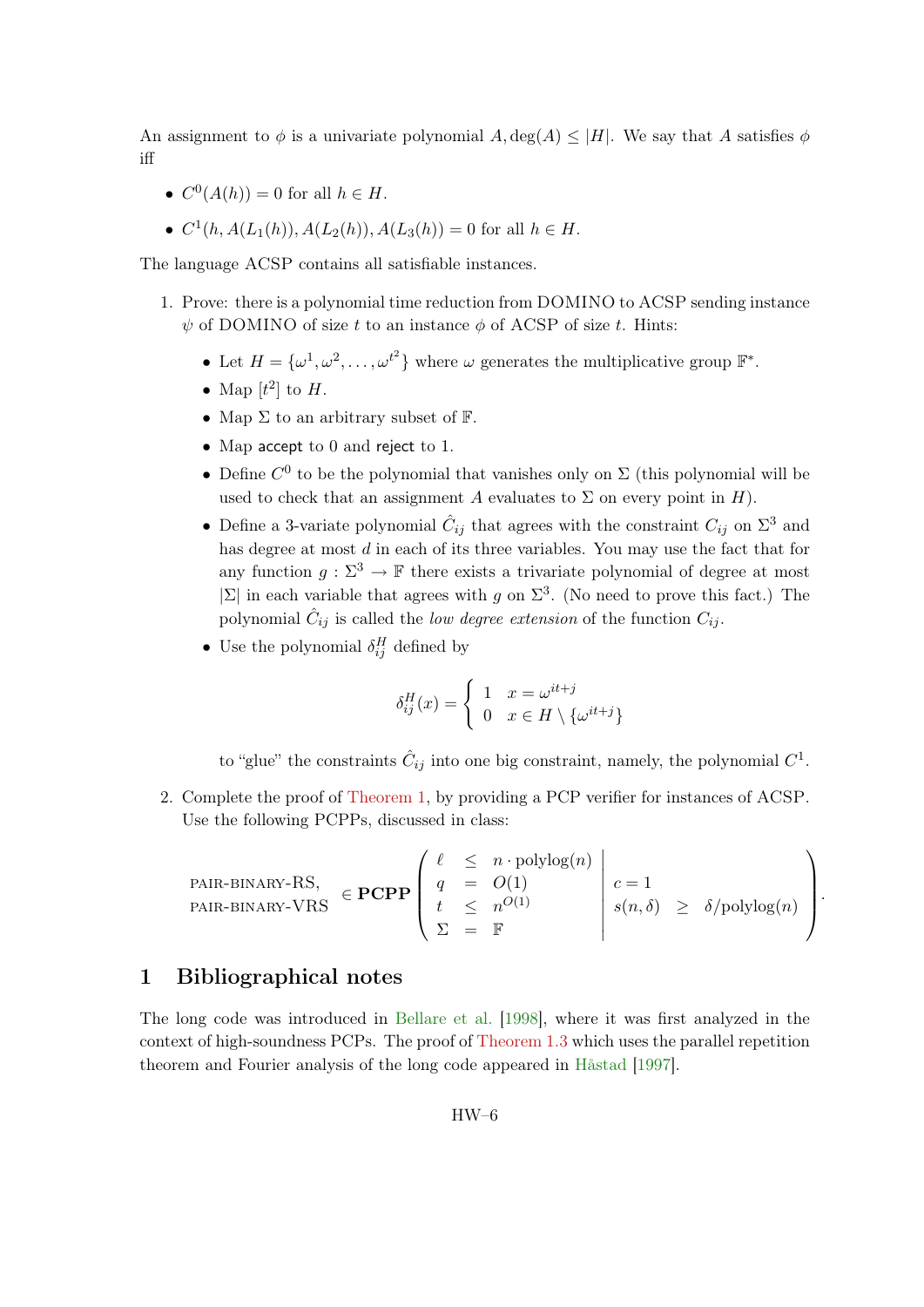# <span id="page-64-0"></span>Homework Assignment 5

Published on 10.3.2008 Due by 17.3.2008

The purpose of this homework is to fill in some of the details of the gap amplification proof of the PCP Theorem and along the way familiarize ourselves with constraint and expander graphs.

1. This question shows that we may move from constant query complexity to query complexity 2 without a great loss in other parameters. Prove:

$$
\mathbf{PCP}\left(\begin{array}{c} \ell(n) \\ r(n) \\ q(n) \\ |\Sigma| = a \\ \text{nonadaptive} \\ \vdots \end{array}\right) c = 1 \right) \subseteq \mathbf{PCP}\left(\begin{array}{c} \ell(n) + 2^{r(n)} \\ r(n) + \lceil \log q(n) \rceil \\ q = 2 \\ |\Sigma| \le a^q \\ \vdots \end{array}\right) c = 1 \quad s(n)/q
$$

- 2. Let  $\text{GAP-CG}_d(\Sigma, s(n))$  be the promise problem  $\text{GAP-CG}(\Sigma, s(n))$  restricted to instances that are d-regular graphs. Prove: There exists integer d and constant  $c > 1$ such that the following holds. There is a polynomial time, linear size, reduction from  $GAP-CG(\Sigma, s(n))$  to  $GAP-CG<sub>d</sub>(\Sigma, s(n)/c)$ . Hints:
	- Replace each vertex of degree  $m > d$  with  $(d-1,(d-1)/100)$  expander with m vertices.
	- Assume the existence and efficient construction of such expanders.
	- Use the following property of a  $(d, \lambda)$ -expander  $G = (V, E)$ , stated in class: For every  $S \subset V, |S| \leq |S|/2$  we have

$$
|E(S, \overline{S})| \geq \frac{d - \lambda}{2} \cdot |S|,
$$

where  $E(S,\overline{S})$  is the set of edges with one vertex in S and the other not in S.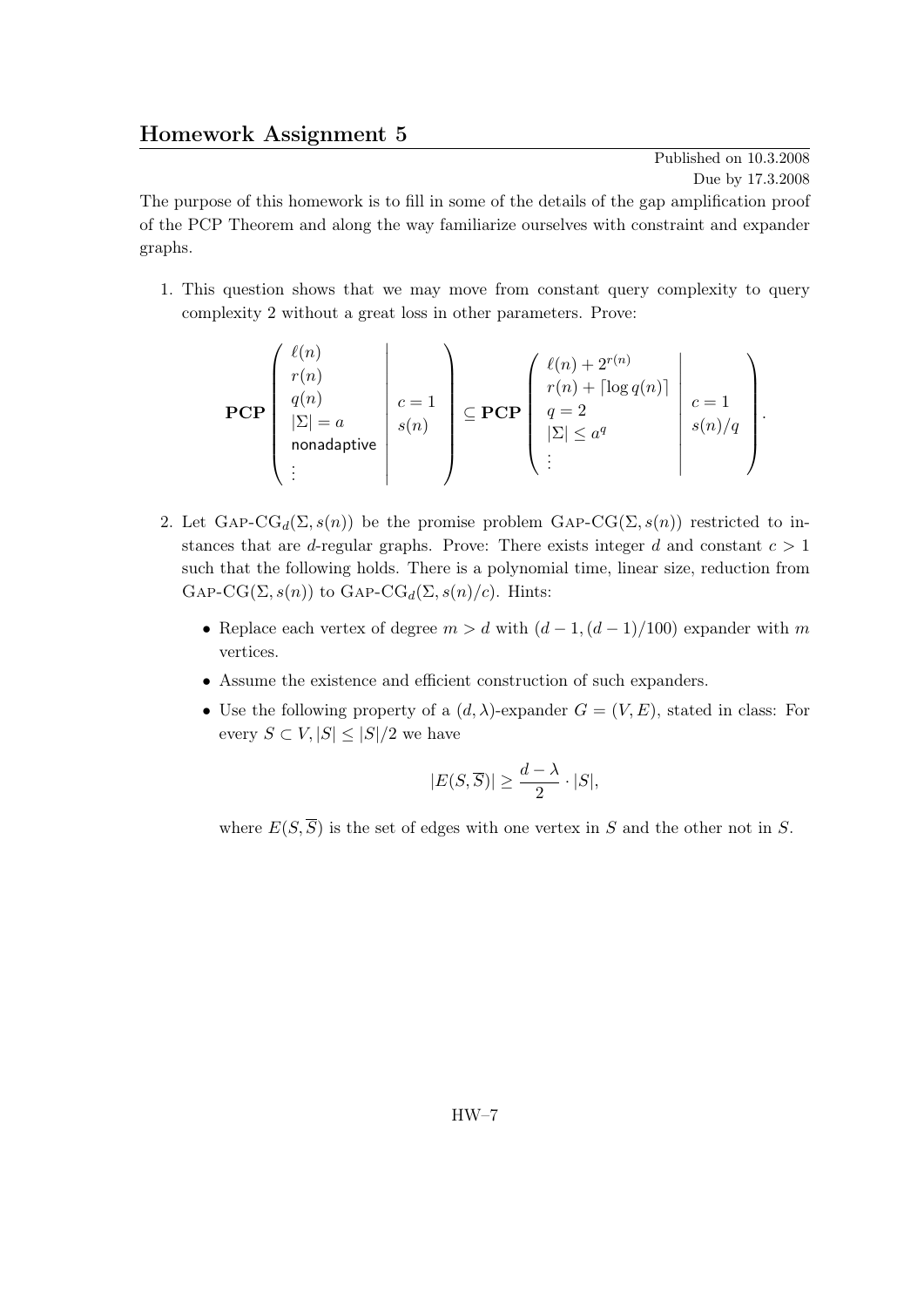# <span id="page-65-0"></span>References

- <span id="page-65-1"></span>1. Sanjeev Arora, Carsten Lund, Rajeev Motwani, Madhu Sudan, and Mario Szegedy. Proof verification and the hardness of approximation problems. J. ACM, 45(3):501–555, 1998. ISSN 0004-5411.
- <span id="page-65-2"></span>2. Sanjeev Arora and Shmuel Safra. Probabilistic Checking of Proofs: A New Characterization of NP. J. ACM, 45(1):70–122, 1998.
- <span id="page-65-3"></span>3. László Babai, Lance Fortnow, Leonid A. Levin, and Mario Szegedy. Checking computations in polylogarithmic time. In STOC '91: Proceedings of the twenty-third annual ACM symposium on Theory of computing, pages 21–32, New York, NY, USA, 1991. ACM Press. ISBN 0-89791-397-3.
- <span id="page-65-6"></span>4. Mihir Bellare, Oded Goldreich, and Madhu Sudan. Free bits, PCPs, and nonapproximability towards tight results. SIAM Journal on Computing, 27(3):804–915, June 1998.
- <span id="page-65-11"></span>5. Eli Ben-Sasson. From error correcting codes to inapproximability probabilistically checkable proofs. Course notes, Fall 2005. URL [http://www.cs.technion.ac.il/~eli/courses/PCP\\_](http://www.cs.technion.ac.il/~eli/courses/PCP_Fall_2005/) [Fall\\_2005/](http://www.cs.technion.ac.il/~eli/courses/PCP_Fall_2005/).
- <span id="page-65-9"></span>6. Eli Ben-Sasson, Oded Goldreich, Prahladh Harsha, Madhu Sudan, and Salil Vadhan. Robust pcps of proximity, shorter pcps and applications to coding. In Proceedings of the thirty-sixth annual ACM Symposium on Theory of Computing (STOC-04), pages 1–10, New York, June 13–15 2004. ACM Press.
- <span id="page-65-8"></span>7. Eli Ben-Sasson and Madhu Sudan. Short PCPs with poly-log rate and query complexity. In STOC, pages 266–275, 2005.
- <span id="page-65-12"></span>8. Manuel Blum, Michael Luby, and Ronitt Rubinfeld. Self-testing/correcting with applications to numerical problems. In STOC '90: Proceedings of the twenty-second annual ACM symposium on Theory of computing, pages 73–83, New York, NY, USA, 1990. ACM Press. ISBN 0-89791-361-2.
- <span id="page-65-7"></span>9. Dinur. The PCP theorem by gap amplification. volume 54, 2007.
- <span id="page-65-10"></span>10. Irit Dinur and Omer Reingold. Assignment testers: Towards a combinatorial proof of the PCPtheorem. In FOCS, pages 155–164, 2004. URL [http://csdl.computer.org/comp/proceedings/](http://csdl.computer.org/comp/proceedings/focs/2004/2228/00/22280155abs.htm) [focs/2004/2228/00/22280155abs.htm](http://csdl.computer.org/comp/proceedings/focs/2004/2228/00/22280155abs.htm).
- <span id="page-65-13"></span>11. Funda Ergün, Sampath Kannan, S. Ravi Kumar, Ronitt Rubinfeld, and Mahesh Viswanathan. Spot-checkers. J. Comput. Syst. Sci., 60(3):717–751, 2000.
- <span id="page-65-4"></span>12. Uriel Feige, Shafi Goldwasser, Laszlo Lovász, Shmuel Safra, and Mario Szegedy. Interactive proofs and the hardness of approximating cliques. J.  $ACM$ ,  $43(2):268-292$ , 1996. ISSN 0004-5411.
- <span id="page-65-14"></span>13. Ofer Gabber and Zvi Galil. Explicit constructions of linear-sized superconcentrators. Journal of Computer and System Sciences, 22(3):407–420, June 1981.
- <span id="page-65-5"></span>14. Johan Håstad. Some optimal inapproximability results. In STOC '97: Proceedings of the twentyninth annual ACM symposium on Theory of computing, pages 1–10, New York, NY, USA, 1997. ACM Press. ISBN 0-89791-888-6.
- <span id="page-65-15"></span>15. Subhash Khot. Probabilistically checkable proofs and hardness of approximation - course notes, 2004. URL <http://www-static.cc.gatech.edu/~khot/pcp-course.html>.